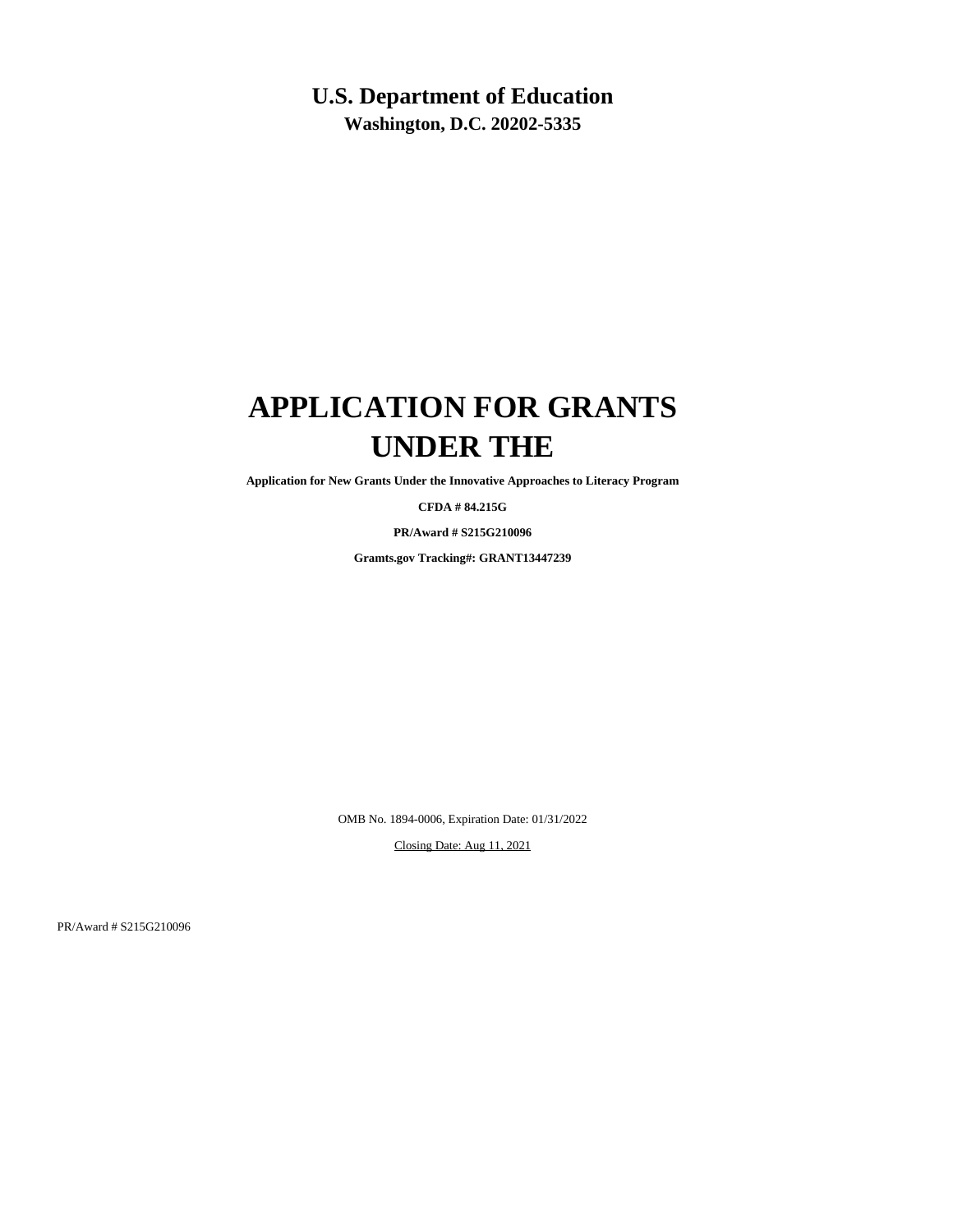### **\*\*Table of Contents\*\***

| Form                                                                | Page |
|---------------------------------------------------------------------|------|
| 1. Application for Federal Assistance SF-424                        | e3   |
| 2. ED GEPA427 Form                                                  | e6   |
| Attachment - 1 (1236-SCS_IAL_2021_GEPA_Statement)                   | e7   |
| 3. Grants.gov Lobbying Form                                         | e8   |
| 4. Dept of Education Supplemental Information for SF-424            | e9   |
| 5. ED Abstract Narrative Form                                       | e11  |
| Attachment - 1 (1234-SCS IAL 2021 Abstract)                         | e12  |
| 6. Project Narrative Form                                           | e14  |
| Attachment - 1 (1237-SCS_IAL_2021_Project_Narrative)                | e15  |
| 7. Other Narrative Form                                             | e41  |
| Attachment - 1 (1238-SCS_IAL_2021_Certification_of_LEA_Eligibility) | e42  |
| Attachment - 2 (1239-SCS_IAL_2021_CPP_2_NCES_Profile)               | e43  |
| Attachment - 3 (1240-SCS_IAL_2021_Logic_Model)                      | e45  |
| Attachment - 4 (1241-SCS_IAL_2021_Resumes_and_Job_Description)      | e46  |
| Attachment - 5 (1242-SCS_IAL_2021_Bibliography)                     | e54  |
| Attachment - 6 (1243-SCS_IAL_2021_Indirect_Cost_Rate)               | e58  |
| 8. Budget Narrative Form                                            | e59  |
| Attachment - 1 (1235-SCS_IAL_2021_Budget_Narrative)                 | e60  |
| 9. Form ED_524_Budget_1_4-V1.4.pdf                                  | e68  |

This application was generated using the PDF functionality. The PDF functionality automatically numbers the pages in this application. Some pages/sections of this application may contain 2 sets of page numbers, one set created by the applicant and the other set created by e-Application's PDF functionality. Page numbers created by the e-Application PDF functionality will be preceded by the letter e (for example, e1, e2, e3, etc.).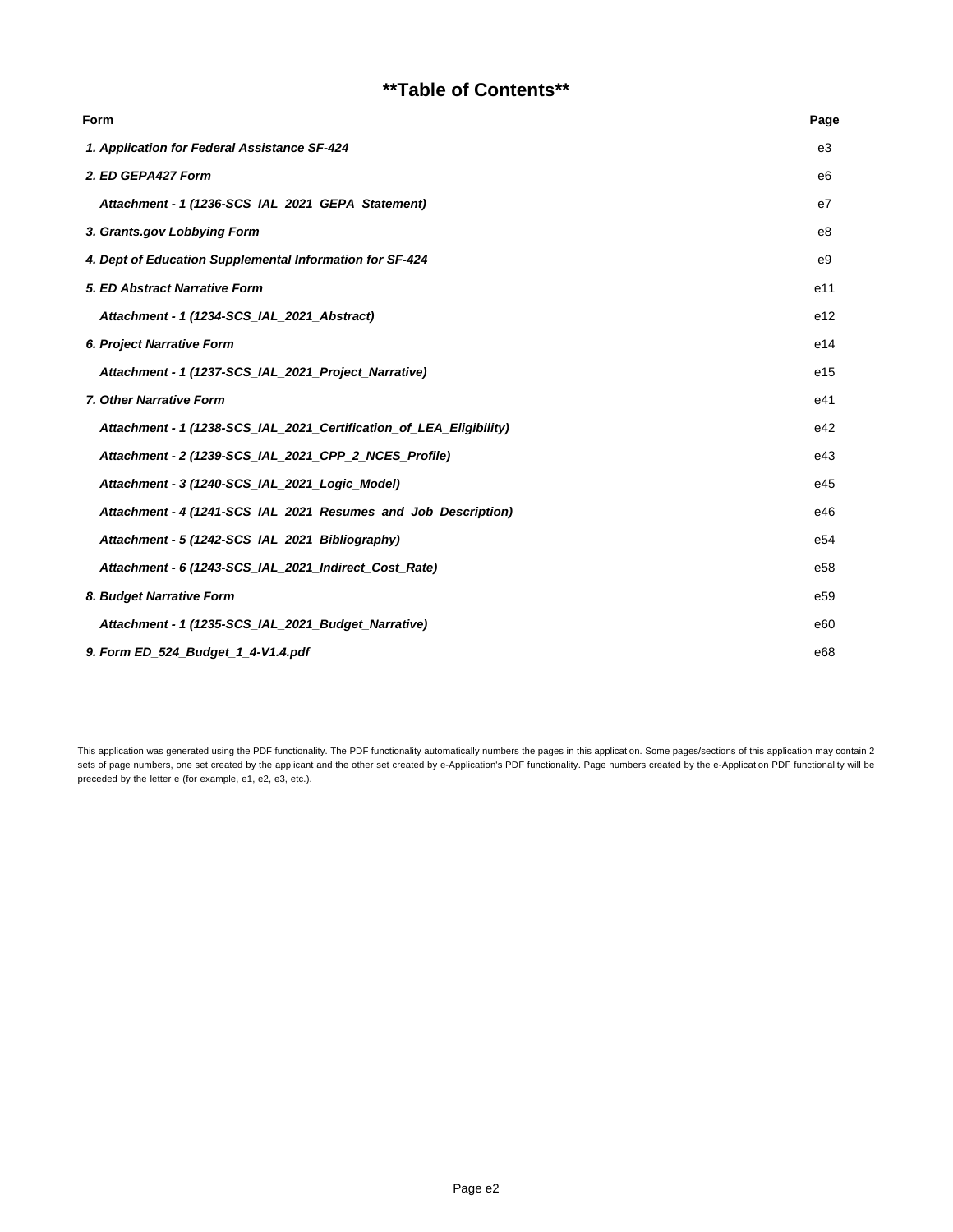| <b>Application for Federal Assistance SF-424</b>                                                       |                                                                          |                                                                    |  |  |
|--------------------------------------------------------------------------------------------------------|--------------------------------------------------------------------------|--------------------------------------------------------------------|--|--|
| * 1. Type of Submission:<br>Preapplication<br>$\boxtimes$ Application<br>Changed/Corrected Application | * 2. Type of Application:<br>$\boxtimes$ New<br>Continuation<br>Revision | * If Revision, select appropriate letter(s):<br>* Other (Specify): |  |  |
| * 3. Date Received:<br>08/11/2021                                                                      | 4. Applicant Identifier:                                                 |                                                                    |  |  |
| 5a. Federal Entity Identifier:                                                                         |                                                                          | 5b. Federal Award Identifier:                                      |  |  |
| <b>State Use Only:</b>                                                                                 |                                                                          |                                                                    |  |  |
| 6. Date Received by State:                                                                             | 7. State Application Identifier:                                         | Choose State                                                       |  |  |
| 8. APPLICANT INFORMATION:                                                                              |                                                                          |                                                                    |  |  |
| * a. Legal Name:                                                                                       | Shelby County Board of Education                                         |                                                                    |  |  |
| * b. Employer/Taxpayer Identification Number (EIN/TIN):                                                |                                                                          | * c. Organizational DUNS:                                          |  |  |
|                                                                                                        |                                                                          |                                                                    |  |  |
| d. Address:                                                                                            |                                                                          |                                                                    |  |  |
| * Street1:<br>160 S. Hollywood<br>Street2:<br>* City:<br>Memphis                                       |                                                                          |                                                                    |  |  |
| County/Parish:<br>Choose State                                                                         |                                                                          |                                                                    |  |  |
| * State:<br>TN: Tennessee                                                                              |                                                                          |                                                                    |  |  |
| Province:<br>* Country:                                                                                |                                                                          |                                                                    |  |  |
| USA: UNITED STATES<br>* Zip / Postal Code:<br>38112-4801                                               |                                                                          |                                                                    |  |  |
| e. Organizational Unit:                                                                                |                                                                          |                                                                    |  |  |
| Department Name:                                                                                       |                                                                          | Division Name:                                                     |  |  |
|                                                                                                        |                                                                          |                                                                    |  |  |
| f. Name and contact information of person to be contacted on matters involving this application:       |                                                                          |                                                                    |  |  |
| Prefix:<br>Ms.                                                                                         | * First Name:                                                            | Margaret                                                           |  |  |
| Middle Name:                                                                                           |                                                                          |                                                                    |  |  |
| * Last Name:<br>Montgomery                                                                             |                                                                          |                                                                    |  |  |
| Suffix:                                                                                                |                                                                          |                                                                    |  |  |
| Title:<br>Educational Support Manager                                                                  |                                                                          |                                                                    |  |  |
| Organizational Affiliation:<br>Shelby County Board of Education                                        |                                                                          |                                                                    |  |  |
| * Telephone Number:                                                                                    |                                                                          | Fax Number:                                                        |  |  |
| * Email:                                                                                               |                                                                          |                                                                    |  |  |

PR/Award # S215G210096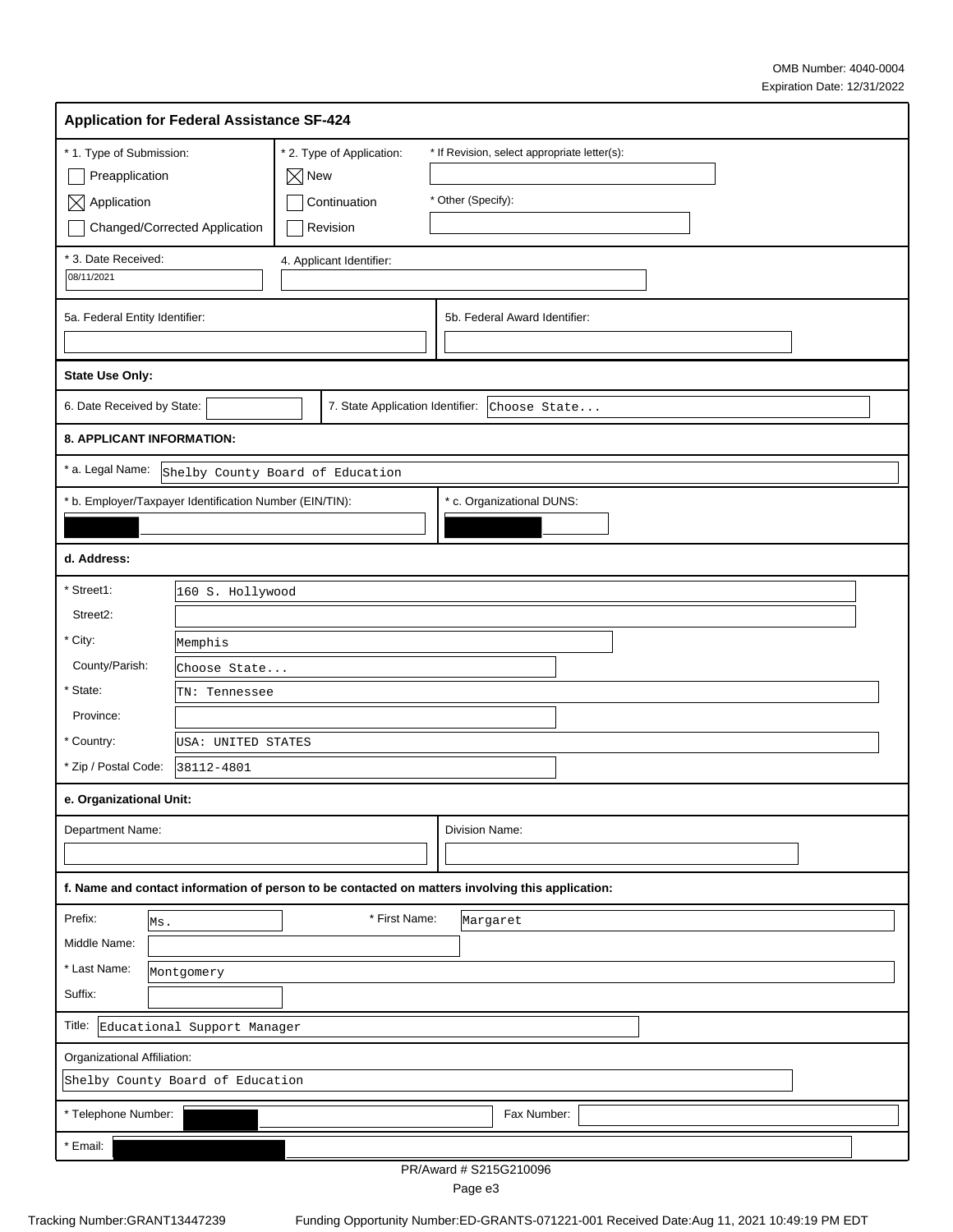| <b>Application for Federal Assistance SF-424</b>                                                                                               |
|------------------------------------------------------------------------------------------------------------------------------------------------|
| * 9. Type of Applicant 1: Select Applicant Type:                                                                                               |
| G: Independent School District                                                                                                                 |
| Type of Applicant 2: Select Applicant Type:                                                                                                    |
|                                                                                                                                                |
| Type of Applicant 3: Select Applicant Type:                                                                                                    |
|                                                                                                                                                |
| Other (specify):                                                                                                                               |
|                                                                                                                                                |
| * 10. Name of Federal Agency:                                                                                                                  |
| Department of Education                                                                                                                        |
| 11. Catalog of Federal Domestic Assistance Number:                                                                                             |
| 84.215                                                                                                                                         |
| CFDA Title:                                                                                                                                    |
| Innovative Approaches to Literacy, Full-service Community Schools; and Promise Neighborhoods                                                   |
|                                                                                                                                                |
| * 12. Funding Opportunity Number:                                                                                                              |
| ED-GRANTS-071221-001                                                                                                                           |
| * Title:                                                                                                                                       |
| Office of Elementary and Secondary Education (OESE): Innovative Approaches to Literacy (IAL)<br>Program Assistance Listing CFDA Number 84.215G |
|                                                                                                                                                |
| 13. Competition Identification Number:                                                                                                         |
| 84-215G2021-1                                                                                                                                  |
| Title:                                                                                                                                         |
| 84.215G Innovative Approaches to Literacy                                                                                                      |
|                                                                                                                                                |
|                                                                                                                                                |
| 14. Areas Affected by Project (Cities, Counties, States, etc.):                                                                                |
| <b>Add Attachment</b><br>Delete Attachment<br>View Attachment                                                                                  |
|                                                                                                                                                |
| * 15. Descriptive Title of Applicant's Project:                                                                                                |
| Shelby County Schools - Innovative Approaches to Literacy (Libraries in the Blend) - See Abstract<br>for more information                      |
|                                                                                                                                                |
|                                                                                                                                                |
| Attach supporting documents as specified in agency instructions.                                                                               |
| <b>Delete Attachments</b><br><b>Add Attachments</b><br><b>View Attachments</b>                                                                 |

 $\mathbf{L}$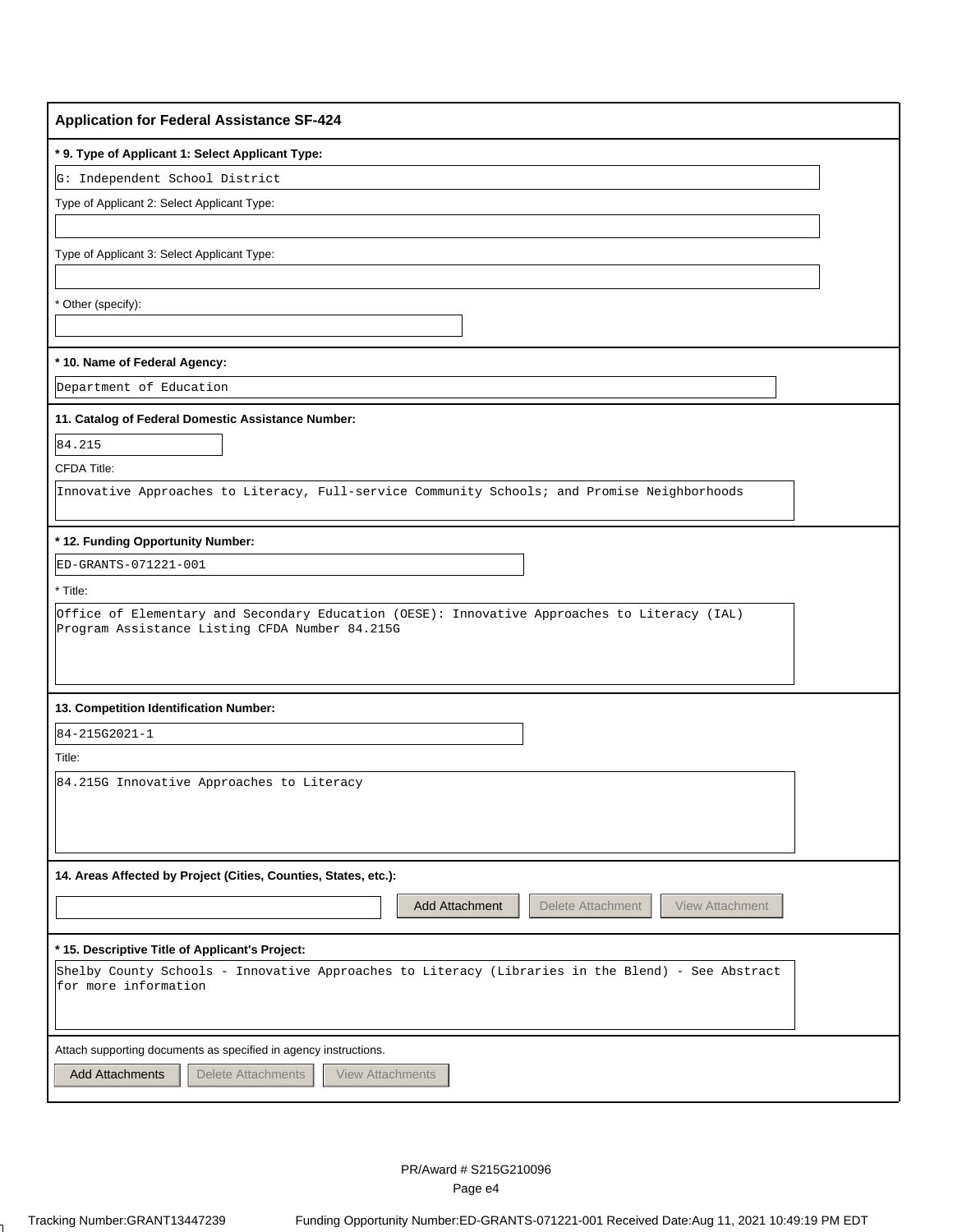| <b>Application for Federal Assistance SF-424</b>                                                                                                                                                                                                                                                                                                                                                                                                                                                                                                                                                                                                                                                                     |  |  |  |  |  |
|----------------------------------------------------------------------------------------------------------------------------------------------------------------------------------------------------------------------------------------------------------------------------------------------------------------------------------------------------------------------------------------------------------------------------------------------------------------------------------------------------------------------------------------------------------------------------------------------------------------------------------------------------------------------------------------------------------------------|--|--|--|--|--|
| 16. Congressional Districts Of:                                                                                                                                                                                                                                                                                                                                                                                                                                                                                                                                                                                                                                                                                      |  |  |  |  |  |
| * a. Applicant<br>* b. Program/Project<br>TN-009<br>TN-009                                                                                                                                                                                                                                                                                                                                                                                                                                                                                                                                                                                                                                                           |  |  |  |  |  |
| Attach an additional list of Program/Project Congressional Districts if needed.                                                                                                                                                                                                                                                                                                                                                                                                                                                                                                                                                                                                                                      |  |  |  |  |  |
| <b>Add Attachment</b><br>Delete Attachment<br><b>View Attachment</b>                                                                                                                                                                                                                                                                                                                                                                                                                                                                                                                                                                                                                                                 |  |  |  |  |  |
| 17. Proposed Project:                                                                                                                                                                                                                                                                                                                                                                                                                                                                                                                                                                                                                                                                                                |  |  |  |  |  |
| * a. Start Date:<br>* b. End Date:<br>10/01/2021<br>09/30/2026                                                                                                                                                                                                                                                                                                                                                                                                                                                                                                                                                                                                                                                       |  |  |  |  |  |
| 18. Estimated Funding (\$):                                                                                                                                                                                                                                                                                                                                                                                                                                                                                                                                                                                                                                                                                          |  |  |  |  |  |
| * a. Federal                                                                                                                                                                                                                                                                                                                                                                                                                                                                                                                                                                                                                                                                                                         |  |  |  |  |  |
| * b. Applicant                                                                                                                                                                                                                                                                                                                                                                                                                                                                                                                                                                                                                                                                                                       |  |  |  |  |  |
| * c. State                                                                                                                                                                                                                                                                                                                                                                                                                                                                                                                                                                                                                                                                                                           |  |  |  |  |  |
| * d. Local                                                                                                                                                                                                                                                                                                                                                                                                                                                                                                                                                                                                                                                                                                           |  |  |  |  |  |
| * e. Other                                                                                                                                                                                                                                                                                                                                                                                                                                                                                                                                                                                                                                                                                                           |  |  |  |  |  |
| * f. Program Incom                                                                                                                                                                                                                                                                                                                                                                                                                                                                                                                                                                                                                                                                                                   |  |  |  |  |  |
| * g. TOTAL                                                                                                                                                                                                                                                                                                                                                                                                                                                                                                                                                                                                                                                                                                           |  |  |  |  |  |
| * 19. Is Application Subject to Review By State Under Executive Order 12372 Process?                                                                                                                                                                                                                                                                                                                                                                                                                                                                                                                                                                                                                                 |  |  |  |  |  |
| a. This application was made available to the State under the Executive Order 12372 Process for review on                                                                                                                                                                                                                                                                                                                                                                                                                                                                                                                                                                                                            |  |  |  |  |  |
| b. Program is subject to E.O. 12372 but has not been selected by the State for review.<br>$\bowtie$                                                                                                                                                                                                                                                                                                                                                                                                                                                                                                                                                                                                                  |  |  |  |  |  |
| c. Program is not covered by E.O. 12372.                                                                                                                                                                                                                                                                                                                                                                                                                                                                                                                                                                                                                                                                             |  |  |  |  |  |
| * 20. Is the Applicant Delinquent On Any Federal Debt? (If "Yes," provide explanation in attachment.)                                                                                                                                                                                                                                                                                                                                                                                                                                                                                                                                                                                                                |  |  |  |  |  |
| $\boxtimes$ No<br>Yes<br>$\mathbf{I}$                                                                                                                                                                                                                                                                                                                                                                                                                                                                                                                                                                                                                                                                                |  |  |  |  |  |
| If "Yes", provide explanation and attach                                                                                                                                                                                                                                                                                                                                                                                                                                                                                                                                                                                                                                                                             |  |  |  |  |  |
| Delete Attachment<br><b>View Attachment</b><br><b>Add Attachment</b>                                                                                                                                                                                                                                                                                                                                                                                                                                                                                                                                                                                                                                                 |  |  |  |  |  |
| 21. *By signing this application, I certify (1) to the statements contained in the list of certifications** and (2) that the statements<br>herein are true, complete and accurate to the best of my knowledge. I also provide the required assurances** and agree to<br>comply with any resulting terms if I accept an award. I am aware that any false, fictitious, or fraudulent statements or claims may<br>subject me to criminal, civil, or administrative penalties. (U.S. Code, Title 218, Section 1001)<br>** I AGREE<br>$\bowtie$<br>** The list of certifications and assurances, or an internet site where you may obtain this list, is contained in the announcement or agency<br>specific instructions. |  |  |  |  |  |
| <b>Authorized Representative:</b>                                                                                                                                                                                                                                                                                                                                                                                                                                                                                                                                                                                                                                                                                    |  |  |  |  |  |
| Prefix:<br>* First Name:<br>Carolyn<br>Ms.                                                                                                                                                                                                                                                                                                                                                                                                                                                                                                                                                                                                                                                                           |  |  |  |  |  |
| Middle Name:                                                                                                                                                                                                                                                                                                                                                                                                                                                                                                                                                                                                                                                                                                         |  |  |  |  |  |
| * Last Name:<br>Burr                                                                                                                                                                                                                                                                                                                                                                                                                                                                                                                                                                                                                                                                                                 |  |  |  |  |  |
| Suffix:                                                                                                                                                                                                                                                                                                                                                                                                                                                                                                                                                                                                                                                                                                              |  |  |  |  |  |
| * Title:<br>Grant Writer Advisor                                                                                                                                                                                                                                                                                                                                                                                                                                                                                                                                                                                                                                                                                     |  |  |  |  |  |
| * Telephone Number:<br>Fax Number:                                                                                                                                                                                                                                                                                                                                                                                                                                                                                                                                                                                                                                                                                   |  |  |  |  |  |
| * Email:                                                                                                                                                                                                                                                                                                                                                                                                                                                                                                                                                                                                                                                                                                             |  |  |  |  |  |
| * Date Signed:<br>* Signature of Authorized Representative:<br>Carolyn B Burr<br>08/11/2021                                                                                                                                                                                                                                                                                                                                                                                                                                                                                                                                                                                                                          |  |  |  |  |  |

PR/Award # S215G210096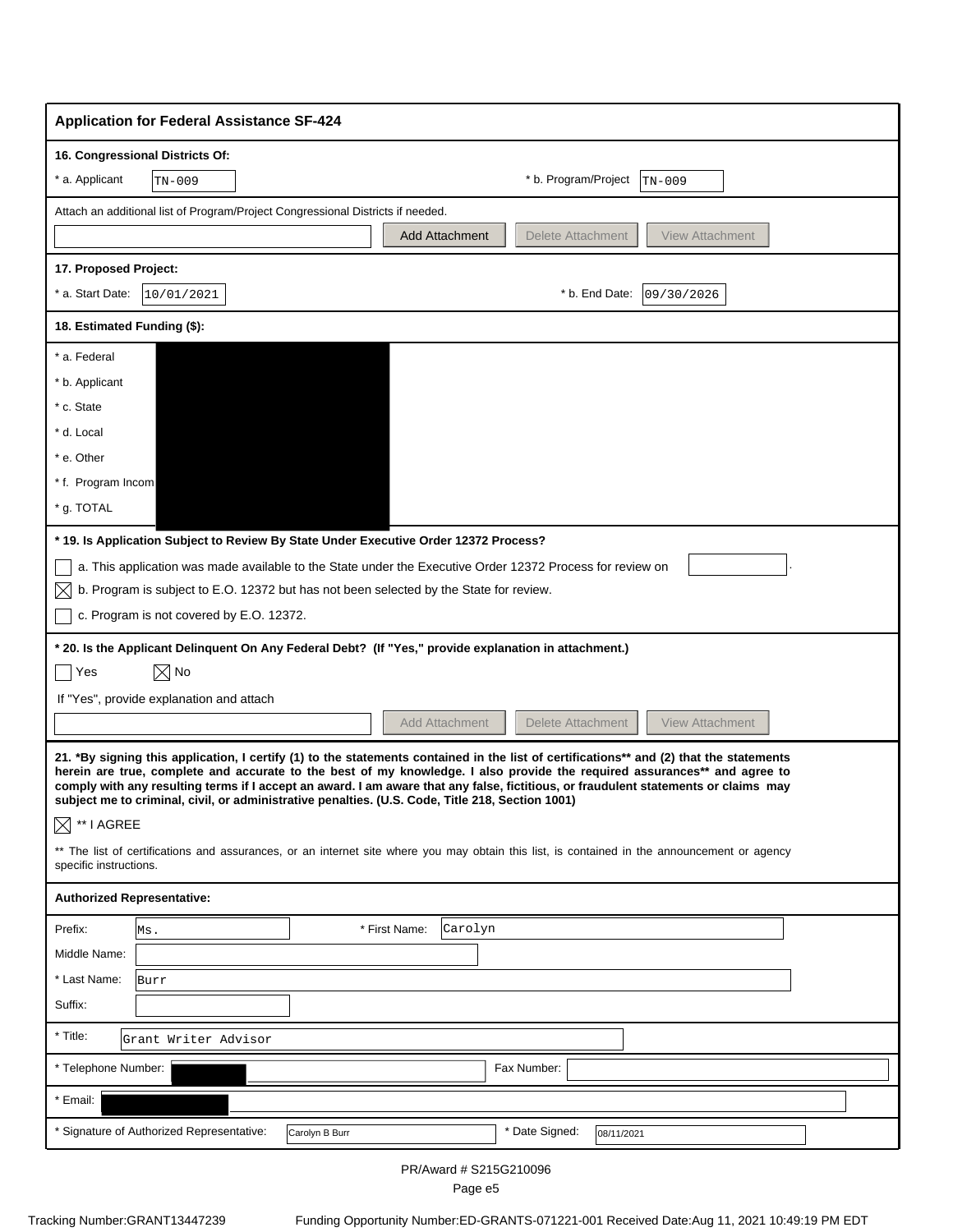The purpose of this enclosure is to inform you about a new provision in the Department of Education's General Education Provisions Act (GEPA) that applies to applicants for new grant awards under Department programs. This provision is Section 427 of GEPA, enacted as part of the Improving America's Schools Act of 1994 (Public Law (P.L.) 103-382).

#### **To Whom Does This Provision Apply?**

Section 427 of GEPA affects applicants for new grant awards under this program. **ALL APPLICANTS FOR NEW AWARDS MUST INCLUDE INFORMATION IN THEIR APPLICATIONS TO ADDRESS THIS NEW PROVISION IN ORDER TO RECEIVE FUNDING UNDER THIS PROGRAM.** 

(If this program is a State-formula grant program, a State needs to provide this description only for projects or activities that it carries out with funds reserved for State-level uses. In addition, local school districts or other eligible applicants that apply to the State for funding need to provide this description in their applications to the State for funding. The State would be responsible for ensuring that the school district or other local entity has submitted a sufficient section 427 statement as described below.)

#### **What Does This Provision Require?**

Section 427 requires each applicant for funds (other than an individual person) to include in its application a description of the steps the applicant proposes to take to ensure equitable access to, and participation in, its Federally-assisted program for students, teachers, and other program beneficiaries with special needs. This provision allows applicants discretion in developing the required description. The statute highlights six types of barriers that can impede equitable access or participation: gender, race, national origin, color, disability, or age. Based on local circumstances, you should determine whether these or other barriers may prevent your students, teachers, etc. from such access or participation in, the Federally-funded project or activity. The description in your application of steps to be taken to overcome these barriers need not be lengthy; you may provide a clear and succinct description of how you plan to address those barriers that are applicable to your circumstances. In addition, the information may be provided in a single narrative, or, if appropriate, may

be discussed in connection with related topics in the application.

Section 427 is not intended to duplicate the requirements of civil rights statutes, but rather to ensure that, in designing their projects, applicants for Federal funds address equity concerns that may affect the ability of certain potential beneficiaries to fully participate in the project and to achieve to high standards. Consistent with program requirements and its approved application, an applicant may use the Federal funds awarded to it to eliminate barriers it identifies.

#### **What are Examples of How an Applicant Might Satisfy the Requirement of This Provision?**

The following examples may help illustrate how an applicant may comply with Section 427.

(1) An applicant that proposes to carry out an adult literacy project serving, among others, adults with limited English proficiency, might describe in its application how it intends to distribute a brochure about the proposed project to such potential participants in their native language.

(2) An applicant that proposes to develop instructional materials for classroom use might describe how it will make the materials available on audio tape or in braille for students who are blind.

(3) An applicant that proposes to carry out a model science program for secondary students and is concerned that girls may be less likely than boys to enroll in the course, might indicate how it intends to conduct "outreach" efforts to girls, to encourage their enrollment.

(4) An applicant that proposes a project to increase school safety might describe the special efforts it will take to address concern of lesbian, gay, bisexual, and transgender students, and efforts to reach out to and involve the families of LGBT students.

We recognize that many applicants may already be implementing effective steps to ensure equity of access and participation in their grant programs, and we appreciate your cooperation in responding to the requirements of this provision.

#### **Estimated Burden Statement for GEPA Requirements**

According to the Paperwork Reduction Act of 1995, no persons are required to respond to a collection of information unless such collection displays a valid OMB control number. Public reporting burden for this collection of information is estimated to average 1.5 hours per response, including time for reviewing instructions, searching existing data sources, gathering and maintaining the data needed, and completing and reviewing the collection of information. The obligation to respond to this collection is required to obtain or retain benefit (Public Law 103-382). Send comments regarding the burden estimate or any other aspect of this collection of information, including suggestions for reducing this burden, to the U.S. Department of Education, 400 Maryland Ave., SW, Washington, DC 20210-4537 or email ICDocketMgr@ed.gov and reference the OMB Control Number 1894-0005.

### **Optional - You may attach 1 file to this page.**

1236-SCS\_IAL\_2021\_GEPA\_Statement.pdf Add Attachment Delete Attachment View Attachment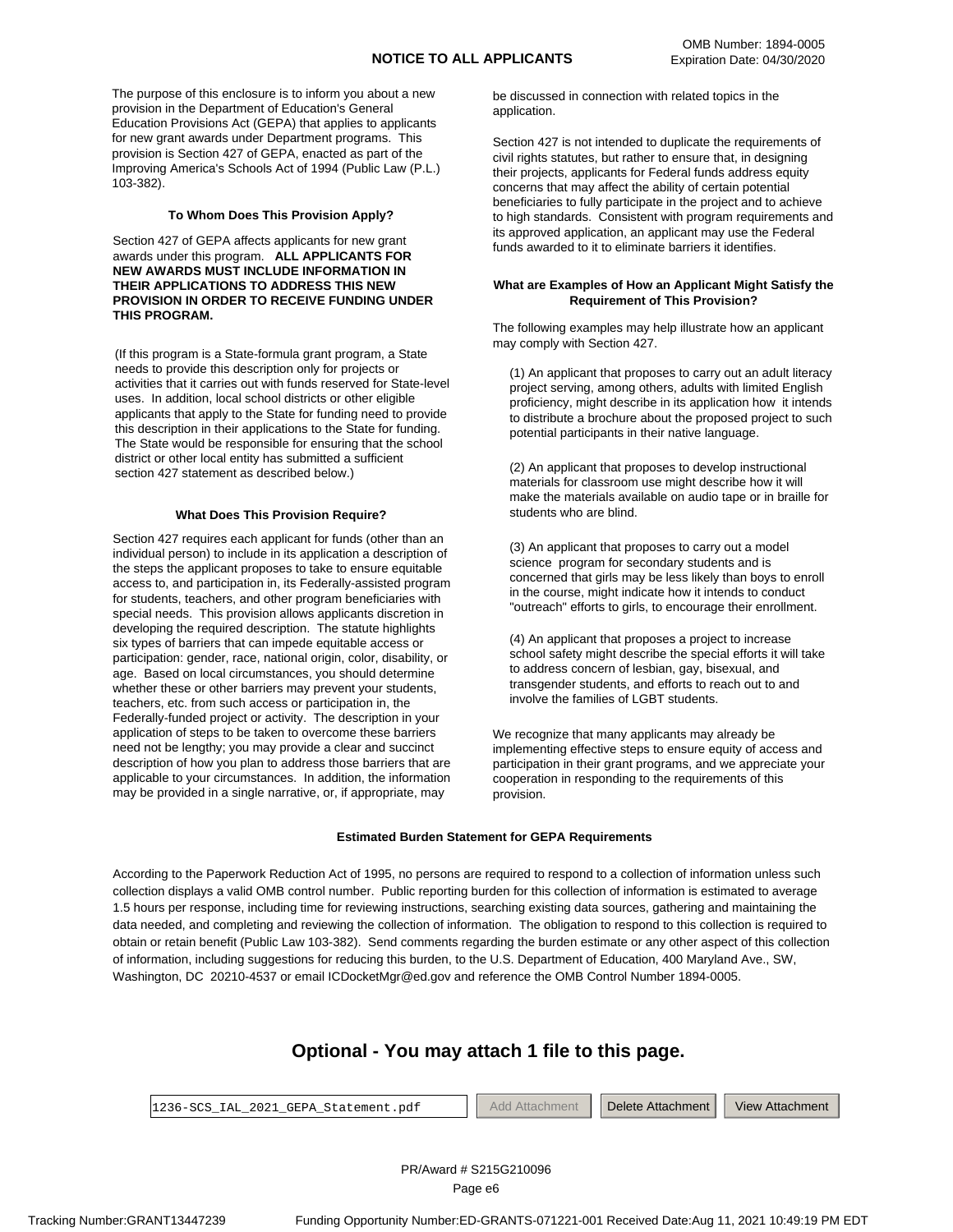As specified in Policy 4001, Shelby County Schools (SCS) promotes equal opportunities through vigorous recruiting practices as an integral part of its personnel policy and practice in the employment, development, advancement and treatment of employees and applicants. SCS does not on the basis of race, color, religion, sex, creed, age, disability, national origin, or genetic information discriminate against any qualified individual with respect to the employment relationship, including job application procedures, hiring, advancement, compensation, job training and other terms, conditions and privileges of employment.

SCS will ensure that all participants in the *Libraries in the Blend* project have access to all facilities, materials, and technologies used in the delivery of the program.

- All activities will be held in facilities completely accessible to people with physical handicaps/disabilities.
- Materials will be available in large print, Braille, and electronic/audio formats if needed.
- Materials created for student use through the project will include materials in the native languages of represented students and their families.
- Culturally appropriate materials for all students will be provided and will be monitored for prejudicial approaches and statements.
- Digital resources selected for purchase or subscription through the project will have robust adaptive features, as specified in SCS's procurement procedures.
- Students will be encouraged to explore non-gender-traditional academic and career areas.
- Professional development will include strategies for serving students with special needs or limited English proficiency.
- Interpreters, including sign language interpreters, will be available at parent engagement events as needed.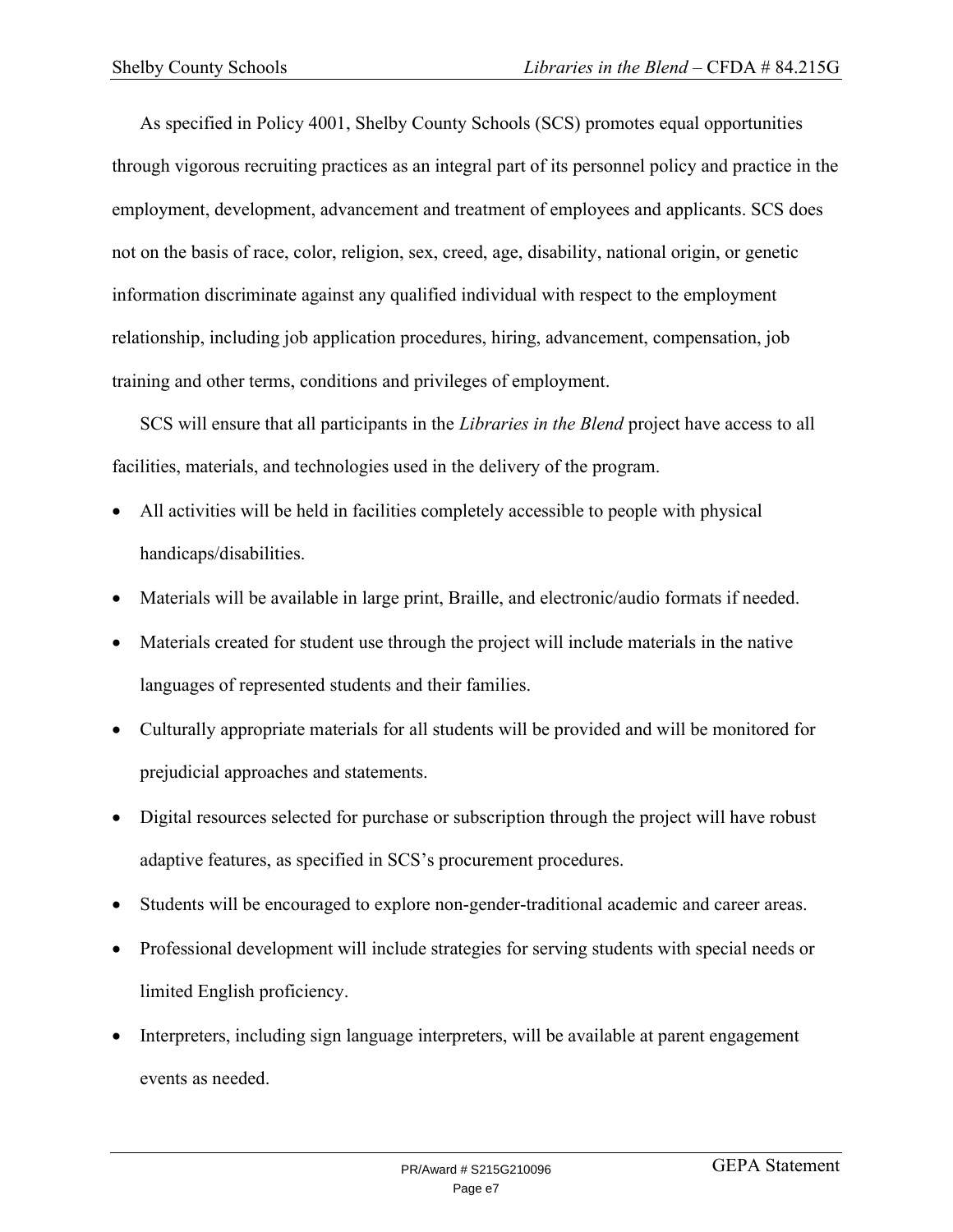#### **CERTIFICATION REGARDING LOBBYING**

Certification for Contracts, Grants, Loans, and Cooperative Agreements

The undersigned certifies, to the best of his or her knowledge and belief, that:

(1) No Federal appropriated funds have been paid or will be paid, by or on behalf of the undersigned, to any person for influencing or attempting to influence an officer or employee of an agency, a Member of Congress, an officer or employee of Congress, or an employee of a Member of Congress in connection with the awarding of any Federal contract, the making of any Federal grant, the making of any Federal loan, the entering into of any cooperative agreement, and the extension, continuation, renewal, amendment, or modification of any Federal contract, grant, loan, or cooperative agreement.

(2) If any funds other than Federal appropriated funds have been paid or will be paid to any person for influencing or attempting to influence an officer or employee of any agency, a Member of Congress, an officer or employee of Congress, or an employee of a Member of Congress in connection with this Federal contract, grant, loan, or cooperative agreement, the undersigned shall complete and submit Standard Form-LLL, ''Disclosure of Lobbying Activities,'' in accordance with its instructions.

(3) The undersigned shall require that the language of this certification be included in the award documents for all subawards at all tiers (including subcontracts, subgrants, and contracts under grants, loans, and cooperative agreements) and that all subrecipients shall certify and disclose accordingly. This certification is a material representation of fact upon which reliance was placed when this transaction was made or entered into. Submission of this certification is a prerequisite for making or entering into this transaction imposed by section 1352, title 31, U.S. Code. Any person who fails to file the required certification shall be subject to a civil penalty of not less than \$10,000 and not more than \$100,000 for each such failure.

Statement for Loan Guarantees and Loan Insurance

The undersigned states, to the best of his or her knowledge and belief, that:

If any funds have been paid or will be paid to any person for influencing or attempting to influence an officer or employee of any agency, a Member of Congress, an officer or employee of Congress, or an employee of a Member of Congress in connection with this commitment providing for the United States to insure or guarantee a loan, the undersigned shall complete and submit Standard Form-LLL, ''Disclosure of Lobbying Activities,'' in accordance with its instructions. Submission of this statement is a prerequisite for making or entering into this transaction imposed by section 1352, title 31, U.S. Code. Any person who fails to file the required statement shall be subject to a civil penalty of not less than \$10,000 and not more than \$100,000 for each such failure.

| * APPLICANT'S ORGANIZATION                            |                    |
|-------------------------------------------------------|--------------------|
| Shelby County Board of Education                      |                    |
| * PRINTED NAME AND TITLE OF AUTHORIZED REPRESENTATIVE |                    |
| * First Name: Carolyn<br>$Prefix:$ $Ms.$              | Middle Name:       |
| * Last Name: Burr                                     | Suffix:            |
| * Title: Grant Writer Advisor                         |                    |
| * SIGNATURE: Carolyn B Burr                           | * DATE: 08/11/2021 |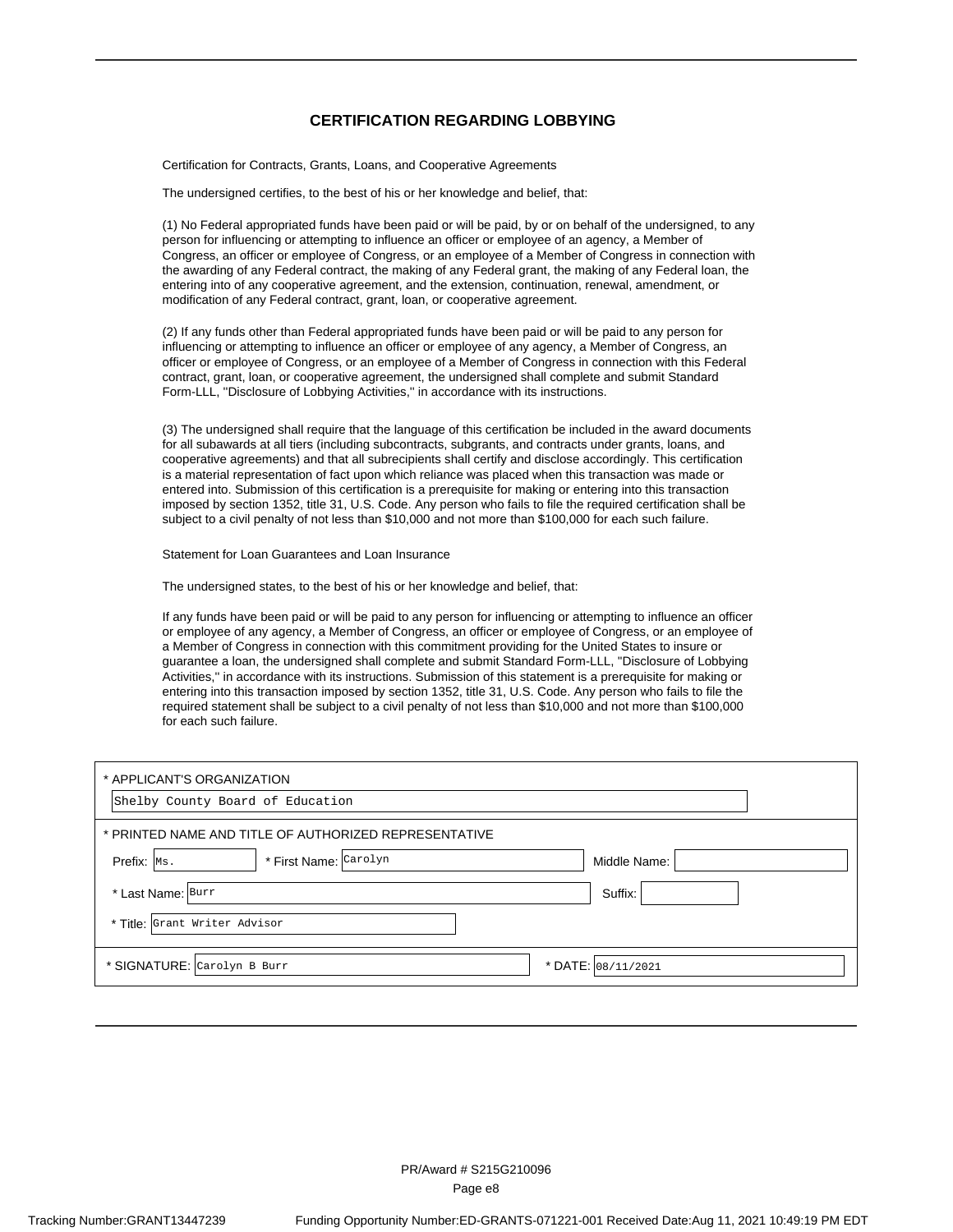#### **U.S. Department of Education Supplemental Information for the SF-424 Application for Federal Assistance**

#### **1. Project Director:**

| Prefix:                  | * First Name:                                                              | Middle Name:                | * Last Name: | Suffix: |
|--------------------------|----------------------------------------------------------------------------|-----------------------------|--------------|---------|
| Ms.                      | Margaret                                                                   |                             | Montgomery   |         |
|                          |                                                                            |                             |              |         |
|                          | Project Director Level of Effort (percentage of time devoted to grant): 10 |                             |              |         |
| Address:                 |                                                                            |                             |              |         |
|                          | * Street1: 1384A Farmville Road                                            |                             |              |         |
| Street2:                 |                                                                            |                             |              |         |
|                          | * City: Memphis                                                            |                             |              |         |
|                          | County: Shelby                                                             |                             |              |         |
|                          | * State: TN: Tennessee                                                     |                             |              |         |
|                          | * Zip Code: 38122-1005                                                     |                             |              |         |
|                          | Country: USA: UNITED STATES                                                |                             |              |         |
| * Email Address:         | * Phone Number (give area code)                                            | Fax Number (give area code) |              |         |
|                          |                                                                            |                             |              |         |
|                          |                                                                            |                             |              |         |
| Alternate Email Address: |                                                                            |                             |              |         |

a. Are you either a new potential grantee or novice applicant as defined in the program competition's notice inviting applications (NIA)?



#### **3. Qualified Opportunity Zones:**

If the NIA includes a Qualified Opportunity Zones (QOZ) Priority in which you propose to either provide services in QOZ(s) or are in a QOZ, provide the QOZ census tract number(s) below: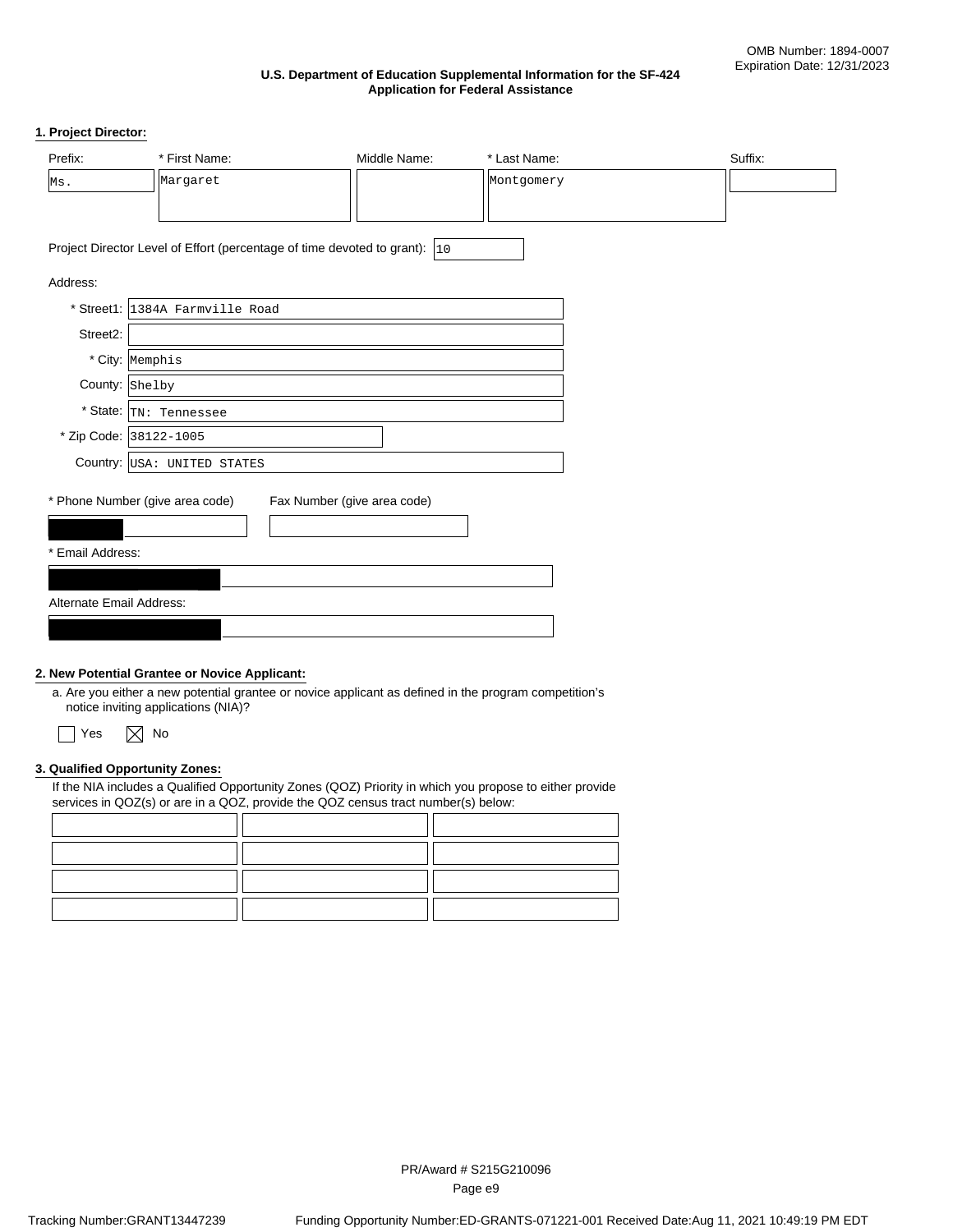#### **4. Human Subjects Research:**

| Yes | No<br>X                                                                                   |   |             |  |
|-----|-------------------------------------------------------------------------------------------|---|-------------|--|
|     | b. Are ALL the research activities proposed designated to be exempt from the regulations? |   |             |  |
|     | Yes Provide Exemption(s) #(s):                                                            |   | $\vert$   8 |  |
|     | No Provide Assurance #(s), if available: [                                                |   |             |  |
|     |                                                                                           | . |             |  |

c. If applicable, please attach your "Exempt Research" or "Nonexempt Research" narrative to this form as indicated in the definitions page in the attached instructions.

|  | Attachment<br>Add | Delete Attachment | View Attachment |
|--|-------------------|-------------------|-----------------|
|  |                   |                   |                 |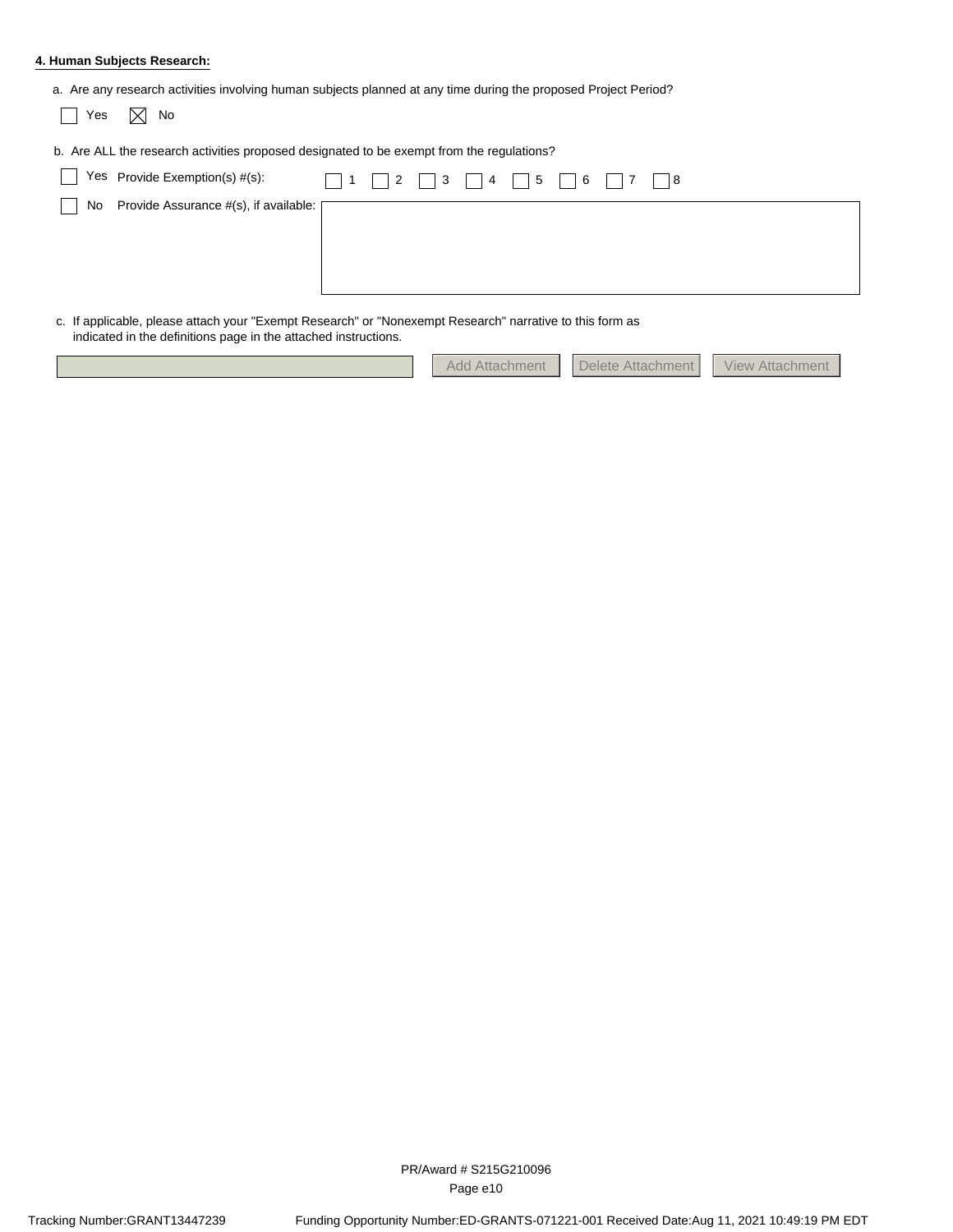#### **Abstract**

The abstract narrative must not exceed one page and should use language that will be understood by a range of audiences. For all projects, include the project title (if applicable), goals, expected outcomes and contributions for research, policy, practice, etc. Include population to be served, as appropriate. For research applications, also include the following:

- Theoretical and conceptual background of the study (i.e., prior research that this investigation builds upon and that provides a competition retired for this ctudy). provides a compelling rationale for this study)
- **·** Research issues, hypotheses and questions being addressed
- Study design including a brief description of the sample including sample size, methods, principals dependent, independent, independent, independent, and control variables, and the approach to data analysis.

[Note: For a non-electronic submission, include the name and address of your organization and the name, phone number and e-mail address of the contact person for this project.]

#### **You may now Close the Form**

**You have attached 1 file to this page, no more files may be added. To add a different file, you must first delete the existing file.**

| * Attachment: 1234-SCS IAL 2021 Abstract.pdf | Delete Attachment      |
|----------------------------------------------|------------------------|
| Ado                                          | <b>View Attachment</b> |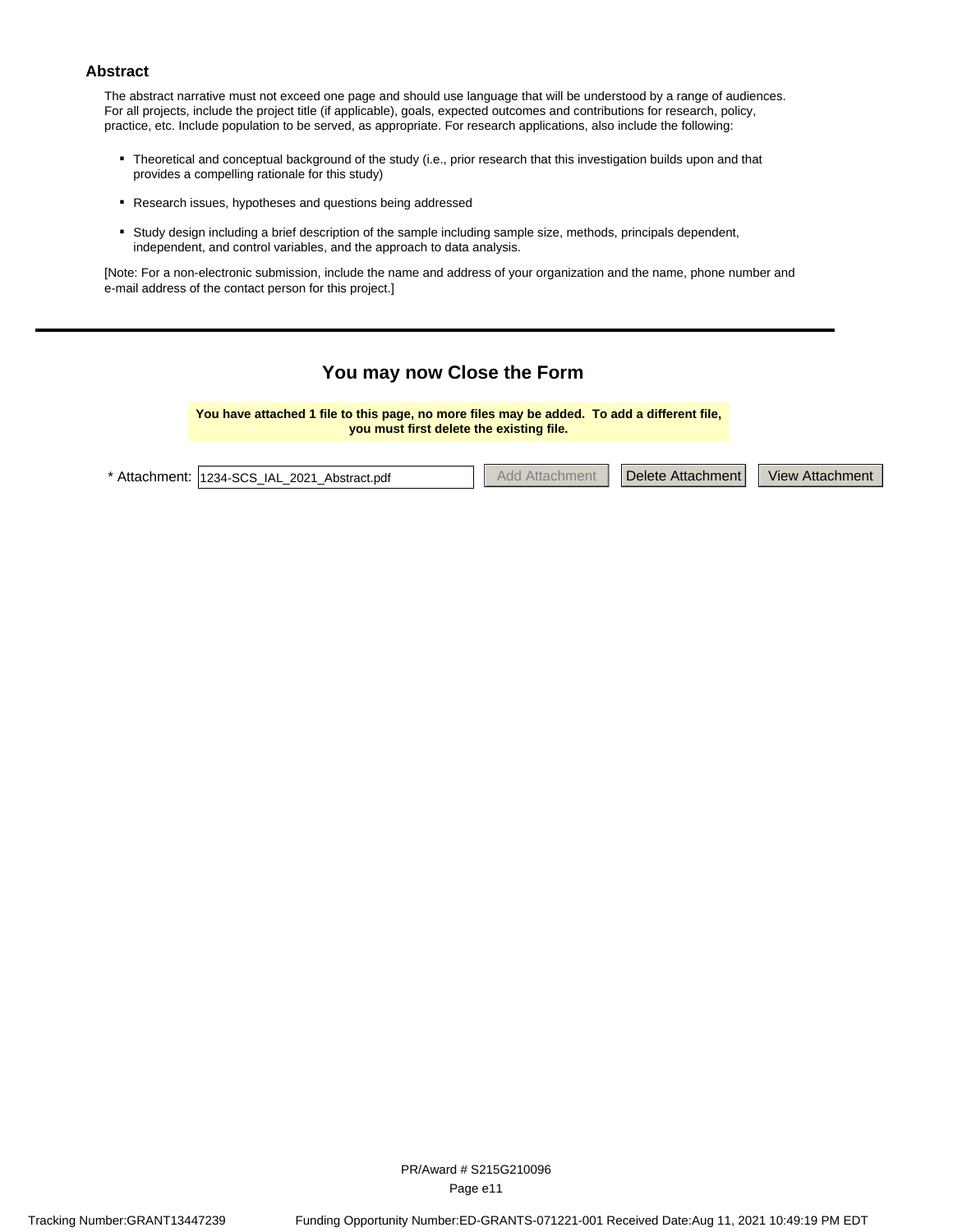#### Project Objectives, Activities, and Outcomes:

- 1. Literacy resources: Objective 1.1: Librarians in the 27 targeted schools will select print and electronic resources by November of each year (Outcomes: improved book to student ratio in libraries; increased library circulation; enhanced collection); Objective 1.2: New content-rich digital resources will be introduced in the 27 targeted schools by November 2021 (Outcomes: increased utilization of purchased digital resources; increased alignment of digital resources to classroom blended learning needs); Objective 1.3: The percent of families in the targeted schools reporting at least 20 age-appropriate books in the home will increase by 10% annually (Outcomes: one give-away book per year; increased number of families reporting age-appropriate books in the home).
- 2. **Community of practice:** Objective 2.1: By March 2022, participating librarians and classroom teachers will finalize recommendations for learning commons furnishing and learning supplies to support the library's role in blended learning (Outcome: learning commons furnishings and supplies addressing needs in 27 high-need schools); Objective 2.2: Libraries in the Blend practices that have been identified as promising or effective by the community of practice will be 10% more prevalent in the targeted schools by August 2023 with continued growth in subsequent years (Outcome: Replication of best practices among targeted schools); Objective 2.3: By March 2026, participating librarians and classroom teachers will finalize a sustainability plan for useful STREAM-related resources (Outcome: Continued access to resources and subscriptions addressing correlational study findings and cores subject area and literacy needs in SCS K-8 libraries).
- 3. *Effective literacy support for blended learning*: Objective 3.1: The 27 schools will receive TVAAS scores in Reading of 4 or 5 each year of the project (Outcome: Schools progressing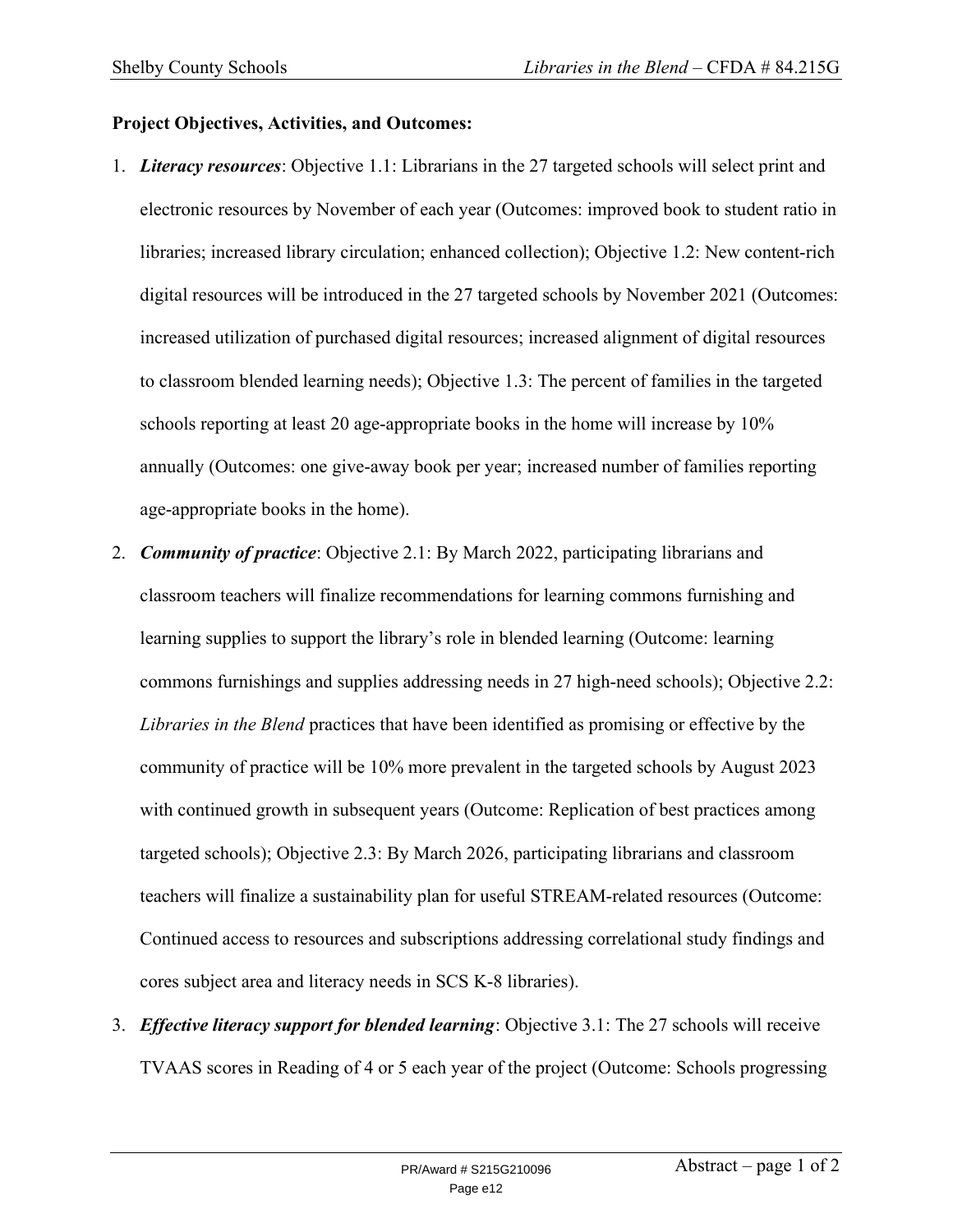as reading communities); Objective 3.2: Students will demonstrate increased student engagement in core content areas in Years 3 through 5, as measured by 10% annual increase compared to Year 1 baseline (Outcome: improved achievement in core academic topics including ELA); Objective 3.3: Librarians in the targeted schools will host a minimum of one event per year focusing on Libraries in the Blend strategies (Outcome: Increased parent awareness of literacy resources as a lever for enhanced engagement in blended learning).

Applicable Priorities: The proposal addresses both Absolute Priority 1 and Absolute Priority 2, with the set of 27 schools including the District's 12 Focus Schools that serve the targeted grades (schools designated by the state of Tennessee as having low achievement among one or more subgroups of students, including groups identified in Absolute Priority 2). Overall, 91% of students within the 27 schools are Black, Hispanic, or Native American (BHNA), 9% are students with disabilities, and 11% are English Language Learners. The plan to address needs of these subgroups is described in Section (b)(3) of the narrative. SCS also requests consideration for Competitive Preference Priority 2: SCS has a locale code of 11 and is based in the urban setting of Memphis, TN. The 27 selected schools are geographically dispersed, and their libraries will become valuable exemplars for blended learning throughout Greater Memphis.

Number of Participants to Be Served and Number and Location of Proposed Sites: 19,786 students at 15 elementary (Brownsville Road, Bruce, Chimneyrock, Crump, Egypt, Ford Road, Fox Meadows, Oakhaven, Ross, Shelby Oaks, Sherwood, Treadwell, Wells Station, Westhaven, and Willow Oaks), ten middle (A. Maceo Walker, Bellevue, Colonial, Craigmont, Hickory Ridge, Highland Oaks, Kate Bond, Kingsbury, Sherwood, and Treadwell), and two K-8 schools (Lowrance and Snowden) within Shelby County Schools, 160 South Hollywood, Memphis, TN 38112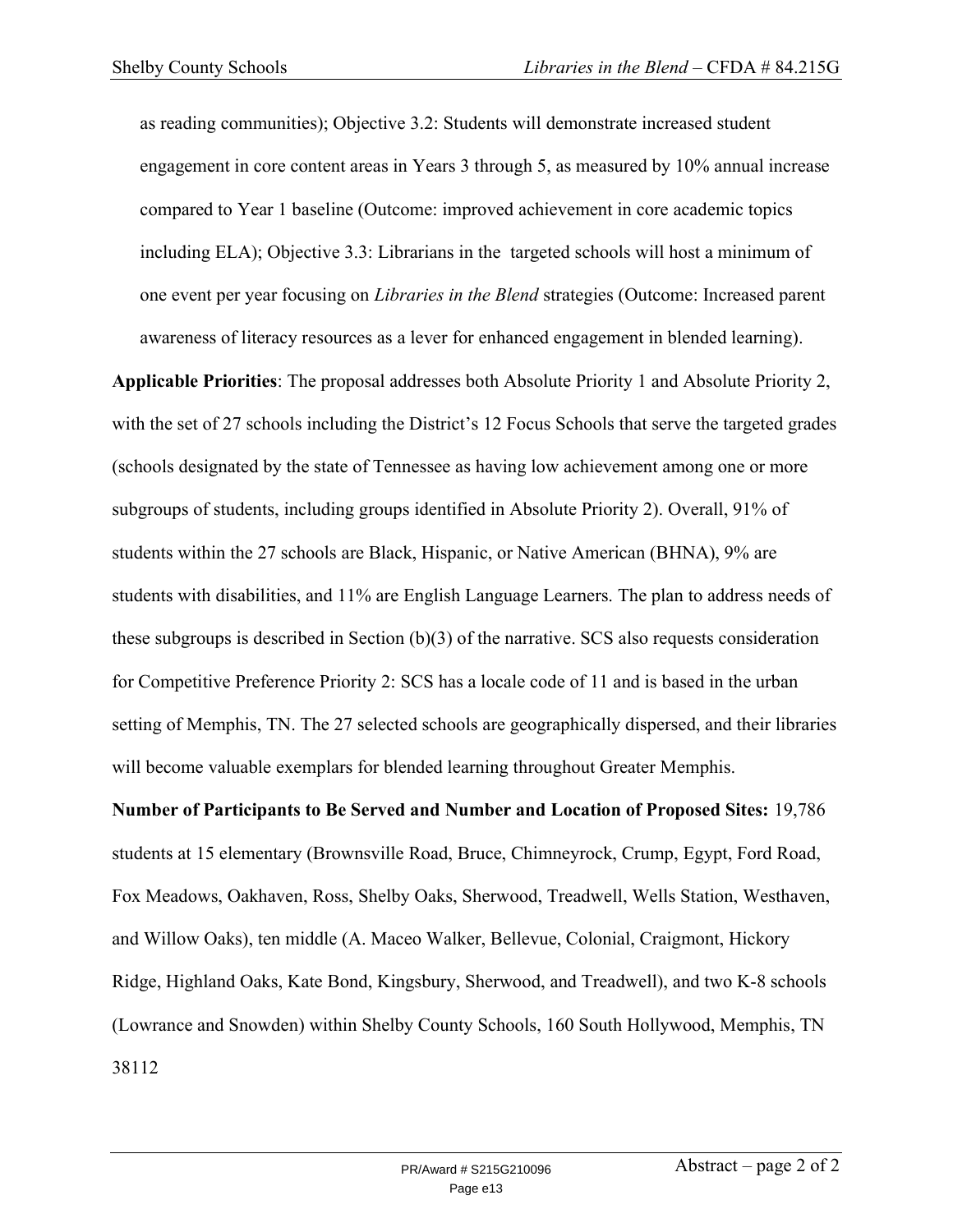|                                                                                                                        | * Mandatory Project Narrative File Filename:  1237-SCS_IAL_2021_Project_Narrative.pdf |  |  |  |  |
|------------------------------------------------------------------------------------------------------------------------|---------------------------------------------------------------------------------------|--|--|--|--|
| Add Mandatory Project Narrative File   Delete Mandatory Project Narrative File   View Mandatory Project Narrative File |                                                                                       |  |  |  |  |

To add more Project Narrative File attachments, please use the attachment buttons below.

|  |  | Add Optional Project Narrative File   Delete Optional Project Narrative File   View Optional Project Narrative File |  |  |
|--|--|---------------------------------------------------------------------------------------------------------------------|--|--|
|--|--|---------------------------------------------------------------------------------------------------------------------|--|--|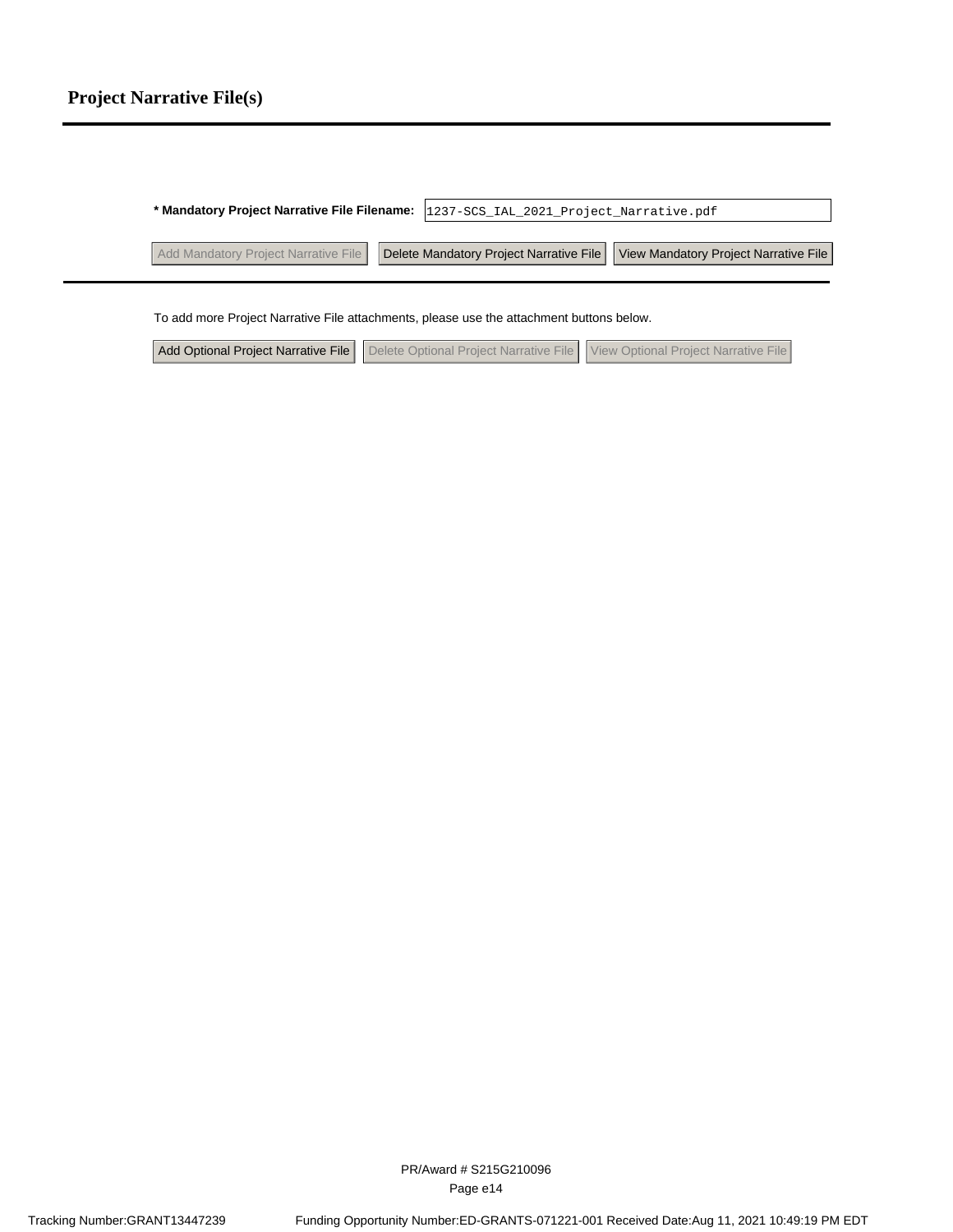# Table of Contents

| Project Abstract |  |
|------------------|--|
|------------------|--|

| <b>Other Attachments</b>                        |  |
|-------------------------------------------------|--|
| Certification of LEA Eligibility                |  |
| Competitive Preference Priority 2: NCES Profile |  |
| Logic Model                                     |  |
| Resumes and Job Description                     |  |
| <b>Bibliography</b>                             |  |
| Indirect Cost Agreement                         |  |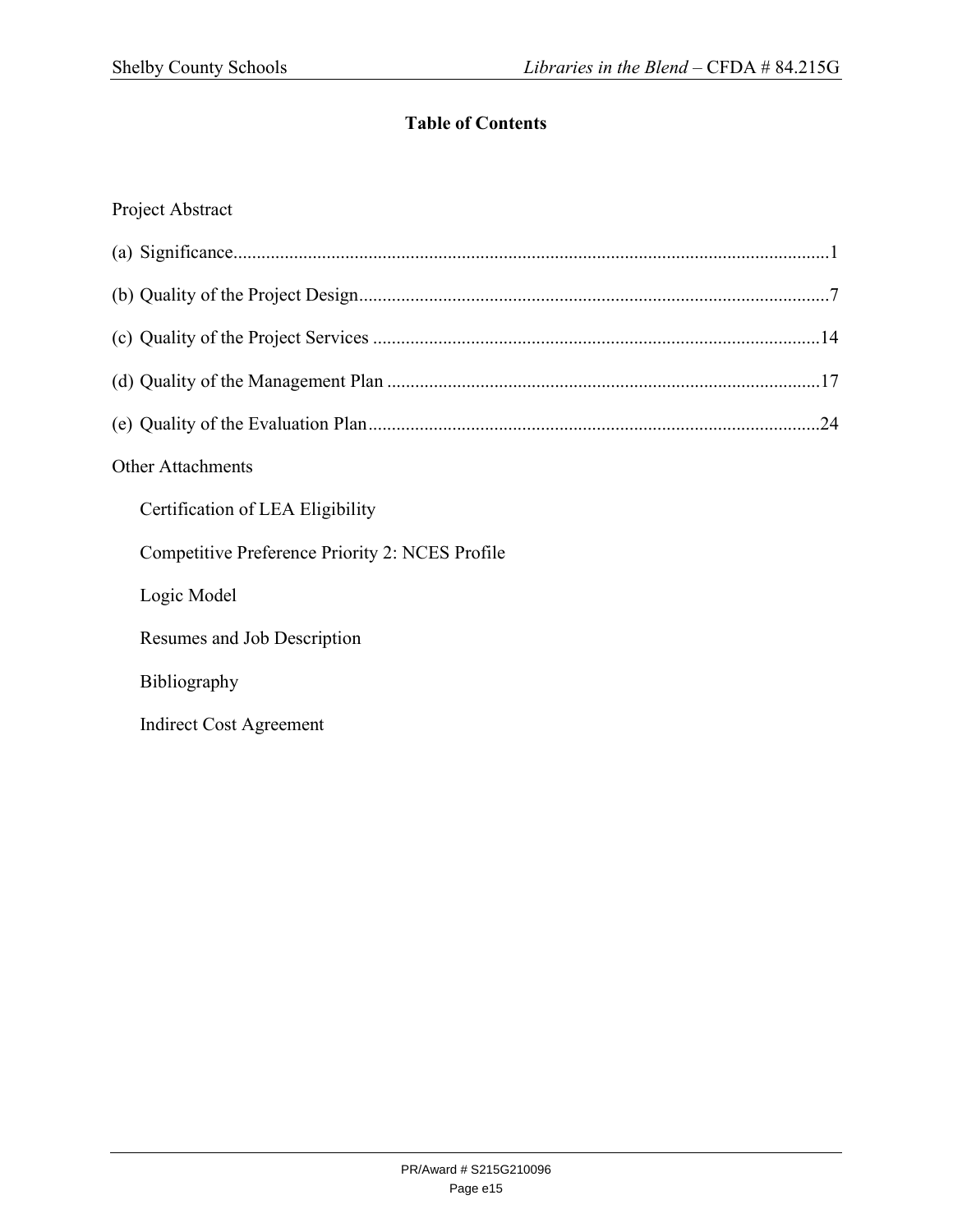### Project Narrative

Shelby County Schools (SCS) proposes to focus its Innovative Approaches to Literacy (IAL) project on 27 urban elementary and middle Title I schools (1) that have not been served by SCS's 2018 IAL project and (2) that have equity needs in one of more subgroup areas as indicated by the schools' Focus School status and/or that have poverty rates above the districtwide rate. SCS is a high-need LEA according to the most recent available SAIPE data: 28% of the school-age children within its boundaries are estimated to be from families with an income below the poverty line  $(37,192 \text{ of } 131,624 = 28.3\%)$ .

SCS, based in the city of Memphis, has a locale code of 11, as documented in the attachments, and requests consideration under Competitive Preference Priority 2.

The proposed project will address **both Absolute Priorities** in that it will (1) work with school librarians to ensure more than 19,000 students have access to up-to-date and engaging literacy materials promoting a learning environment that is racially, ethnically, culturally, disability status, and linguistically responsive and inclusive, supportive, and identity-safe, (2) integrate school librarians in the design of high-quality English Language Arts (ELA) and literacy-infused classroom resources for blended learning in schools with high numbers of fragile students, including new digital resources that will be made available to all of the District's 75,000+ Pre-K-8 students, and (3) increase the percentage of students on-track for readiness in ELA in 27 high-need elementary and middle schools. Further information about the Absolute Priority 2 is in Section (b)(3).

#### (a) Significance

# (1) The significance of the problem or issue to be addressed by the proposed project.

Shelby County Schools is among the nation's 25 largest LEAs, and it is the largest within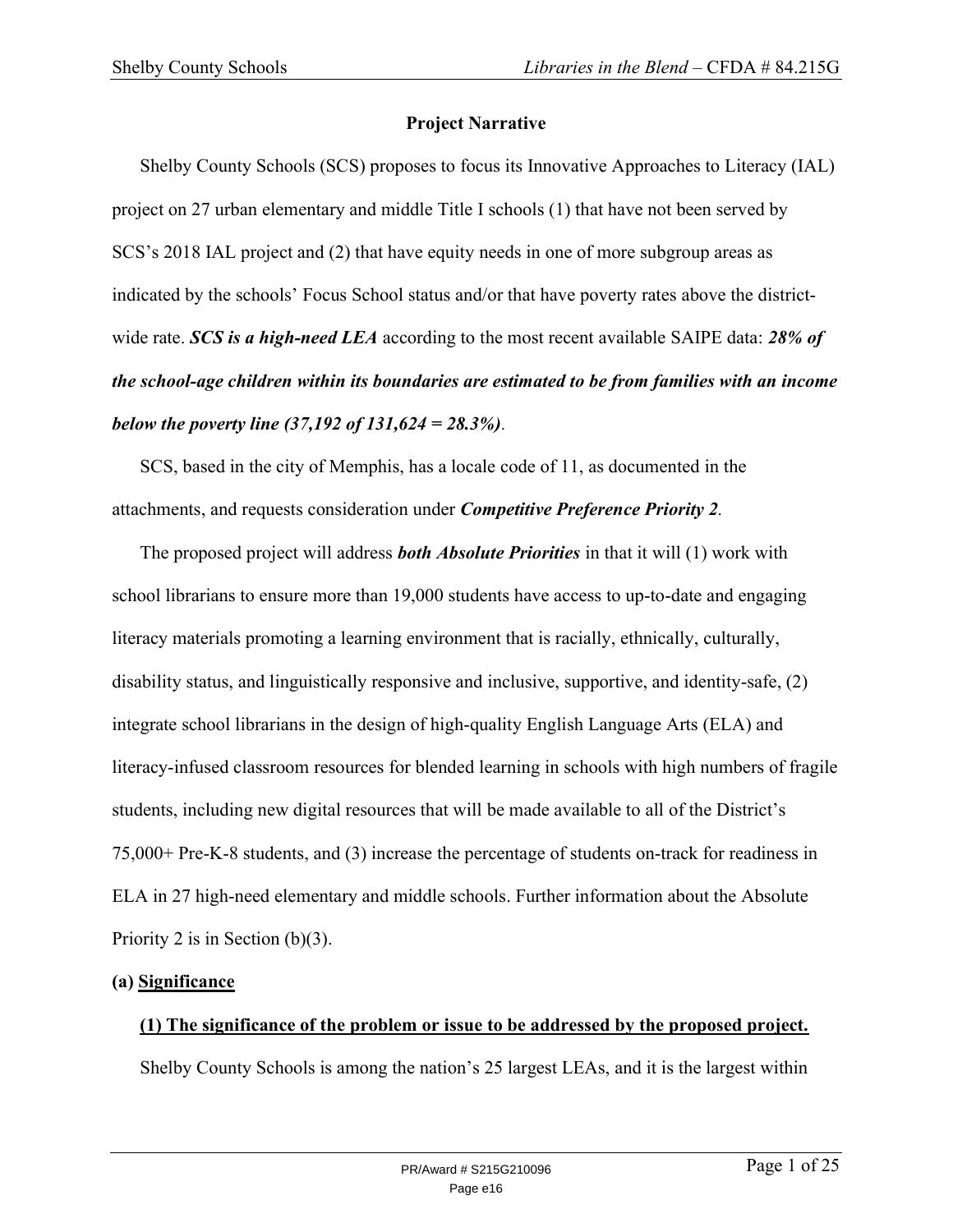### Tennessee. Its student demographics reflect priorities identified in Absolute Priority 2.

According to Title I adjusted low income calculations for the 2021-22 school year, four out of five students (83.52%) in SCS are low income, and all but four of SCS's 202 schools are Title I (high-poverty) schools. All students are eligible for free and reduced-price lunch through the District's participation in the Community Eligibility Provision (CEP) program. A significant percentage of SCS's PreK-8 students are English Language Learners (9.3%) and Students with Disabilities (9.7%). SCS students in these grade levels are 71.8% African American, 16.3% Hispanic, 6.9% white, 2.7% multi-race, 1.1% Asian, 1.0% other, 0.1% American Indian/Alaskan Native, and 0.0% Native Hawaiian/Pacific Islander.

Literacy is a district-wide concern for SCS, identified as the first priority within the District's ten-year strategic plan that was launched in 2015, known as Destination 2025. In 2021, SCS

unveiled *Reimagining901*, a pandemic-informed update to this plan, in which focus was brought

to SCS's new 1:1 digital access for students, with a strong commitment to maximize the impact of this access by introducing innovative supports for fragile students. The Reimagining901 plan emphasizes its prioritization of literacy in this 1:1 digital focus, noting that "Literacy is Life."



In the District's ten-year *Destination 2025* strategic plan, literacy is recognized as the foundational priority for all other priorities that build towards SCS goals for "ready graduates." SCS's own longitudinal study of its students has found kindergarten language skills to be one of the top three predictors of a student's persistence to high school graduation (Calaway, 2009). As outlined within Destination 2025, SCS's Strategic Priority #1 is that by the year 2025, 90% of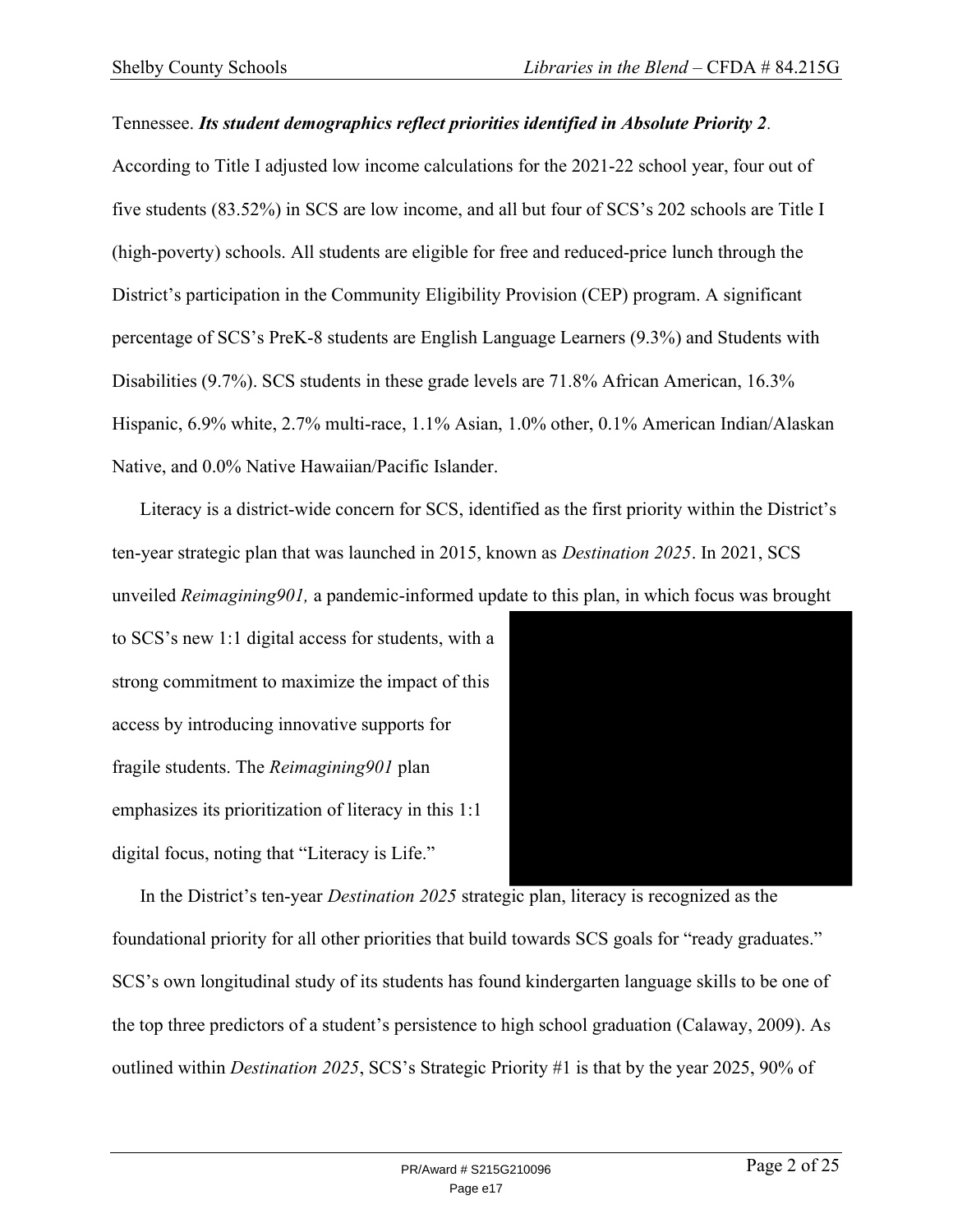third graders within the District will be at grade level in ELA. Sadly, prior to the pandemic the District was not on track to achieve this goal, and since the pandemic the District has seen mixed progress. A March 2021 analysis of K-3 literacy reported the following:

- As measured by FastBridge assessments, the percentage of students with reading test scores in the bottom quartile increased for students in grades K-1 in fall 2020 compared to students in fall 2019. Notably,  $50\%$  of all students in grade 1 scored in the bottom quartile.
- While the median reading achievement percentiles for SCS students in grade 2 was 57 and thus above the national average, the median Lexile score for grade 2 was not within the recommended CCR Lexile range.
- Grade 3 was the only elementary grade for which students' median Lexile score was within the recommended range. When iReady reading scores for students in grade 3 in fall 2020 were compared to the same students' scores from winter 2019, a slight increase in median percentiles for the group was shown. However, of concern is that 44% of grade 3 students showed decreases in their individual Lexile percentile ranks across the two times.

An August 2 release of state-level achievement data indicates that Tennessee students have experienced learning loss at all grade levels during the pandemic, with the most precipitous drop in grade 2 ELA and with widening ELA achievement gaps across racial/ethnic groups<sup>1</sup>. Educators and state leaders have been closely watching ELA data because a Tennessee law passed in early 2021 requires third graders not reading on grade level to be held back.

On August 11, Tennessee began its release of district-level state assessment data. Available information indicates that only 9.1% of SCS students in grades K-2 are on track or have mastered grade-level ELA content (OTM Rate), the OTM Rate for SCS students in grades 3-5

<sup>1</sup> https://www.tn.gov/content/dam/tn/education/tcap/spring-2021/TN-AcademicPerformance2020-2021.pdf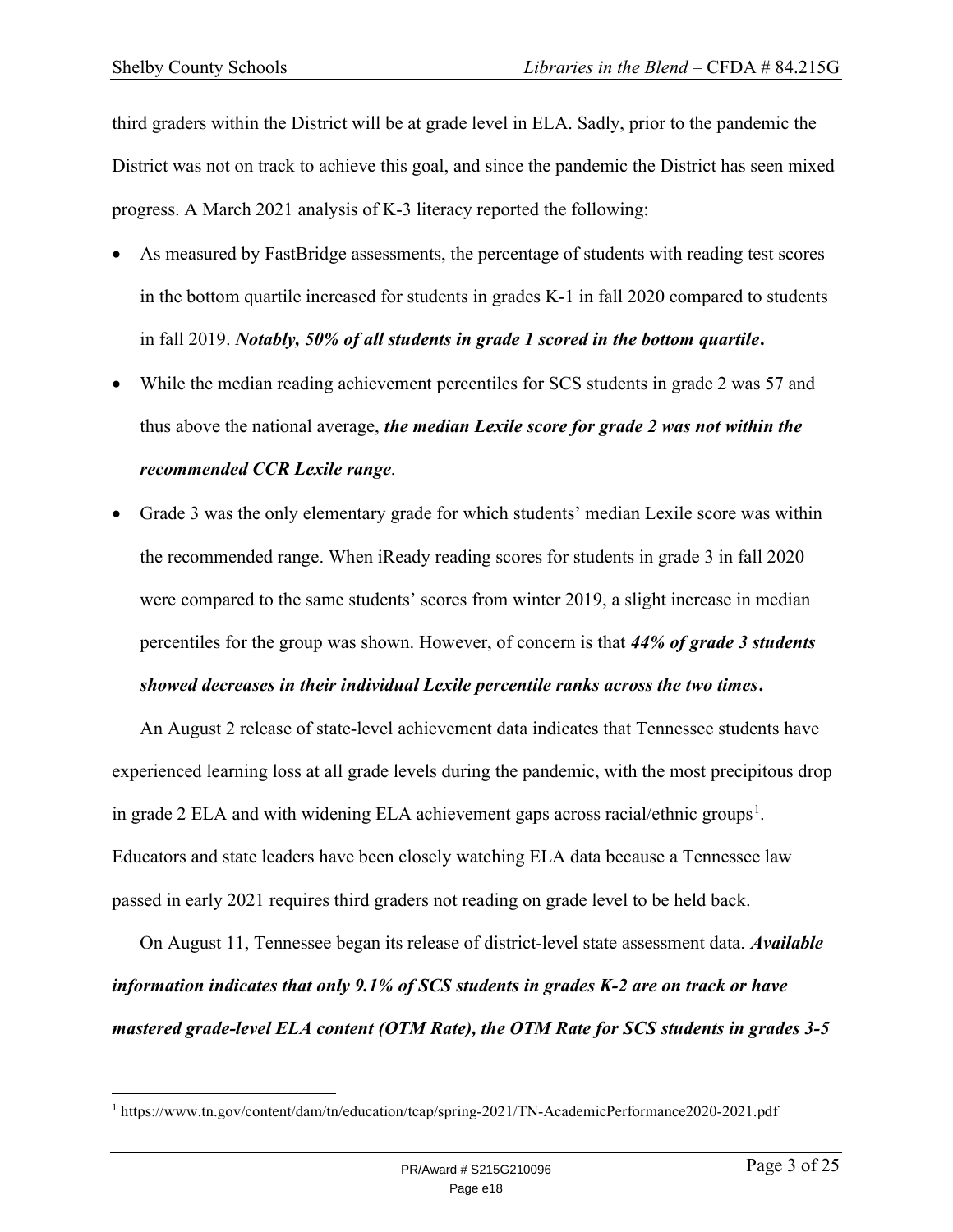is 14.0%, and the OTM Rate for SCS students in grades 6-8 is 11.9%. At this time, subgroup OTM Rates are not available. However, the state has noted that OTM Rates have dropped most sharply statewide for economically disadvantaged students, African American students, and urban students, all of whom are heavily represented among SCS's student population.

In fall 2021, SCS classrooms will introduce rotation stations to their students as part of SCS's adaptation of Horn and Staker's blended learning model (2015), utilizing the District's newly available 1:1 digital access and other resources funded by ESSER (for example, additional staff in grades K-2 to lower student:teacher ratios) to drive innovation and enhance the District's Response to Instruction and Intervention (RTI<sup>2</sup>) approach. *In Grades K-8, for ELA 84% of* students are receiving only Tier 1 RTI<sup>2</sup> support (classroom teaching), 5% are receiving Tier 2 intervention, and 11% are receiving the more intensive Tier 3 intervention.

School librarians, with their expertise in identifying resources for group instruction as well as individualized learning and inquiry, are a valuable school resource to support differentiated instruction and blended learning for ELA achievement and for infusion of literacy in other core academic areas. In addition, many school librarians serve as their schools' Microsoft Ambassadors and can provide powerful leadership in the implementation of technologyenhanced rotation stations or other models of blended learning that may be introduced in the five-year period of the IAL project. Finally, SCS sees this project as an opportunity to enhance 27 school libraries that currently have inadequate collections so that these libraries remain effective learning commons and centralized resources for schools impacted by the pandemic.

# (2) The extent to which the proposed project is likely to build local capacity to provide, improve, or expand services that address the needs of the target population.

For this project, 27 elementary and middle schools have been strategically selected that have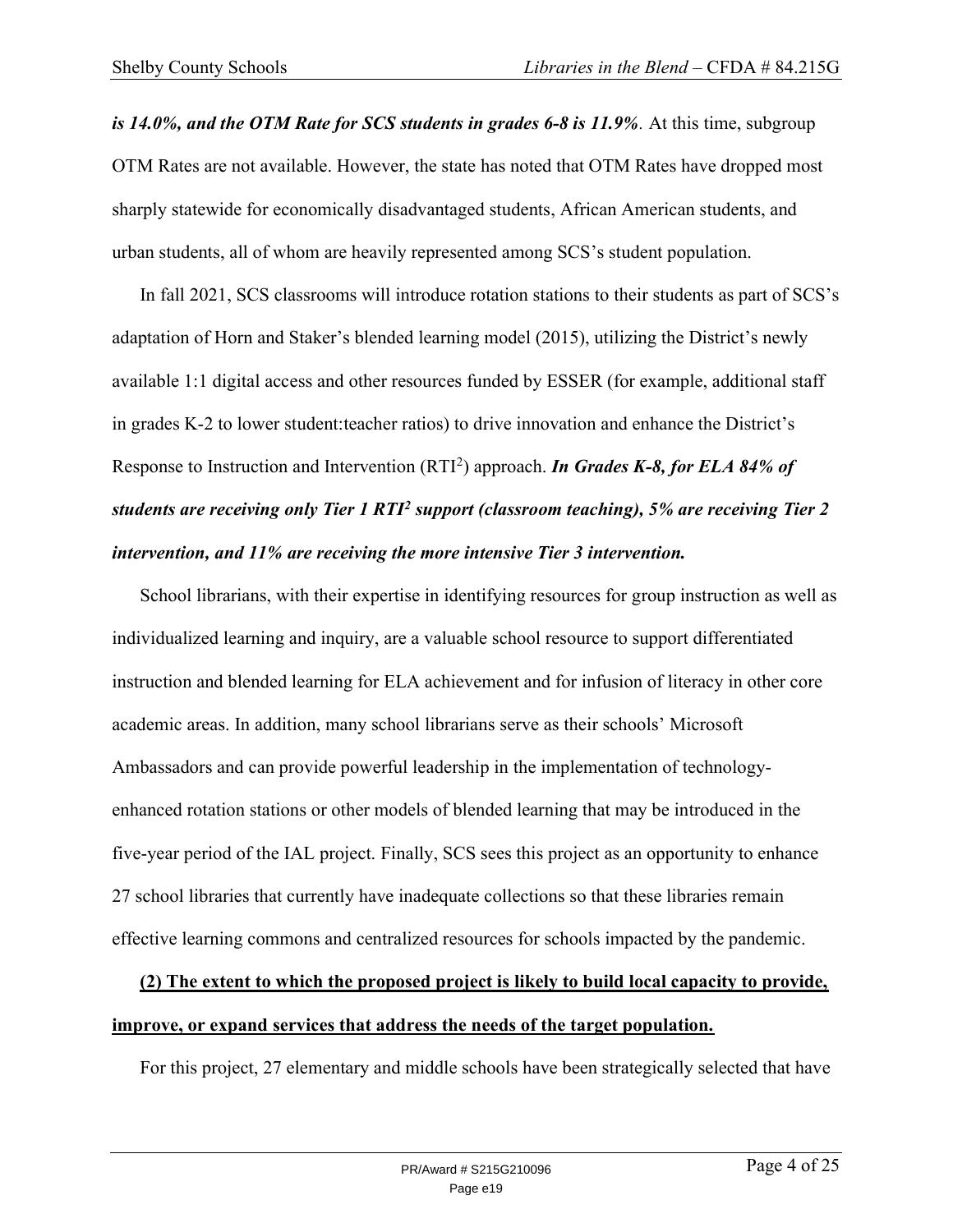a high number and a high percentage of fragile students. This group of schools includes 15 elementary (Brownsville Road, Bruce, Chimneyrock, Crump, Egypt, Ford Road, Fox Meadows, Oakhaven, Ross, Shelby Oaks, Sherwood, Treadwell, Wells Station, Westhaven, and Willow Oaks), ten middle (A. Maceo Walker, Bellevue, Colonial, Craigmont, Hickory Ridge, Highland Oaks, Kate Bond, Kingsbury, Sherwood, and Treadwell), and two K-8 schools (Lowrance and Snowden). Poverty among students in these schools is high – ranging from 63.59% to 100% at the school level, with an *overall poverty percentage of 91.8%. A total of 19,786 students are* enrolled in these schools, representing approximately 18% of SCS's total student population.

Twelve of the schools have been designated by the state of Tennessee as Focus Schools (having one or more significantly and/or consistently underperforming subgroup on state assessments). The table below identifies subgroups for which the 12 Focus Schools received this designation (in several cases schools were designated because of multiple subgroups), as well as the overall percentage of students in the 27 selected schools who fall within these subgroups.

| Subgroup                                | # Focus Schools | # and % of Students |
|-----------------------------------------|-----------------|---------------------|
| Black, Hispanic, Native American (BHNA) | 5               | 17,792 (91%)        |
| African American                        | 7               | 13,512 (69%)        |
| Hispanic/Latino                         | 3               | 4,230(22%)          |
| Economically Disadvantaged (ED)         | 3               | 18,173 (92%)        |
| Students with Disabilities (SWD)        | $\overline{2}$  | 1,867(9%)           |
| English Language Learners (EL)          |                 | $2,123(11\%)$       |

In selecting schools, SCS considered not only need but also capacity within the schools. All 27 schools enroll at least 500 students and thus are expected to employ a full-time librarian throughout the grant period according to the state of Tennessee's and SCS's staffing formulas.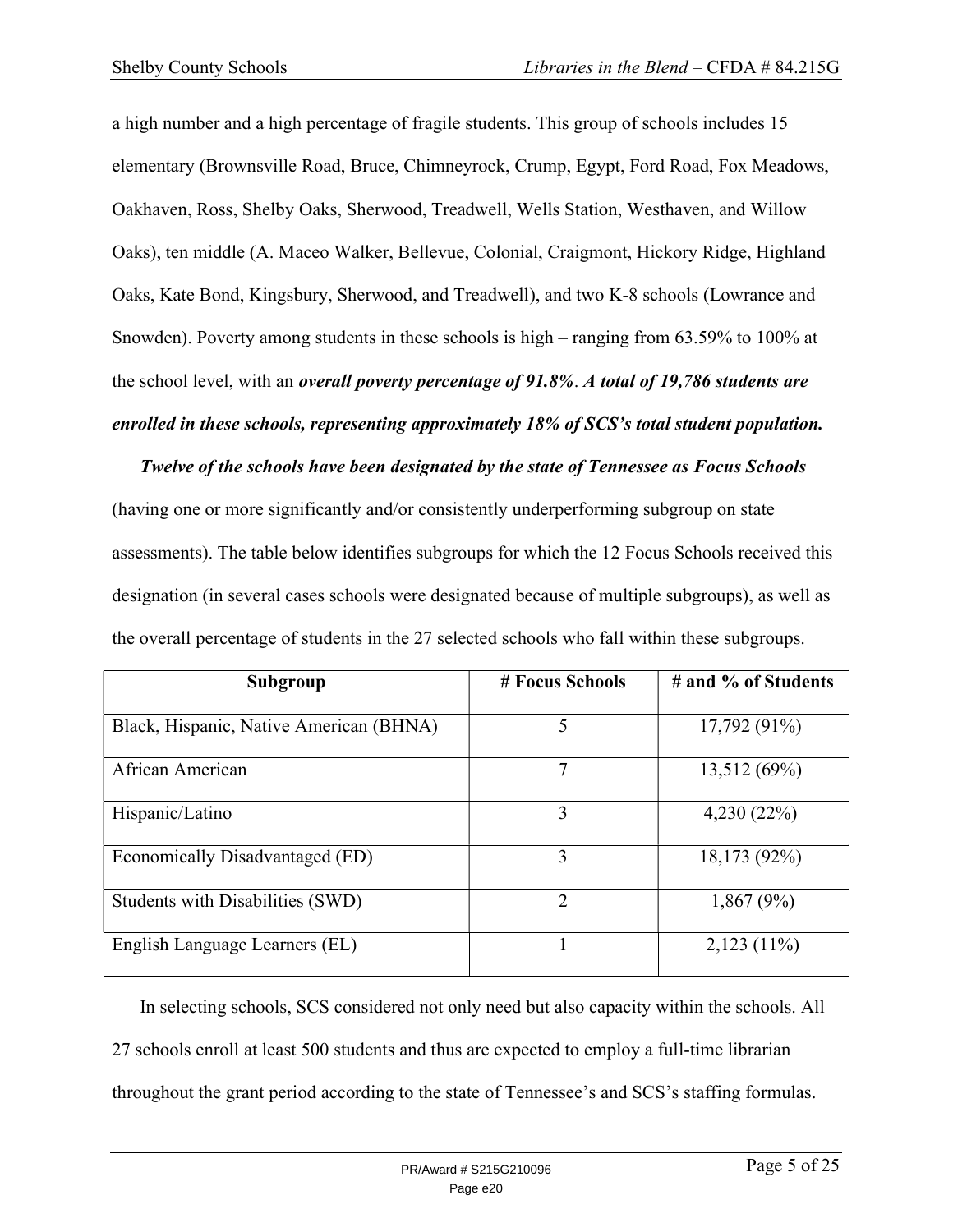Additionally, the selected schools are not scheduled for any grade reconfiguration or consolidation during the grant period. The 27 schools are geographically located throughout SCS's service area, presenting an excellent opportunity for teacher-librarian teams to serve as professional development resources for teachers and librarians at other nearby schools. As described in subsequent sections of this narrative, a portion of grant funds will go towards equipping the libraries of these schools as learning commons conducive to rotation station learning and professional development on blended learning for classroom teachers not only from the school building but also from other nearby schools.

# (3) The importance or magnitude of the results or outcomes likely to be attained by the proposed project, especially improvements in teaching and student achievement.

Moderate evidence of the effectiveness of engaging reading environments has been cited by the What Works Clearinghouse. Several studies focusing on urban settings and taking a multiplepractice approach are cited by the Clearinghouse and have particular pertinence to the SCS elementary and middle schools involved in this project (Taylor et al, 2000; Morrow, 1996).

Three engaging strategies are incorporated into the proposed project. First, new resources will add to existing resources and allow students to more easily access and interact with the growing online literacy world and participate in blended learning activities. Libraries will also receive money each year to build the selection of both fiction and non-fiction titles available to the students in each school. Funding will be set aside for distribution of books, with a focus on high-interest books reflecting the diversity of students, for students' personal libraries. As noted above, nine out of ten students in these schools are economically disadvantaged (92%).

Second, the proposed project will create a new community of practice for school librarians, classroom teachers, and professional development leaders in the District that centers the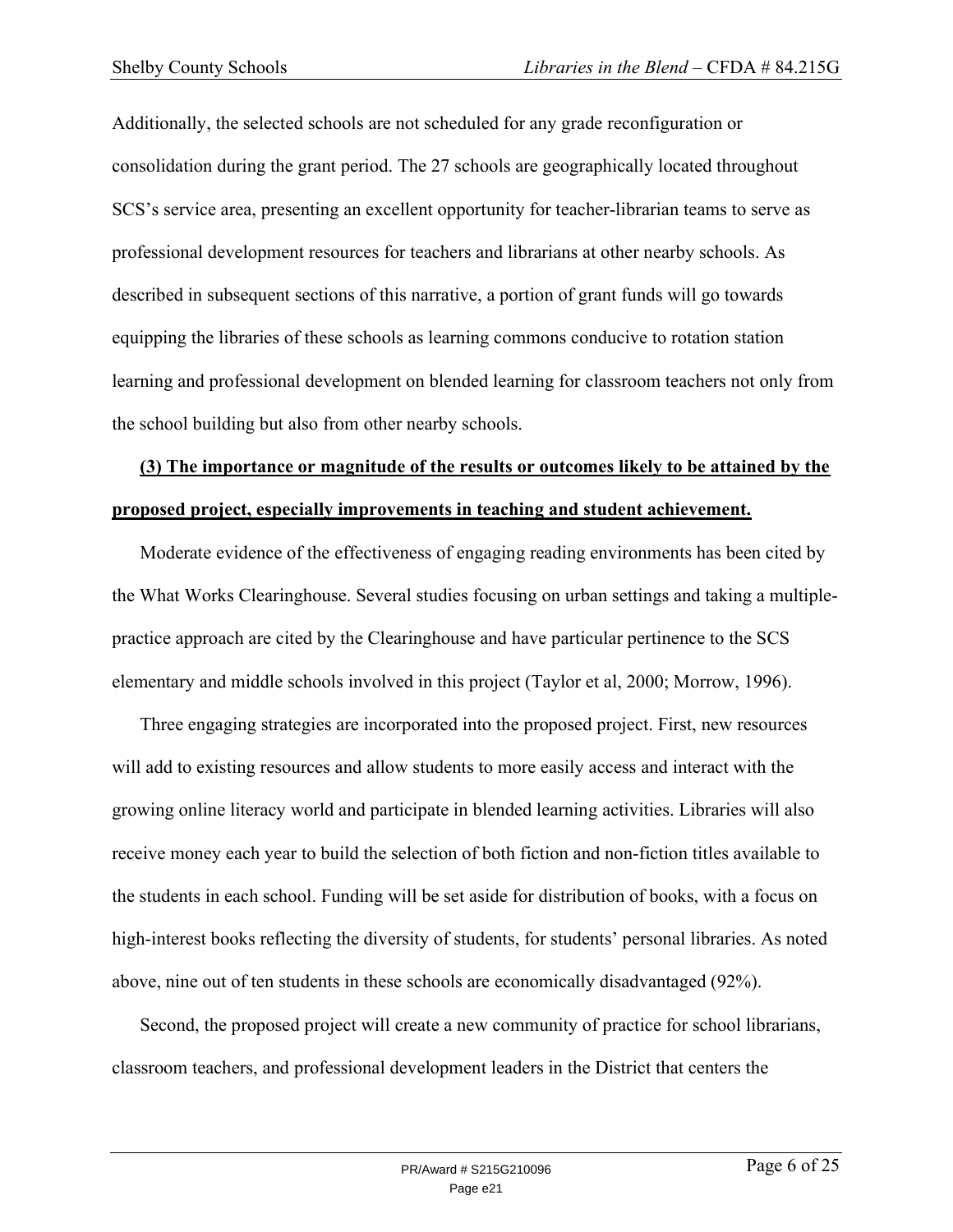experiences of struggling readers, low-income students, and students in racial/ethnic and other groups identified in Absolute Priority 2. This community of practice will be designed to build District-level capacity to serve those students, particularly in blended learning situations. Funding will be set aside to allow visitations among sites and joint professional development.

Finally, a Project Coordinator with expertise in ELA or library science will be hired through the project to support the integration of library resources with blended learning and to foster innovative new programming. Grant funds for each school library will facilitate family engagement activities such as student-designed blended learning demonstrations for parents.

An additional goal of these engaging reading environments will be to support SCS's ELA vision that is aligned with the key instructional shifts called for in the Common Core and also Tennessee Academic Standards. These instructional shifts are described in greater detail in Section (b)(2).

#### (b) Quality of the Project Design

# (1) The extent to which the goals, objectives, and outcomes to be achieved by the proposed project are clearly specified and measurable.

The following goals, objectives, and outcomes have been established for the project. Where there is close alignment to a GPRA measure specific to IAL, that GPRA measure is noted.

- 1. Increase access to a wide range of *literacy resources* (both print and electronic) that prepare young children to read and provide learning opportunities to all participating students in English Language Arts and other core subject areas.
	- Objective 1.1: Librarians in the 27 targeted schools will select print and electronic resources by November 15 for each year of the project. Outcomes: improved book to student ratios in libraries (GPRA 3); increased library circulation; enhanced collection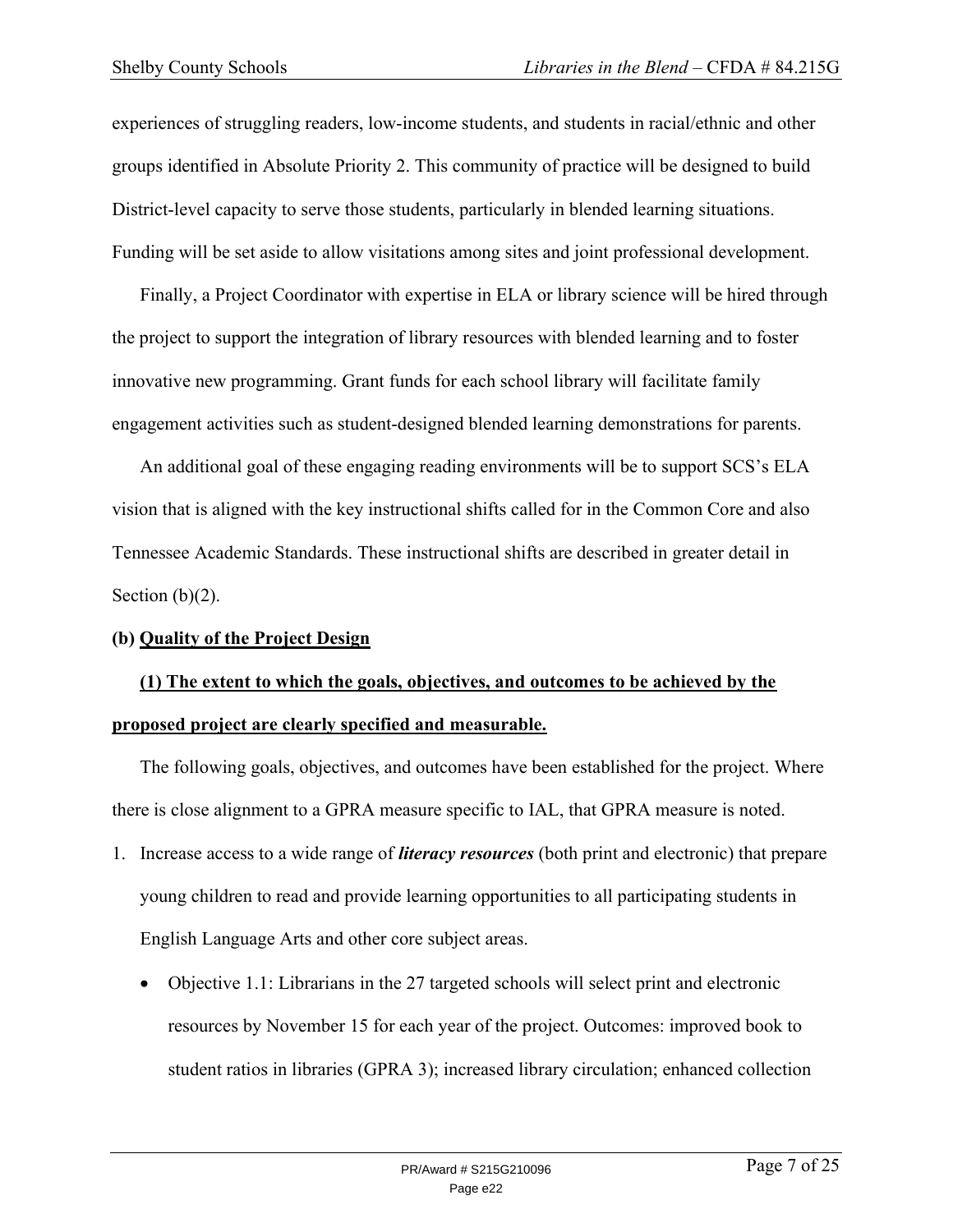with a range of text complexity and alignment to curriculum maps and/or themes.

- Objective 1.2: New content-rich digital resources will be introduced in the 27 targeted schools, bringing them into fuller alignment with Tennessee's standards for access to digital materials by November 15, 2021. Outcomes: increased utilization of purchased digital resources; enhanced alignment of digital resources to blended learning needs in the classrooms.
- Objective 1.3: The percent of families in the 27 targeted schools reporting at least 20 ageappropriate books in the home will increase by 10% annually (GPRA 4). Outcomes: at least one give-away book per year through grant funds; increased number of families reporting grade-appropriate books in the home.
- 2. Foster a *community of practice* for classroom teachers, school library personnel, and districtlevel blended learning experts with a focus on integrating resources on STREAM topics (Science, Technology, Reading, Engineering, Arts, and Math). into blended learning activities in high-poverty schools.
	- Objective 2.1: By March 15, 2022, participating librarians and classroom teachers will finalize recommendations for learning commons furnishings and STREAM-related learning supplies to address needs of libraries and blended learning in high-poverty schools, with those recommendations updated annually throughout the project period. Outcome: learning commons furnishings and supplies addressing STREAM and literacy needs in 27 high-need schools.
	- Objective 2.2: Libraries in the Blend practices that have been identified as promising or effective by the community of practice will be 10% more prevalent in classrooms of the targeted schools by August 15, 2023, compared to a baseline established in August 15,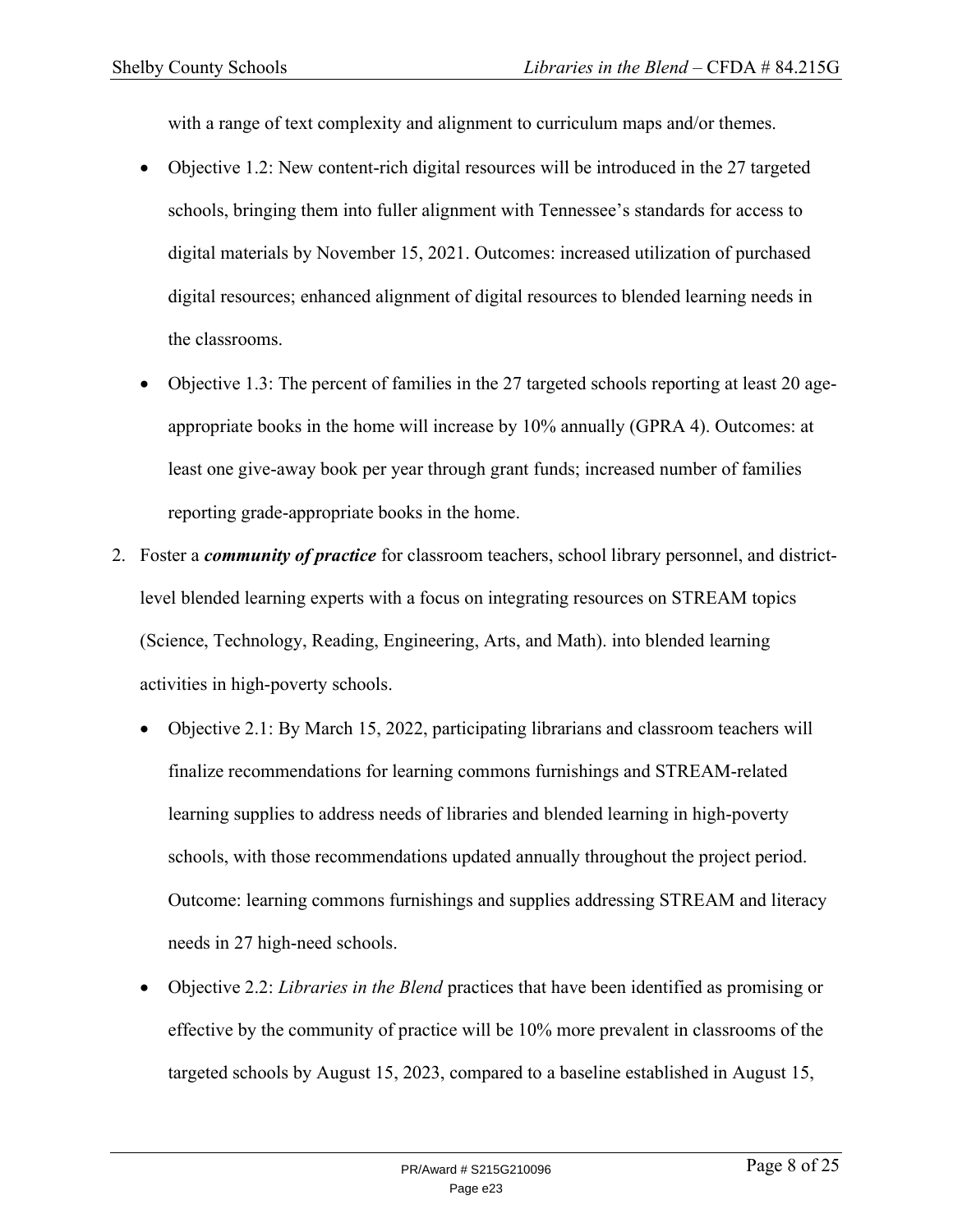2022, with continued growth in use throughout the project period. Outcome: Replication of best practices within targeted schools.

 Objective 2.3: By March 15, 2026, participating librarians and classroom teachers will finalize a sustainability plan for STREAM-related resource purchases and subscriptions for the schools and the District, which will address the needs of libraries in high-poverty schools. Outcome: continued access to resources and subscriptions addressing correlational study findings and core subject area and literacy needs in SCS K-8 libraries.

### 3. Deliver *effective literacy support for blended learning* in the 27 targeted schools.

- Objective 3.1: The 27 targeted schools will receive Tennessee Value Added Assessment System (TVAAS) scores in Reading of 4 or 5 each year of the project (GPRA 1 and 2). Outcome: schools' progress towards becoming reading communities.
- Objective 3.2: Students in the 27 targeted schools will demonstrate increased student engagement in core content areas in Years 3 through 5, as measured by a 10% annual increase in circulation of curriculum-associated print and electronic books and utilization of STREAM-related digital resources and subscriptions, compared to a baseline established for each school in Year 1. Outcome: improved achievement in core academic topics including ELA.
- Objective 3.3: Librarians in the 27 targeted schools will host a minimum of one parent event per year focusing on *Libraries in the Blend* strategies. Outcome: Increased parent awareness of literacy resources as a lever for enhanced engagement in blended learning.

# (2) The extent to which the design of the proposed project is appropriate to, and will successfully address, the needs of the target population or other identified needs.

Destination 2025, the 10-year strategic plan for SCS, emphasizes that 80% of high school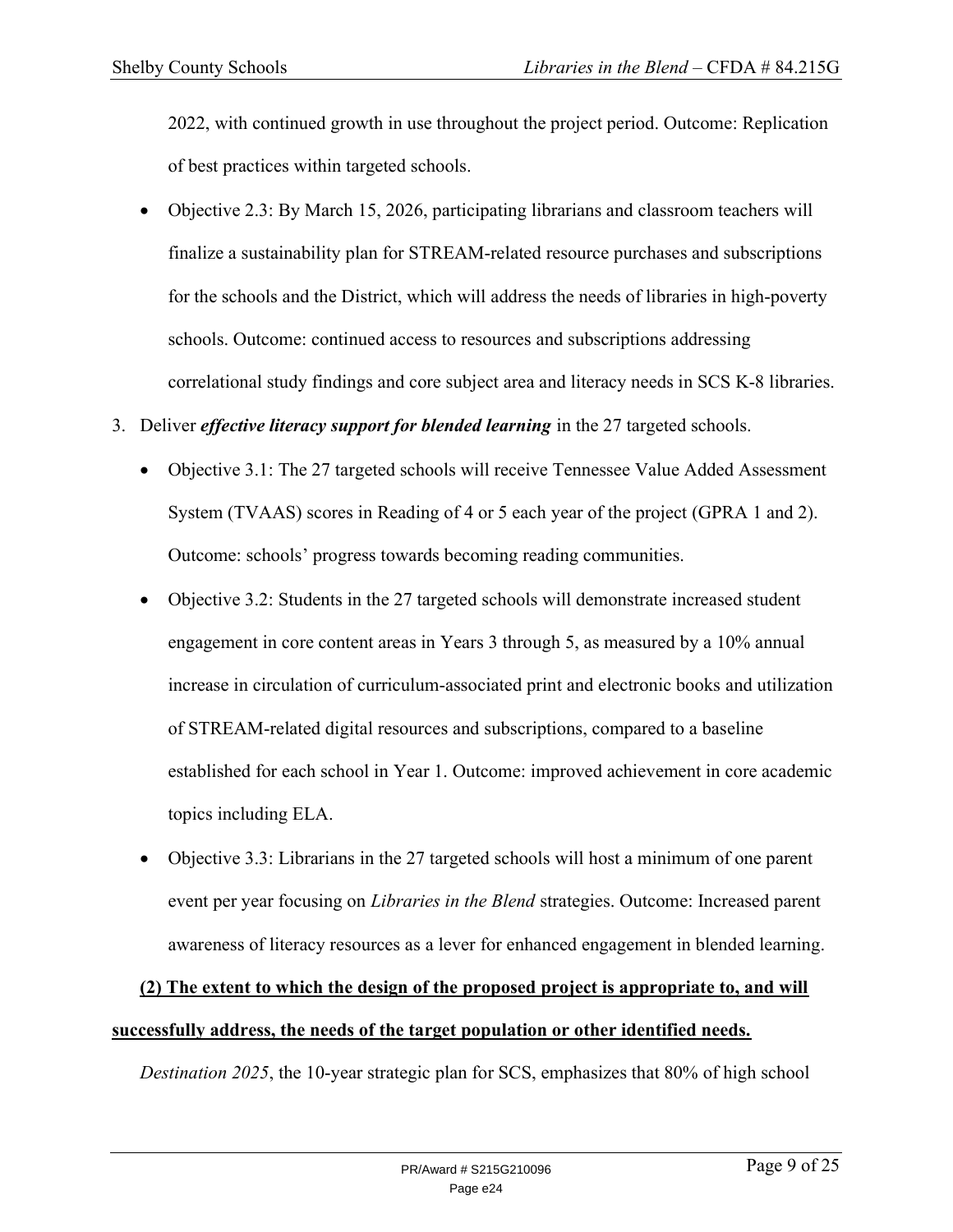seniors will be college-and-career ready by the year 2025. Goals are aligned with statewide goals of a Drive to 55 – a PreK-16 initiative to ensure 55% of Tennesseans are equipped with a college degree or certificate by the year 2025. Local and state goal setting has resulted in a heavy emphasis on ELA professional development, which is widely seen as foundational for later educational attainment. In Tennessee, many students who are proficient in Grade 3 lose ground as they encounter more complex texts in upper grades, leading researchers to conclude "…the evidence suggests that our statewide efforts to provide students with skills and knowledge-based competencies—our efforts to produce decoders who are simultaneously thinkers—have been insufficient" (Setting the Foundation, 2016). Local and state educational leaders cite national research that has shown that "the cumulative impact of high-quality curriculum can be significant and matters most to achievement in the upper grades, where typical year-on-year learning gains are far lower than in previous grades" (Steiner, 2017). According to Lexile scores, SCS students make smaller annual achievement gains with each successive grade, on average.

To address these concerns, prior to the pandemic, SCS's ELA professional development began focusing heavily on the three recent instructional shifts implicit in Tennessee Academic Standards and drawn from the Common Core body of knowledge: (a) regular practice with complex text and its academic language; (b) reading, writing, and speaking grounded in evidence from text, both literary and informational; and (c) building knowledge through content-rich nonfiction. SCS's new ELA professional development is aligned with new curriculum selections that in many cases present STREAM topics in the ELA classroom – for example, a unit on "Fossils and the Changing Earth" in Grade 2 and a book study of the Omnivore's Dilemma in Grade 8. Within SCS's ELA professional development, school libraries have been identified as key places where students can accelerate their vocabulary learning in activities tied to their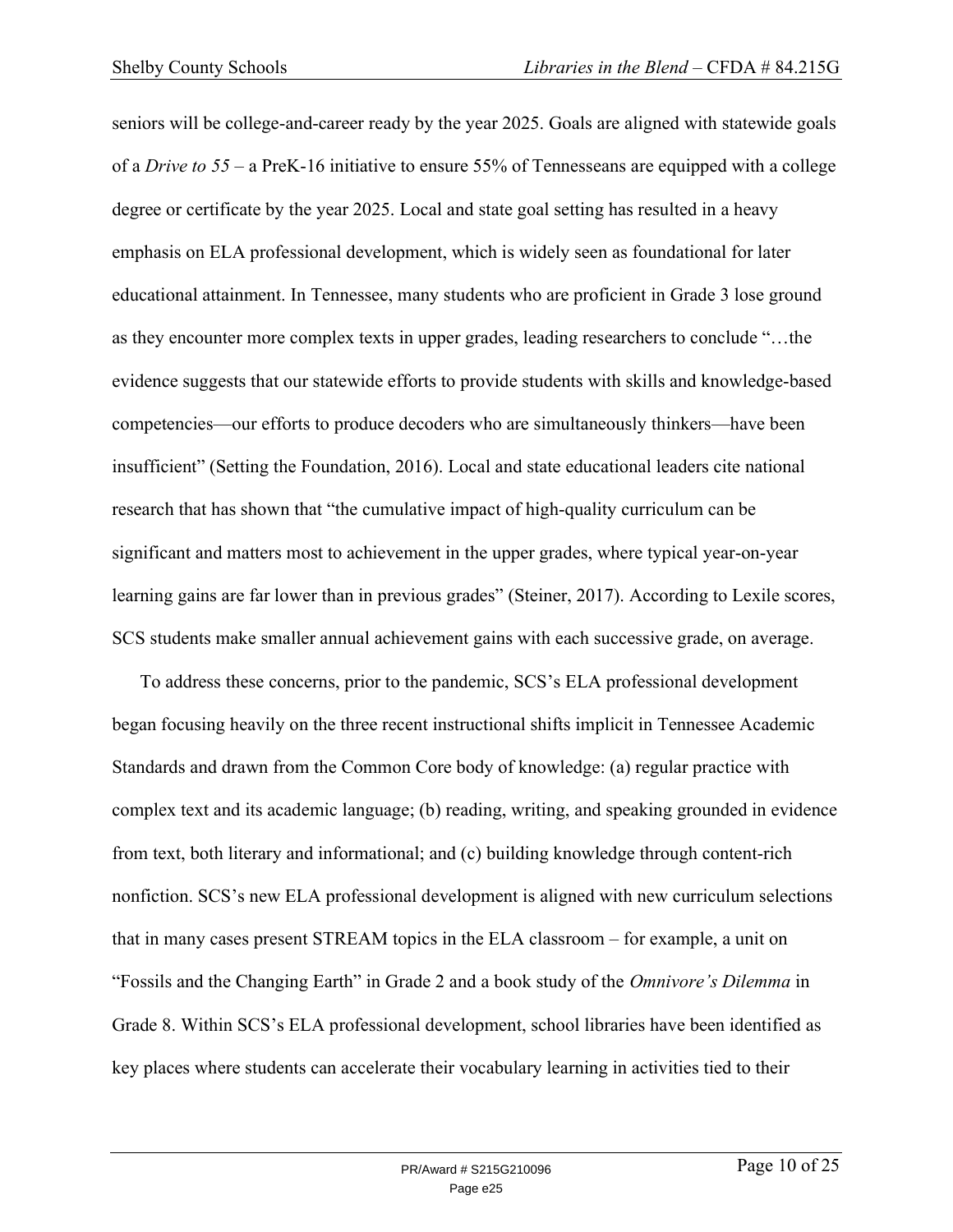interests and where they can expand and deepen their background knowledge for complex text.

With the changes brought by the pandemic, this emphasis on ELA professional development is now being braided with professional development on blended learning. Blended learning is described by Horn and Staker (2015) as "the engine that can power personalized and competency-based learning." Personalized learning tailors learning for each student's strengths, needs and interests – including enabling student voice and choice in what, how, when and where they learn – and has been linked with student success for many decades (Bloom, 1984; VanLehn, 2011). Similarly, competency-based learning has a strong track record for not only meeting the needs of diverse students but also delivering higher levels of student achievement than timebased learning (Levine, 1985; Davis & Sorrell, 1995; Gusky & Gates, 1986). Professional development in blending learning was launched by SCS in August 2021 for all instructional staff including librarians.

A full-time Project Coordinator will be hired through this project to coordinate project services, with primary job responsibility being to provide ongoing support for continuous improvement in the 27 schools involved in the project. This Project Coordinator will attend all ELA and blended learning professional development in order to facilitate integration of IAL performance feedback with District initiatives and to support fidelity of implementation of ELA strategies in ELA and other core subject areas within the *Libraries in the Blend* schools. As Project Coordinator, he/she will coordinate project-specific professional development and collaborative development of web resources. The Project Coordinator will meet regularly with the Research Analyst to obtain formative assessment data updates and incorporate this information in job-embedded support to librarians and classroom teachers in the 27 schools.

#### (3) The extent to which the proposed project represents an exceptional approach for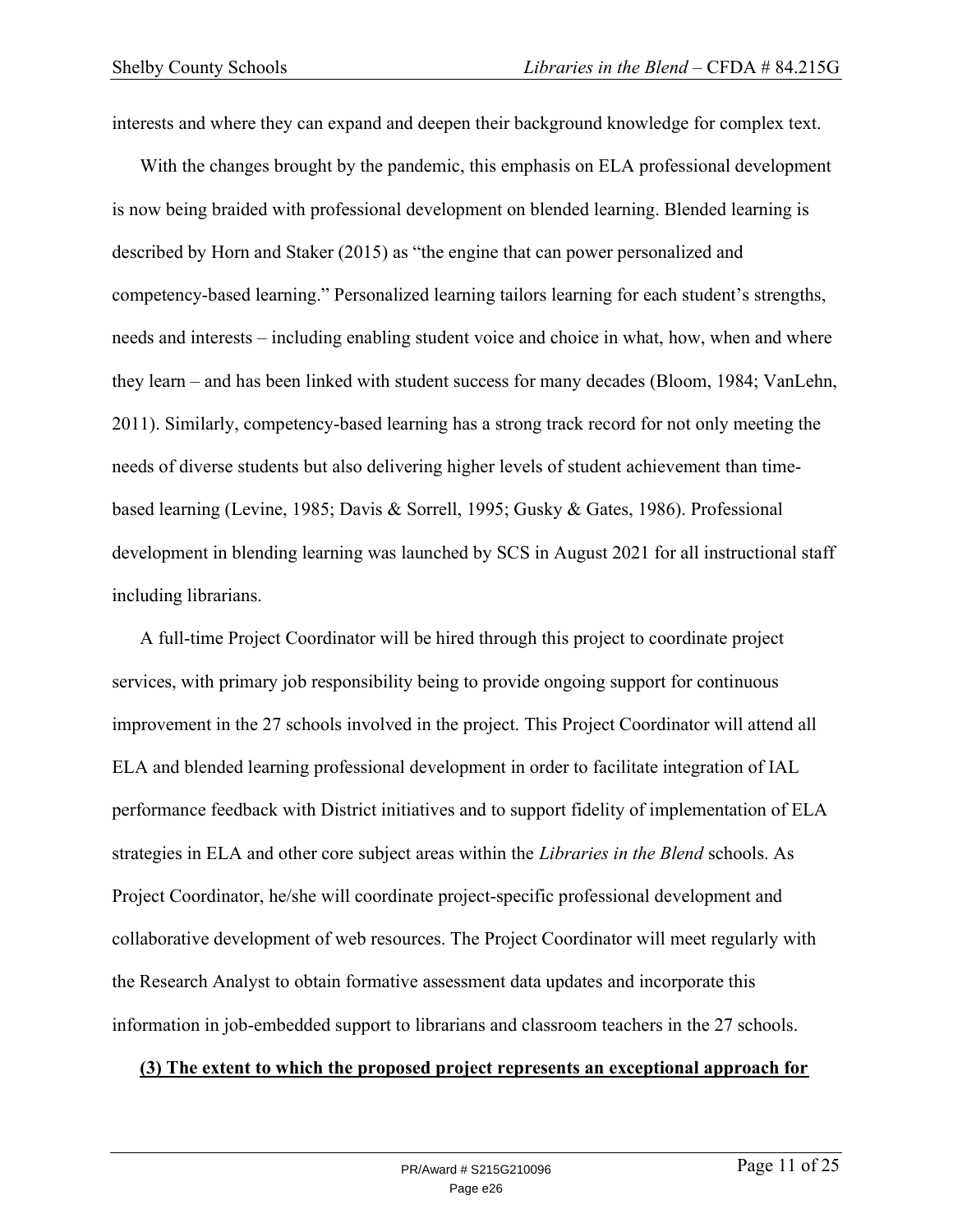#### meeting statutory purposes and requirements. (also addressing Absolute Priority 2)

Blended learning represents an important opportunity to leverage school libraries to differentiate learning and to address SCS students' open calls for greater representation and diversity in their content area learning. Historically, the digital access that is a prerequisite for blended learning has not been equitably distributed, nationally or within SCS. However, with the pandemic, SCS purchased and distributed over 90,000 student devices to achieve for the first time in its history 1:1 computing for students. Now that this hurdle has been cleared, SCS must focus on ensuring digital resources address gaps and do not widen them. As Taborn (2008), Jenkins and Kelly (2013), and others have pointed out, high-income or white students are more likely to be asked to develop their digital literacy skills in school through creating collaborative content, whereas low-income or non-white youth are more likely to use digital media to practice basic skills. Ito et al. (2015) have called for teachers to adopt principles of "learning connected civics" where teachers design curricula that are peer-supported, interest-driven, and academically oriented, thus engaging all learners and working toward creating equity. School librarians, with their backgrounds in supporting students' individual learning interests, their knowledge of diverse resources, and their long tradition of working collaboratively with classroom teachers, are well positioned to play this role in blended learning in SCS and to design learning commons that are centralized resources for their schools.

#### (4) The extent to which the proposed project demonstrates a rationale.

ELA professional development for SCS librarians is grounded on the following statement: "Students with prior knowledge or experience with particular topics can more readily make connections between what they are reading and what they know. The more students know about a topic, the stronger their framework for reading (and listening) comprehension. A knowledge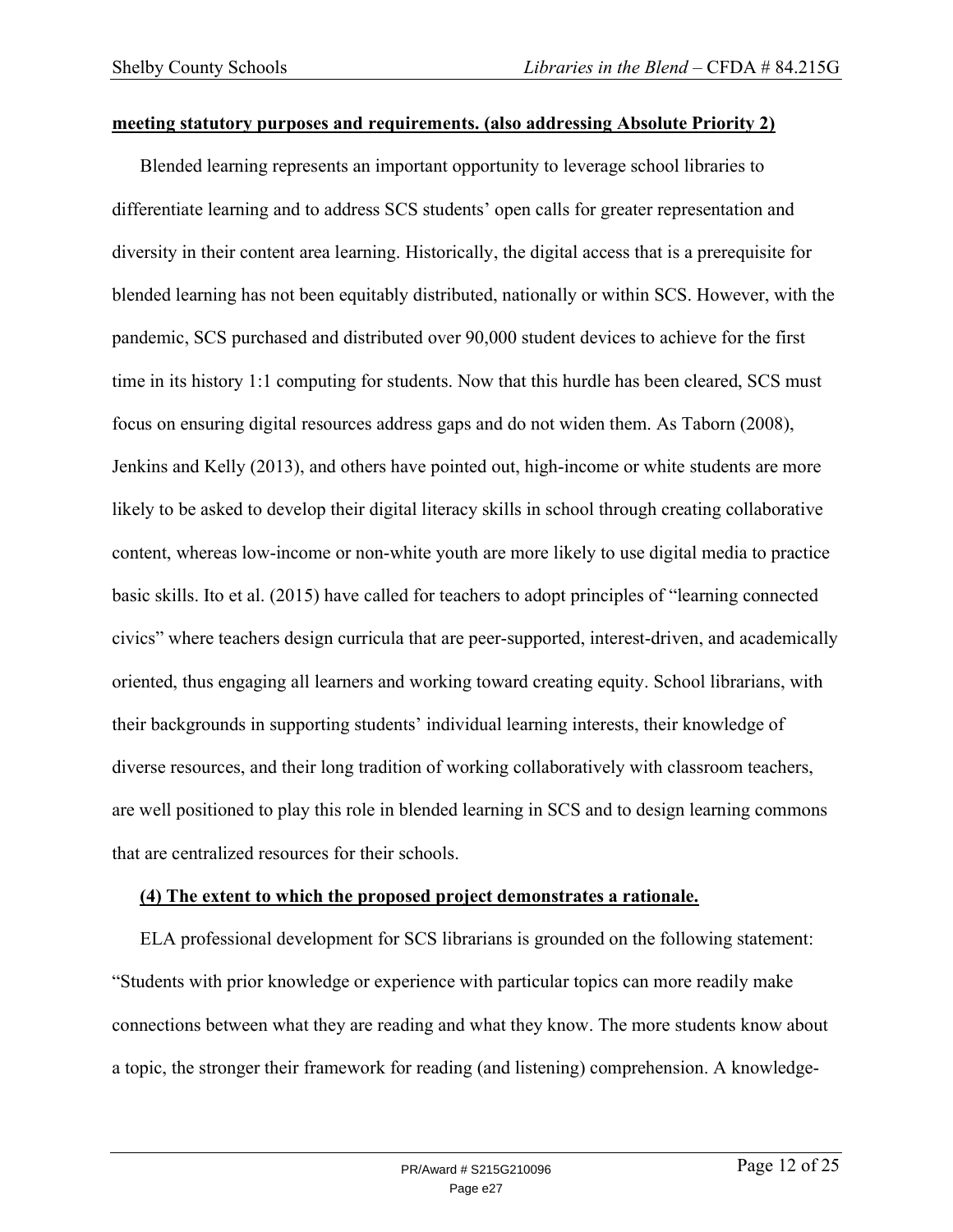building literacy curriculum just makes sense for kids, but as we've seen, shifting from the randomly sequenced stories in the basal reader to such a curriculum would be an enormous change for many teachers and schools. The first barrier to making this shift is simply embracing the premise that knowledge, vocabulary, and literacy development start long before children begin learning to read, and that reading well depends on building broad knowledge. Actually finding high-quality materials and enhancing instruction is another huge barrier, one that requires a long-term commitment to intensive professional development and support" (Palmer, 2016).

Recht and Leslie's 1988 study of 64 high and low readers in Grades 6 and 7 with high or low knowledge of baseball provides a clear demonstration of the value of high knowledge when reading texts in a specific subject area. In this study, the low reading ability students with high knowledge outperformed the high reading ability students with low knowledge. In addition, there was little difference between the two high knowledge groups and the two low knowledge groups. Since the time of this study, the advantage of high knowledge has been demonstrated in numerous other studies in other areas of specialized knowledge.

Knowledge and vocabulary have been described as two sides of the same coin – our vocabulary grows as we make sense of the world, and our prior knowledge helps us in decoding new words (Priebe et al, 2012; Butler et al, 2010; McGregor et al, 2007; Nash & Snowling, 2006). Vocabulary, in turn, has been shown as the feature of complex text that causes greatest difficulty to struggling readers (Nelson et al, 2012; NCES 2012; Perfetti 2007), and vocabulary is also recognized as the primary culprit in achievement gaps (Becker, 1977; Baumann & Kameenui, 1991; Stanovich, 1986).

By creating an engaging environment with a variety of high-quality resources including STREAM resources in the targeted schools, this project will seek to support struggling readers in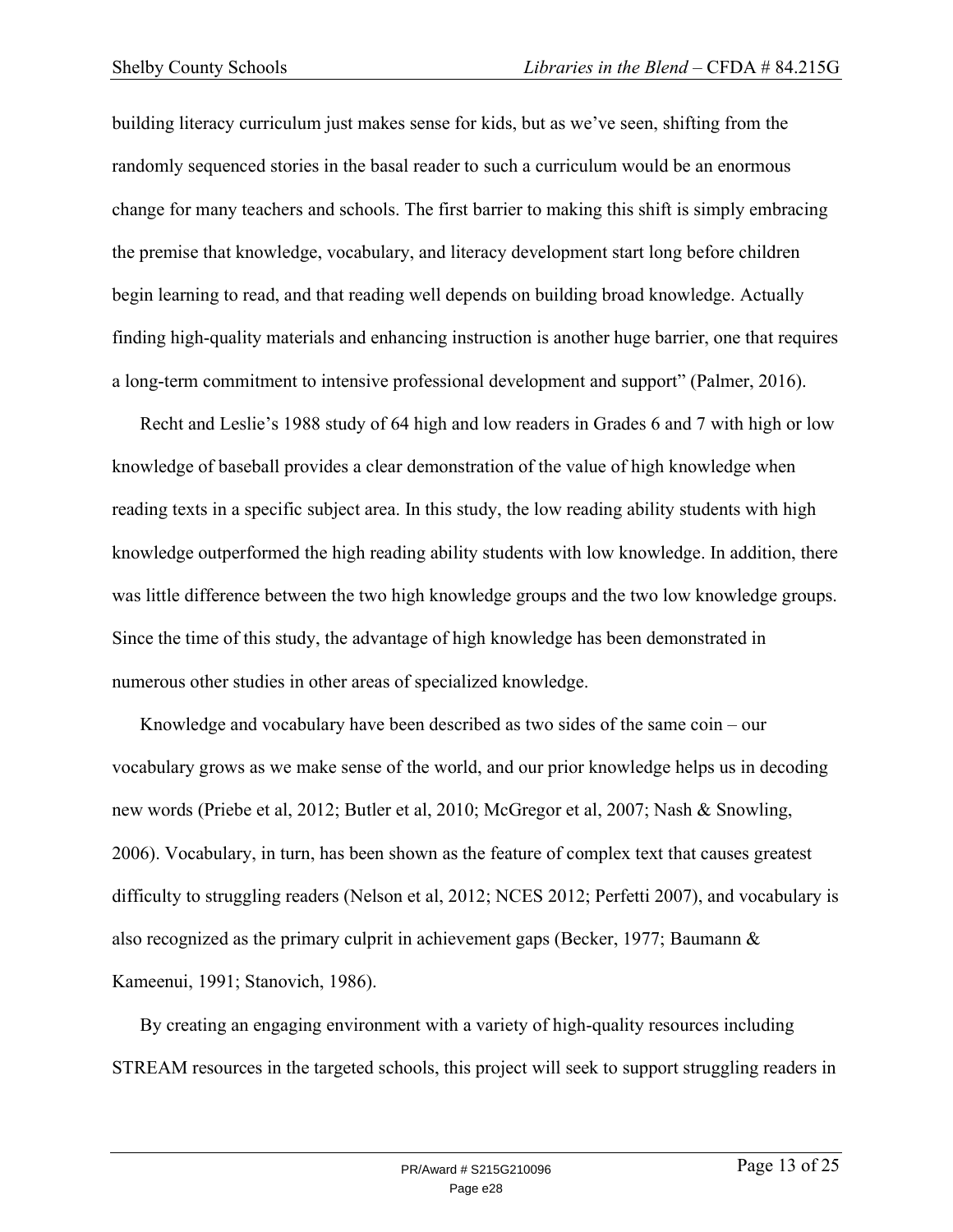acquiring both knowledge and vocabulary that will help them complete the catch-up they need. As one aspect of the work to be accomplished by the community of practice, a correlational study will be constructed and analyzed in collaboration with the Research Analyst, in which individual students' curriculum-related checkouts and formative assessment scores in ELA will be correlated, with control for total library checkouts. SCS uses MasteryConnect as its formative assessment tool, administering it at least twice a year to finely analyze components of student academic need. MasteryConnect yields data focusing on mastery of TN Academic Standards, including the state's new ELA standards, with these data readily available on data dashboards to teachers, librarians, and others to understand areas of key need. Analyses can be conducted to assess school progress over time and as compared to the District and like schools and students (via matched sampling). While only a basic correlational study is envisioned at this time, community of practice members will be encouraged to review emerging trends and propose additional analyses.

#### (c) Quality of the Project Services

The quality and sufficiency of strategies for ensuring equal access and treatment for eligible project participants who are members of groups that have traditionally been underrepresented based on race, color, national origin, gender, age, or disability.

The overwhelming majority of SCS students are from traditionally underrepresented groups, primarily African American and Hispanic/Latino. SCS has made a strong commitment to promote equity for its students, as outlined within its February 2019 Resolution Promoting Equity and Becoming a Trauma Responsive District<sup>2</sup> and as demonstrated in its action steps taken since that time including the creation of an Office of Equity and a recent equity audit that incorporated student voice through the Student Panorama survey. While 82% of survey

<sup>&</sup>lt;sup>2</sup> http://go.boarddocs.com/tn/scsk12/Board.nsf/goto?open&id=BDYS3V70C56A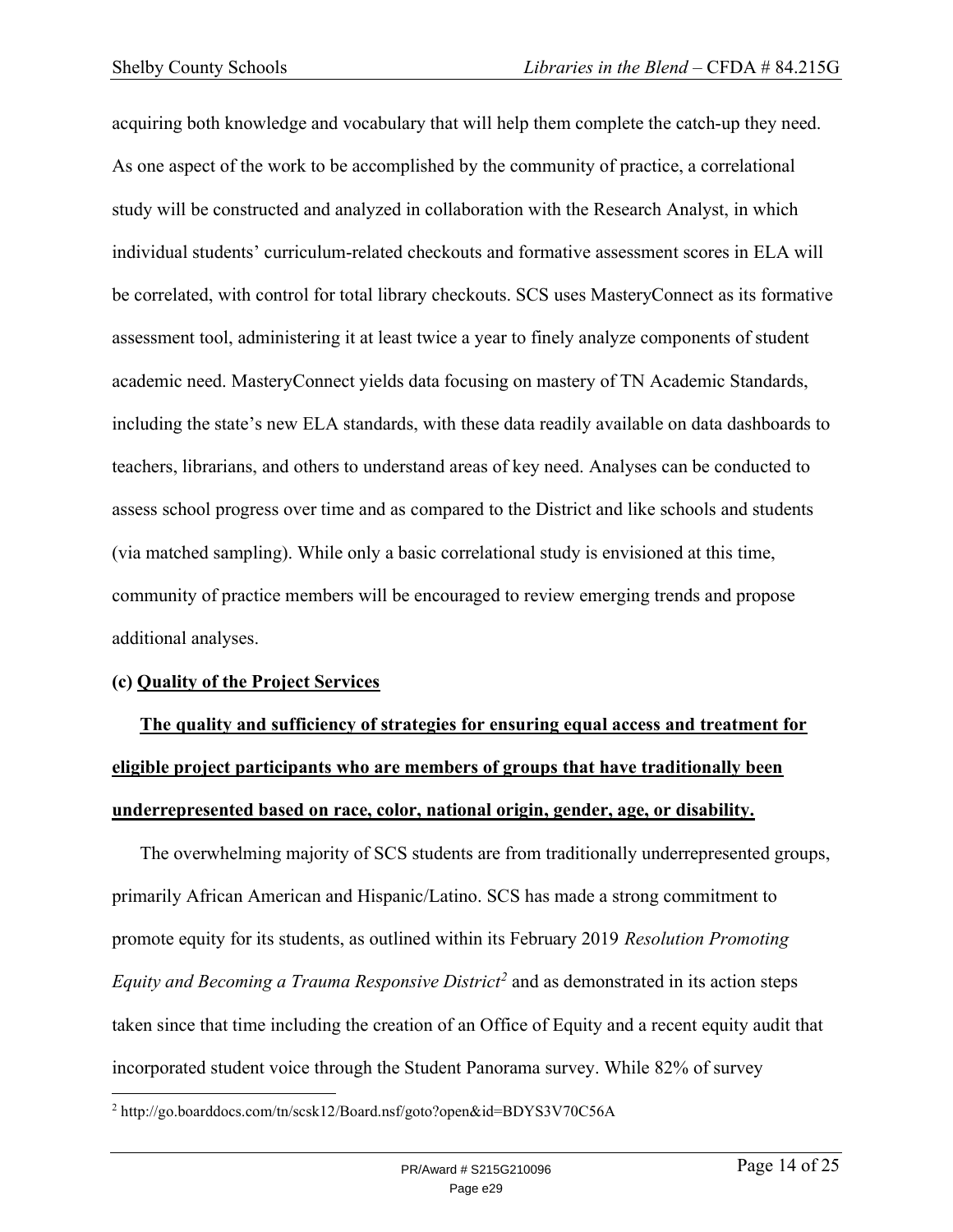participants indicated adults at their school treat people fairly from different races, ethnicities, or cultures, only 54% reported their teachers frequently encouraged students to learn about people from different races, ethnicities, or cultures. This suggests the urgent need for emphasis of equity within the curriculum.

Approximately 22% of students within the targeted schools are Hispanic/Latino (a much higher percentage than for SCS as a whole), with varying degrees of mastery of the English language. Care will be taken to ensure Spanish-language and bilingual resources are among those selected for purchase or emphasis through grant activities, and take-home materials will include parent information in all languages represented. Also, resources will be promoted that present positive representations of all people, including members of groups based on race, color, national origin, gender, age, or disability. Section (b) describes strategies that will be used for differentiation of instruction and interventions to enhance equity.

# (1) The extent to which the services to be provided by the proposed project are appropriate to the needs of the intended recipients or beneficiaries of those services.

In a District-wide survey, SCS parents were asked to identify their top priorities for educational spending. Parents' top priorities for spending are highly correlated to this project: 66.7% wanted schools to spend funds to "help [parents] understand what [their] child needs to learn and be able to do at his/her grade level," and 64.3% wanted schools to spend funds to "buy and use educational materials and resources for helping [their] child achieve at higher levels."

To involve parents in innovative approaches to literacy and new resources, a minimum of one parent event per year will be held in each of the school libraries, and the Project Coordinator will work with librarians and classroom teachers throughout the year to offer additional opportunities for family engagement. Schools will be encouraged to schedule the parent events in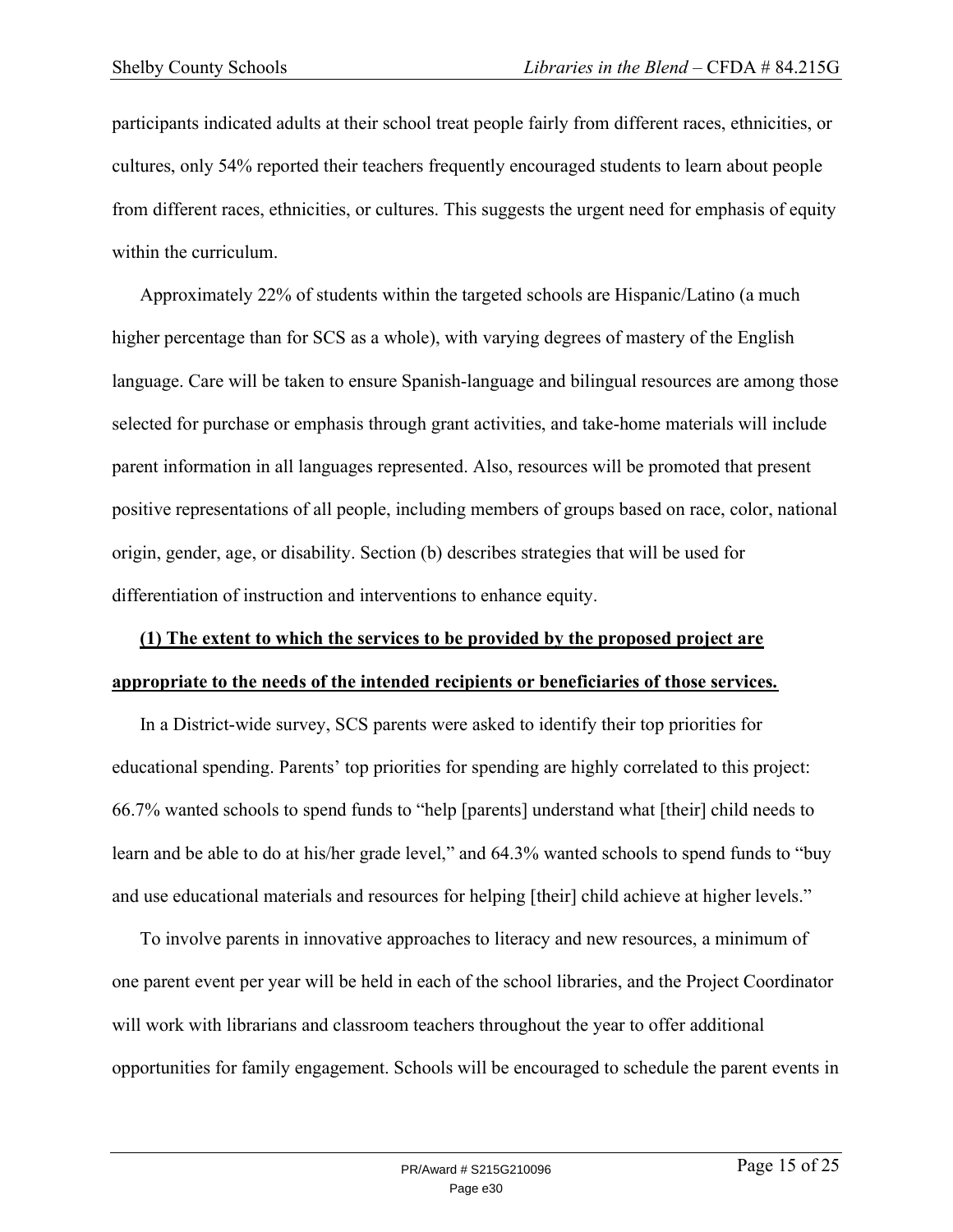such a way as to maximize parental attendance, perhaps in conjunction with parents' conference night, as a part of an open house, or in cooperation with a STREAM or literacy-themed community organization. The Project Coordinator will develop technical assistance tools to ensure high quality within parent events. Grant funds may be used by schools to promote these events to families. At the event, the *Libraries in the Blend* program will be emphasized. In schools where non-English speaking parents are part of the community, an interpreter will be obtained to help with these events. Also, parents will be invited to sign up for volunteer reading times in the library, and students will work with parents to expand the reach of school and public library offerings, including STREAM offerings, within the school neighborhoods.

# (2) The likely impact of the services to be provided by the proposed project on the intended recipients of those services.

With the District's emphasis on ELA professional development across all core academic areas, multiple professional development sessions on ELA have been offered for teachers and support staff — including librarians — over the past several years, and professional development will continue to be offered during the grant period. As such, no external professional development is envisioned for the implementation of the Libraries in the Blend program. Additionally, the Project Director and the Project Coordinator working under her supervision will collaborate with the District's librarians and literacy and content area advisors to select appropriate books to supplement current library titles that will simultaneously benefit the school and the *Libraries in the Blend* program. As detailed within the job description for the Project Coordinator, this position will offer job-embedded training and technical assistance to librarians and classroom teachers throughout the grant period.

Because the project is grounded in creating an engaging environment that supports the three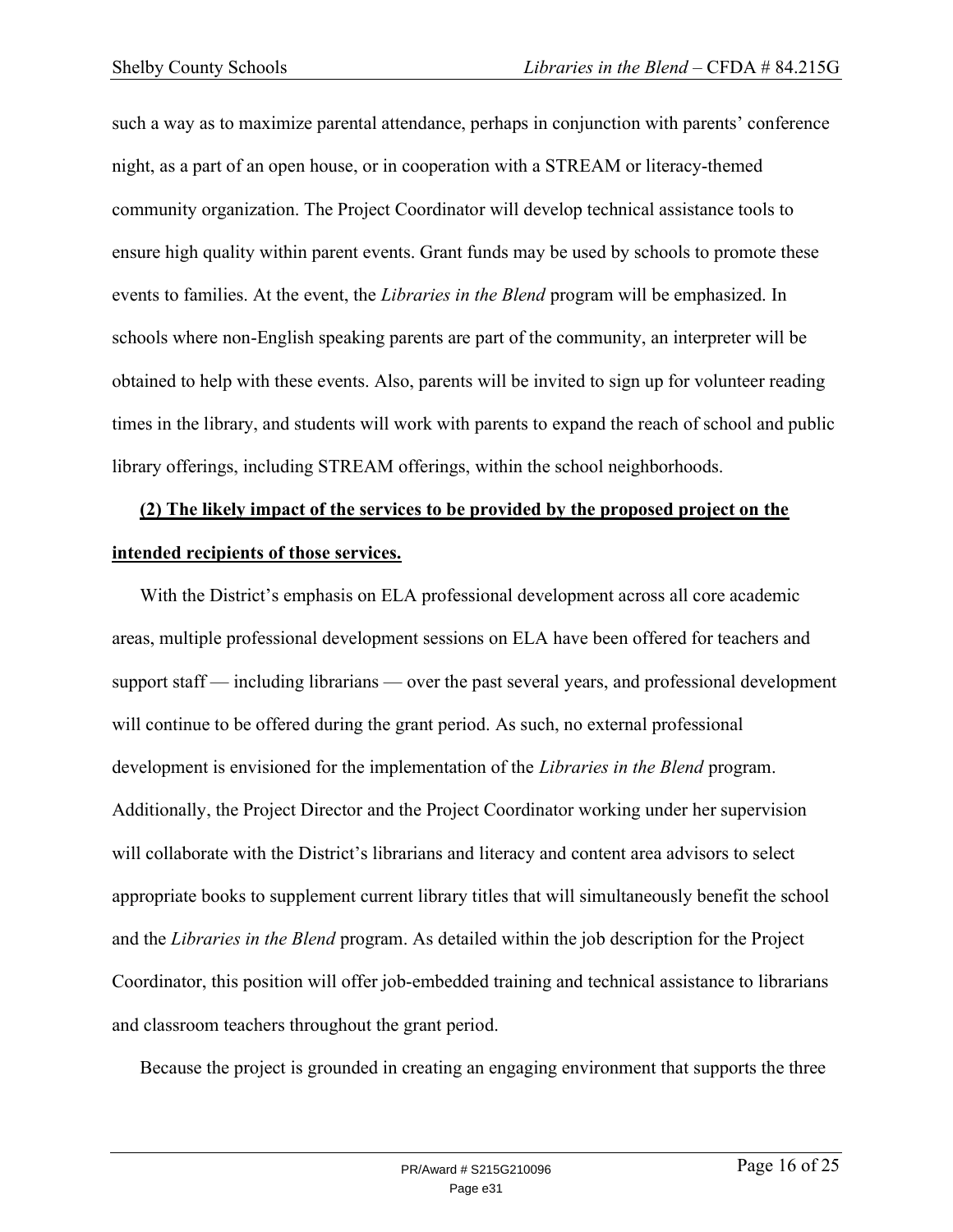ELA instructional shifts called for by the Tennessee Academic Standards and other similar standards, there is immediate opportunity to disseminate emerging best practices through ELA and library networks in the state.

# (3) The extent to which the services to be provided by the proposed project are focused on those with greatest needs.

Subgroup state assessment performance information for 2020-21 is not yet available. However, the District's provisional data for grade bands indicate that in grades 3-5 and in grades 6-8 the OTM Rates in the selected schools are lower than for the district as a whole: 12.7% for grades 3-5 (compared to 13.8% for that grade band district-wide) and 9.7% for grades 6-8 (compared to 11.9% for that grade band district-wide).

#### (d) Quality of the Management Plan

(1) The adequacy of the management plan to achieve the objectives of the proposed project on time and within budget, including clearly defined responsibilities, timelines, and milestones for accomplishing project tasks.

**Margaret Montgomery, Educational Support Manager, will serve as Project Director. She** has successfully administered four U.S. Department of Education library-focused projects and supervises Library Services for the District.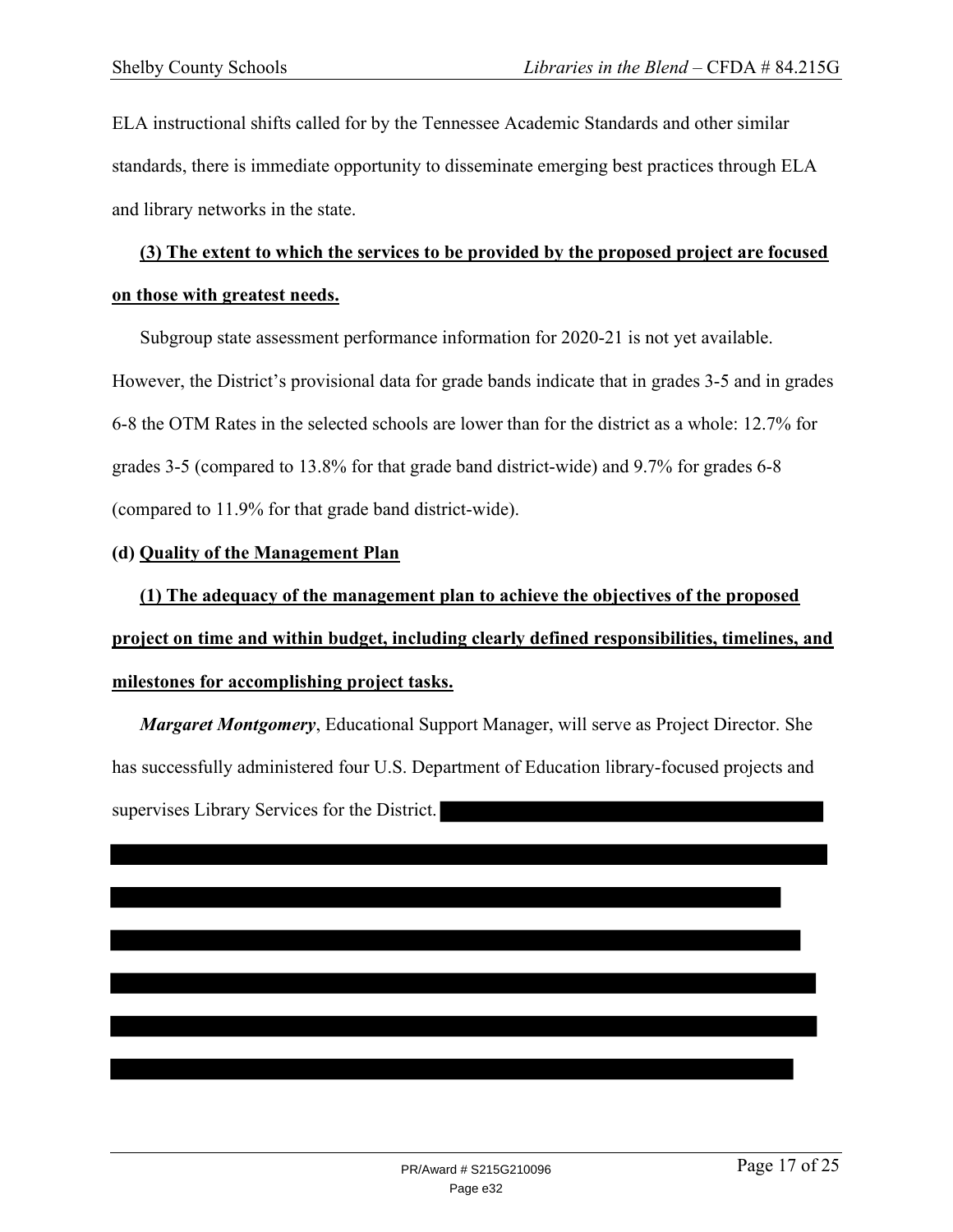. Assisting Ms. Montgomery in the role of Project Director will be *Alicia Fields*, Library Services Advisor for SCS, who has extensive past experience as a school librarian and holds an M.S. as a Library Media Specialist as well as a K-12 Certificate in Instructional Computing Applications.

. A Project Coordinator will be hired through grant funds to provide services described in Section (C).

An advisory committee will ensure that both core curriculum and ELA concerns are addressed in project activities and that Libraries in the Blend successes can be sustained beyond the project period. Committed members of this advisory committee include Ms. Montgomery, Ms. Fields, and Dr. Casey Jackson, an SCS Professional Development Manager who has played a key role in roll-out of blended learning in Fall 2021. Additional members will be recruited from the community of practice to be formed as a project activity. The committee will meet at minimum twice a year.

#### Table 1. Project Timeline.

| <b>Activity</b>          | <b>Responsible</b> | Completed      | <b>Milestone</b> |
|--------------------------|--------------------|----------------|------------------|
| Collect data relevant to | Research Analyst   | October 2021,  | Assessment data  |
| GPRA Measures 1 and 2    |                    | 2022, 2023,    |                  |
|                          |                    | 2024, and 2025 |                  |
| Hire Project Coordinator | Project Director   | October 2021   | Filled position  |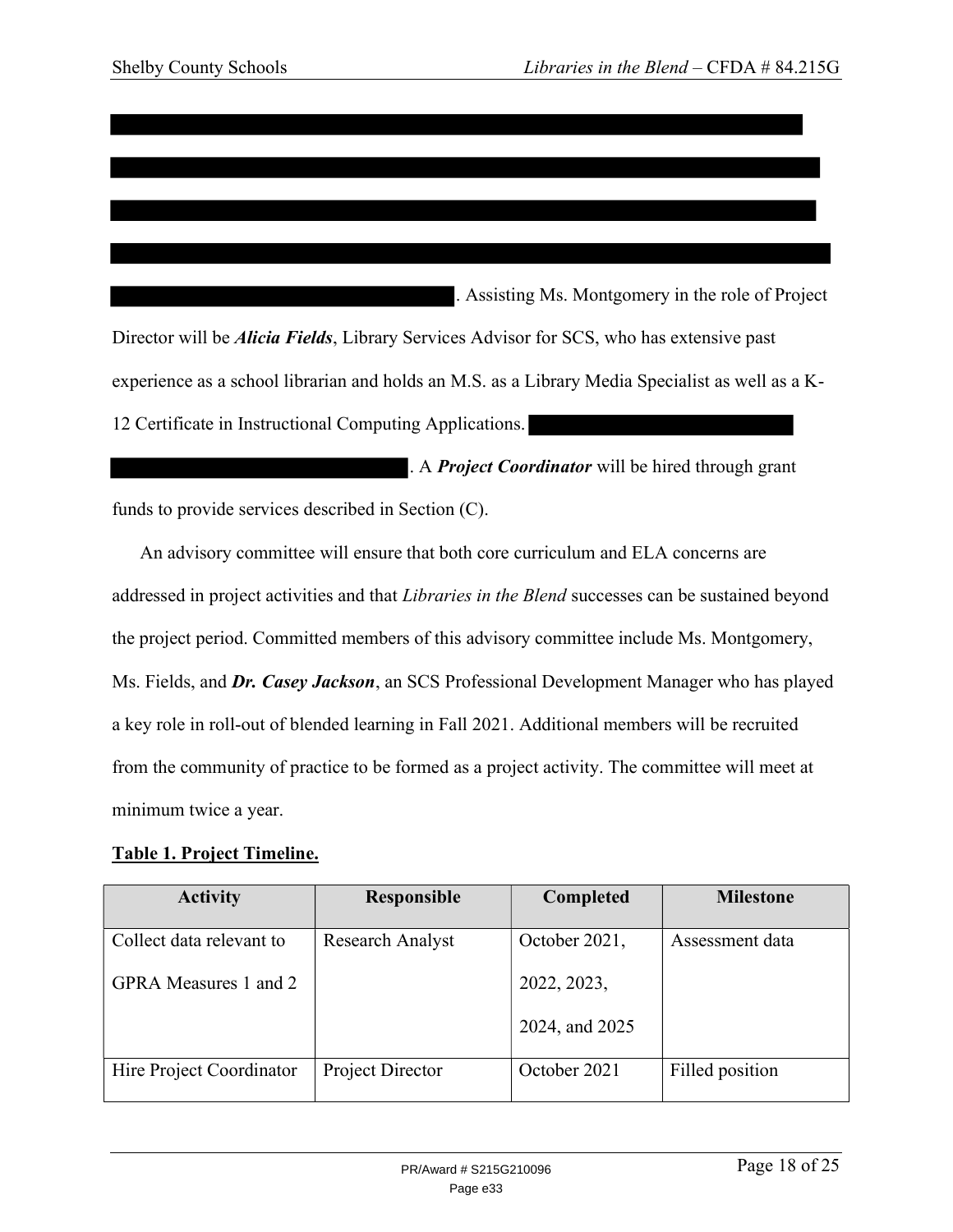| <b>Activity</b>             | Responsible              | Completed      | <b>Milestone</b>         |
|-----------------------------|--------------------------|----------------|--------------------------|
| Form library/teacher        | Librarians and teachers, | October 2021   | School-level and         |
| community of practice       | with support from the    |                | district level plans     |
|                             | Project Director and     |                |                          |
|                             | Project Coordinator      |                |                          |
| Convene Libraries in the    | Project Director         | October 2021   | Committee roster and     |
| <i>Blend</i> advisory       |                          |                | semi-annual meeting      |
| committee                   |                          |                | schedule                 |
| Develop data tracking       | Project Coordinator,     | October 2021   | Data tracking rubric     |
| rubric for library-held     | with support from the    |                | with assigned            |
| data (e.g., circulation and | <b>Research Analyst</b>  |                | responsibilities         |
| survey data)                |                          |                |                          |
| Order materials for the     | Librarians               | November 2021, | <b>Executed</b> purchase |
| libraries                   |                          | 2022, 2023,    | orders                   |
|                             |                          | 2024, and 2025 |                          |
| Order take home books       | Librarians               | January 2022,  | <b>Executed</b> purchase |
| for K-8 students            |                          | 2023, 2024,    | orders                   |
|                             |                          | 2025, and 2026 |                          |
| Weed libraries and          | Librarians, with         | January 2022,  | Updated catalogs         |
| incorporate new materials   | support from the         | 2023, 2024,    |                          |
|                             | Project Coordinator      | 2025, and 2026 |                          |
|                             | and central-office       |                |                          |
|                             | Library Services staff   |                |                          |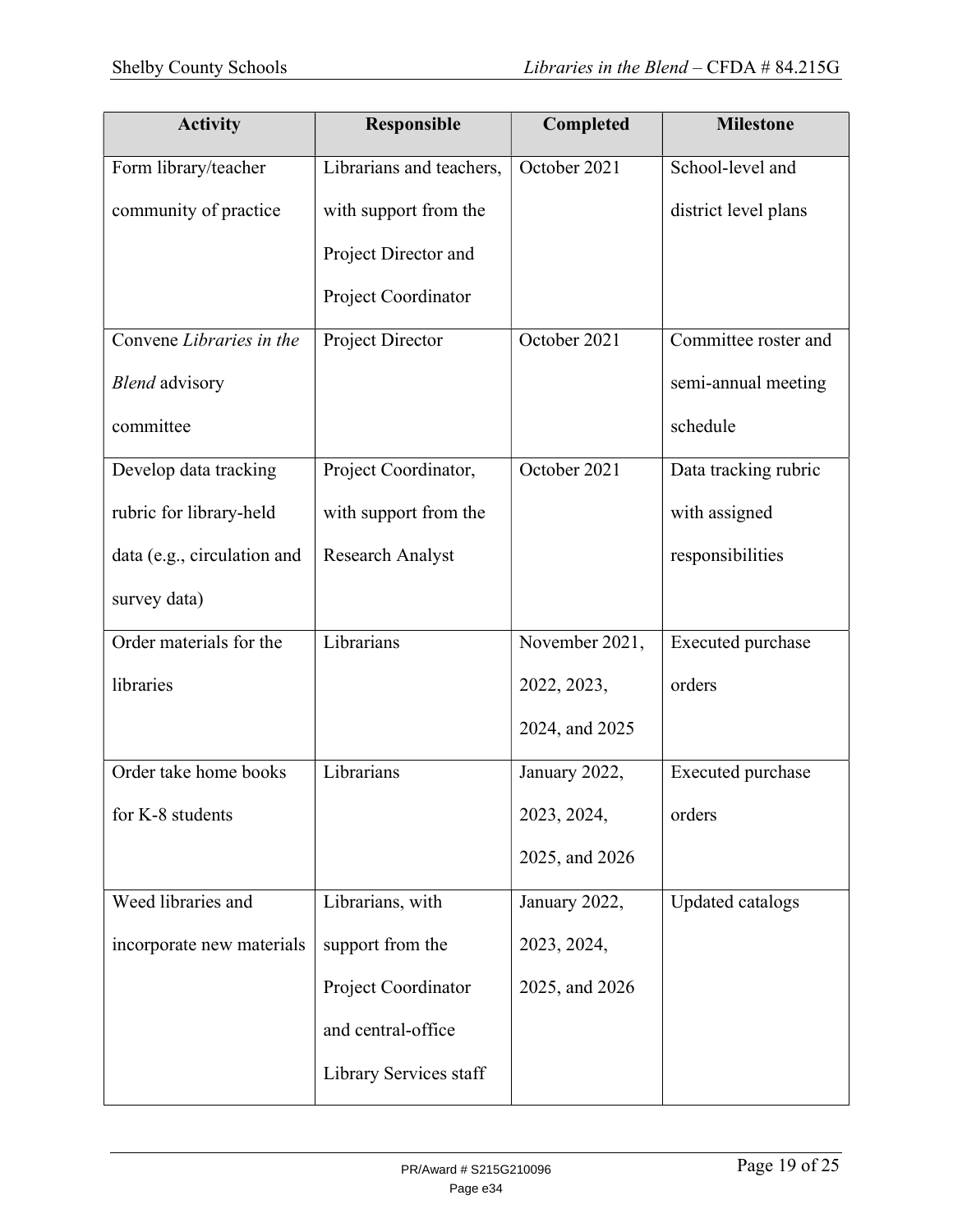| <b>Activity</b>           | Responsible            | Completed         | <b>Milestone</b>         |
|---------------------------|------------------------|-------------------|--------------------------|
| Recommend digital         | Community of practice, | March 2022        | <b>Executed</b> purchase |
| commons and supplies      | with support from the  |                   | orders                   |
| purchases                 | Project Coordinator    |                   |                          |
| Order supplies to support | Project Director       | March 2022,       | <b>Executed</b> purchase |
| library as blended        |                        | 2023, 2024,       | orders                   |
| learning hub              |                        | 2025, and 2026    |                          |
| Participate in PD on ELA  | Librarians and         | March 2022,       | Professional             |
| supports for core subject | classroom teachers,    | 2023, 2024,       | development              |
| areas and blended         | with support from the  | 2025, and 2026;   | materials                |
| learning                  | Project Coordinator    | October 2022,     |                          |
|                           |                        | 2023, 2024, and   |                          |
|                           |                        | 2025              |                          |
| Host parent event         | Librarians, with       | April 2022, 2023, | Parent surveys           |
| focusing on Libraries in  | support from the       | 2024, 2025, and   |                          |
| the Blend strategies      | Project Coordinator    | 2026; August      |                          |
|                           |                        | 2022, 2023,       |                          |
|                           |                        | 2024, and 2025    |                          |
| Report formative          | Research Analyst, with | May 2022, 2023,   | Annual report to the     |
| assessment data and       | support from the       | 2024, 2025, and   | advisory committee       |
| GPRA 1 and 2 data         | Project Coordinator    | 2026              |                          |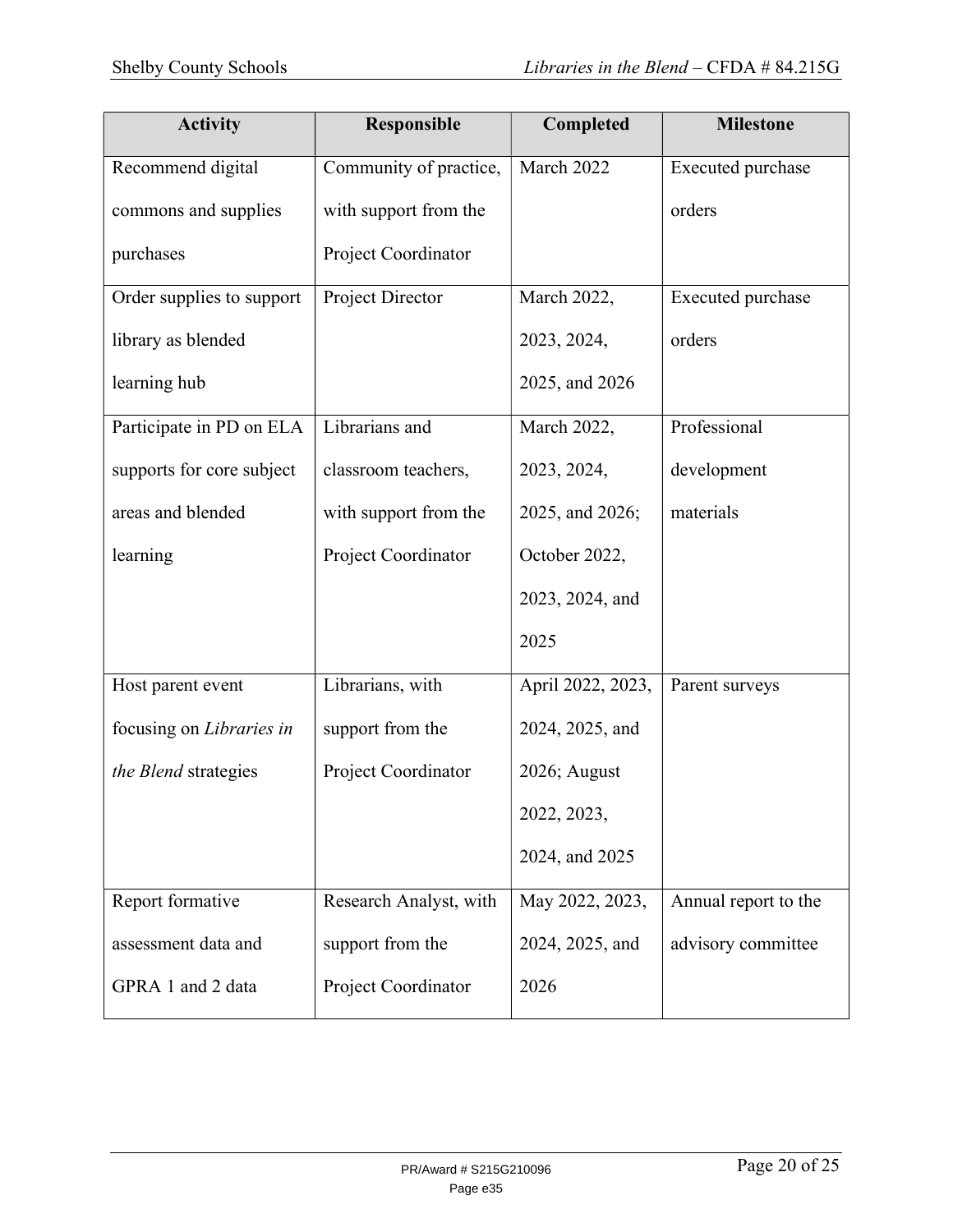| <b>Activity</b>           | Responsible            | Completed       | <b>Milestone</b>     |
|---------------------------|------------------------|-----------------|----------------------|
| Distribute take-home      | Librarians             | May 2022, 2023, | Count of book titles |
| books to K-8 students     |                        | 2024, 2025, and | distributed          |
|                           |                        | 2026            |                      |
| Order library furnishings | Project Director       | June 2022, June | Executed purchase    |
| to support digital        |                        | 2023            | orders               |
| commons use               |                        |                 |                      |
| Prepare sustainability    | Community of practice, | April 2026      | Sustainability       |
| recommendations for       | with support from the  |                 | recommendations      |
| digital purchases/        | Project Coordinator    |                 |                      |
| subscriptions             |                        |                 |                      |
| Submit project reports    | Project Director, with | As specified by | Project reports      |
|                           | support from the       | the funder      |                      |
|                           | Project Coordinator    |                 |                      |

As part of indirect costs charged to the project, the District's Federal Programs, Grants and Compliance (FPGC) will provide fiscal oversight, reviewing and approving all reimbursement requests for the project and following best accounting practices with project funds maintained in a separate account. FPGC manages the District's federal and state funding, totaling over \$100 million per year. Additionally, as noted in Section (e), the District's Research and Performance Management (RPM) will provide support for data analysis.

# (2) The adequacy of procedures for ensuring feedback and continuous improvement in the operation of the proposed project.

The Project Director, the Project Coordinator, and other centralized library staff working for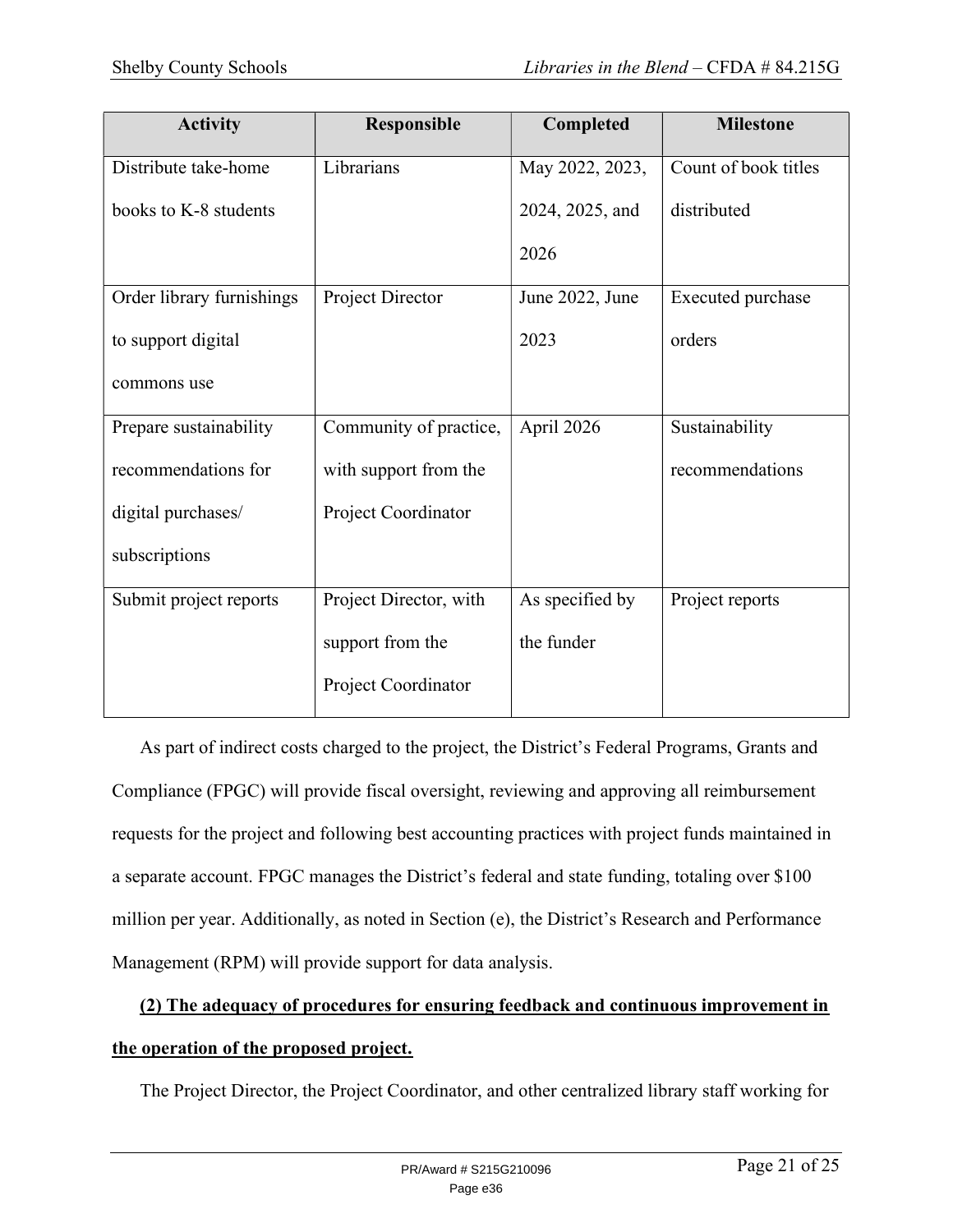the District will review questionnaire responses from parents attending each school's family activity and address problems as documented. Additionally, the Project Director will work with the Research Analyst to develop a survey about Libraries in the Blend to gather feedback twice a year from students, STEM teachers, and librarians.

The District's benchmarking and formative assessment data will also be tapped for information on program progress. For Grades K-8, student data from Measures of Academic Progress, the District's formative assessment, will be used to compare students' actual growth in R/LA skills to their projected growth by comparing the average growth rate of R/LA skills of participating students to the average growth rate achieved by comparable students not participating in Libraries in the Blend.

# (3) The extent to which the time commitments of the project director and principal investigator and other key project personnel are appropriate and adequate to meet the objectives of the proposed project.

Ms. Montgomery and her designee Ms. Fields will devote approximately 10% of their time to project administration (.2 FTE). Information regarding their experience is provided in (d)(1).

A full-time *Project Coordinator* will be hired through grant funding to coordinate project services. This position will be filled with an experienced and effective teacher or librarian who has at least four years' experience in an elementary or middle school setting. Active endorsement will be required, and Master's degree completion will be preferred. The full job description is included in the attachments.

Below are key job duties:

 Supports librarians through observations, feedback, and analysis of student results, demonstration lessons, curriculum implementation, team teaching, and instructional best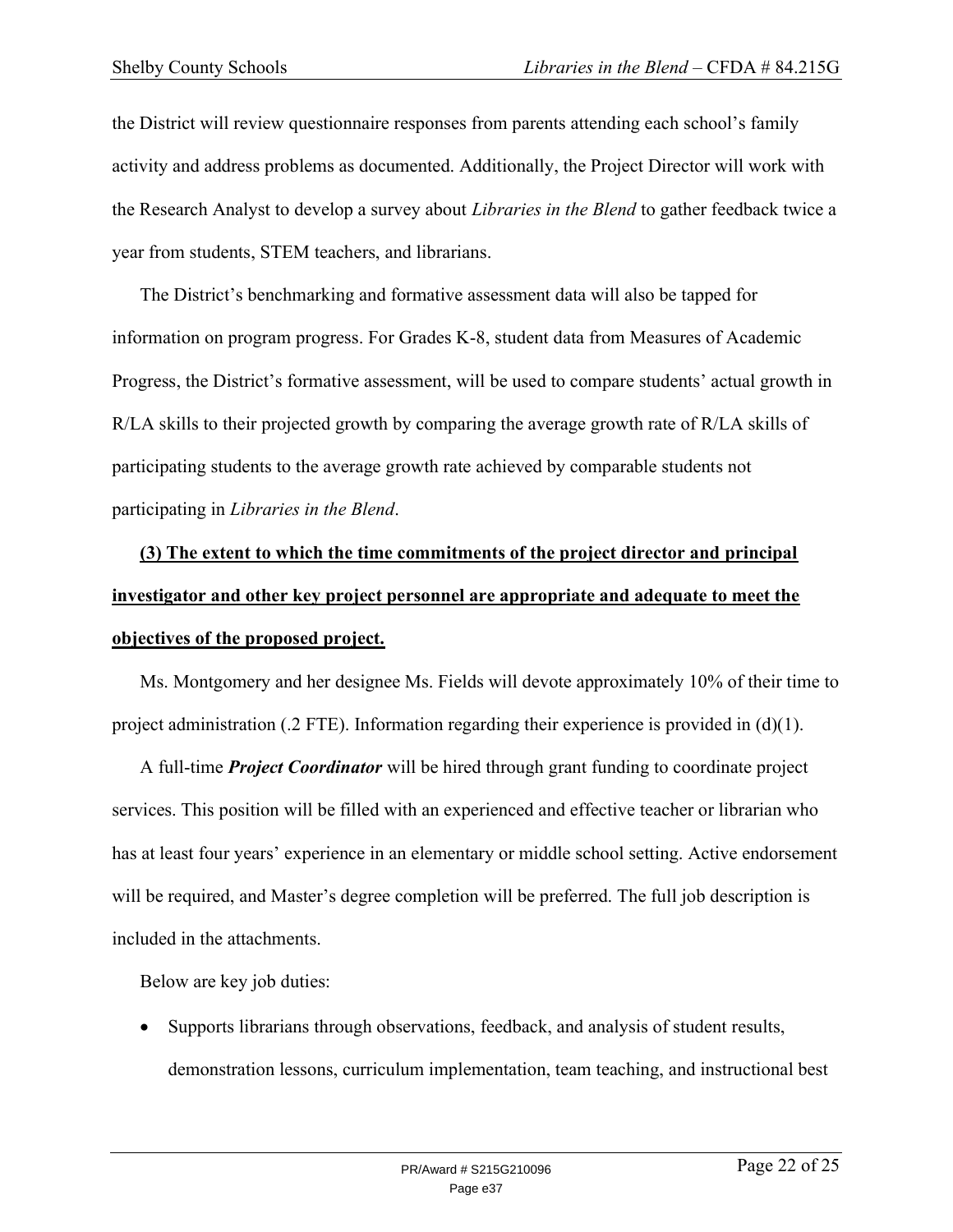practices.

- Shares effective instructional strategies with librarians both individually and through inservice workshops; assists with lesson planning and delivery of instruction; observes librarians in the classroom; makes recommendations for improvement in performance as appropriate; offers advice and assistance as needed.
- Assists librarians and school administrators in meeting identified goals in library services and maintains on-going communication with librarians and school leadership as appropriate.
- Collaborates with librarians to build a knowledge base of literacy standards and repertoire of teaching skills to improve student achievement.
- Keeps abreast of developments in curriculum, instruction, and educational/content area research and assists in determining their appropriateness for implementation at the school level.
- Analyzes State and District assessment data to help target professional development needs; designs, plans, and implements individual-level professional development opportunities addressing instructional content, curriculum, instructional methods, and assessment in the library and the classroom.
- Reviews assessment data and assists with development of long-term literacy plans for assigned schools; works collaboratively with grade level teams, teacher leaders, or curriculum focus group sessions.
- Communicates instructional best practices with school leadership to provide maximum librarian effectiveness.
- Leads analysis of data related to student achievement in literacy and supports staff in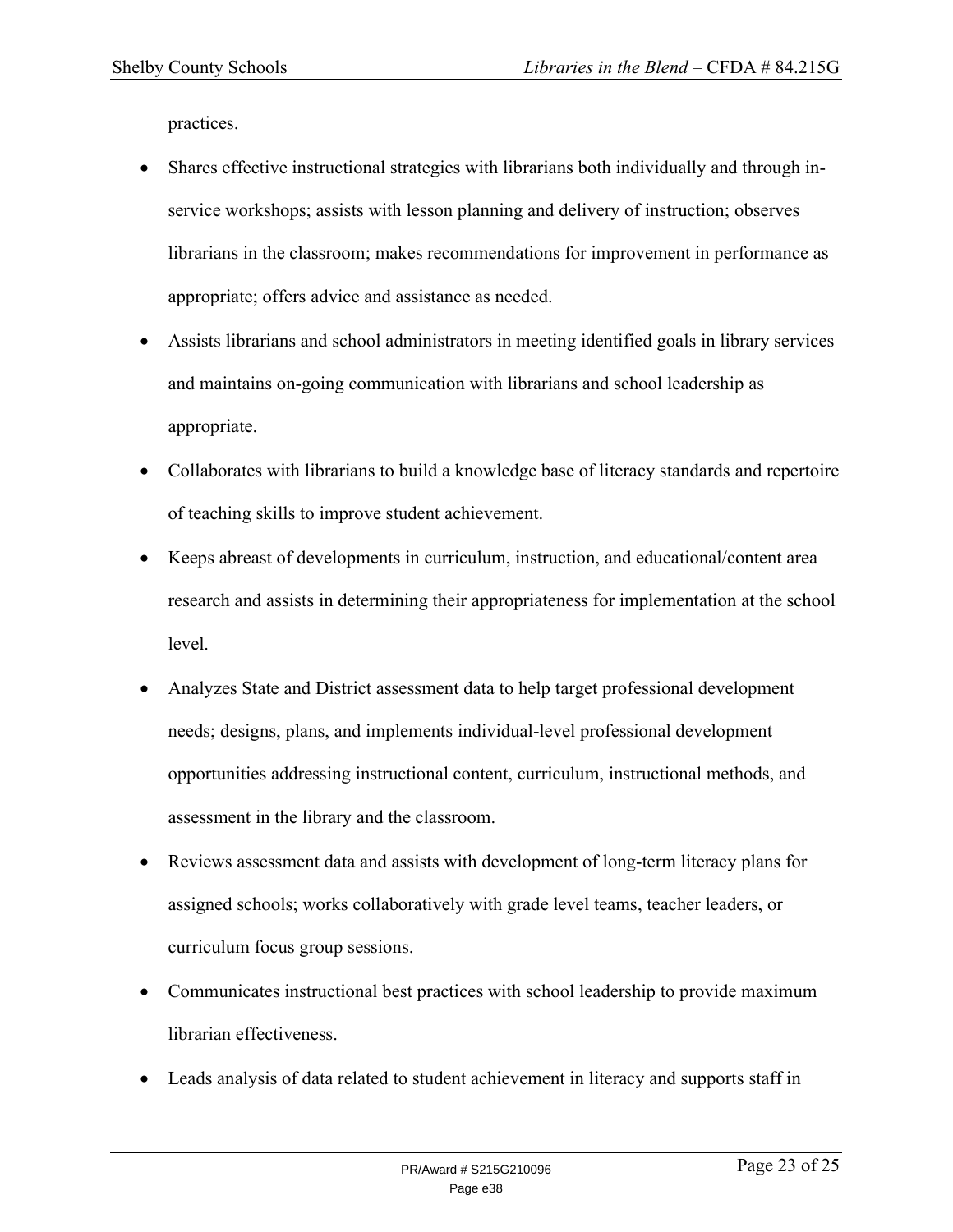using this data in instructional decision making.

- Submits required documentation of instructional support provided to schools for the fulfillment of grant requirements; compiles data for and prepares various statistical, administrative, and professional reports as required.
- Attends training, conferences, workshops, and meetings as appropriate to enhance job knowledge and skills.

#### (e) Quality of the Project Evaluation

# (1) The extent to which the methods of evaluation are appropriate to the context within which the project operates.  $and (2)$  The extent to which the methods of evaluation provide for examining the effectiveness of project implementation strategies.

The evaluation of this project will be incorporated into ongoing research on the District's schools. **Jessica Lotz** supervises evaluation for the District, with that evaluation work conducted by advanced-degree professionals within the department of Research and Performance Management (RPM). An RPM Research Analyst assigned to the project will aid Ms. Montgomery in designing a web-based survey for participating librarians, parents, and classroom teachers at the school sites. The survey will be administered at the start of the school year to establish a baseline and in the final months of the school year. It will focus on Libraries in the Blend strategies and engaging reading practices. Additionally, the RPM Research Analyst will assist the community of practice in conducting a correlational study for STEM checkout and formative assessment data and also coordinate collection of student growth data on fourth graders and eighth graders in ELA (see Table 2). RPM staff will work with project staff to prepare and submit project reports that incorporate not only these data sources but also qualitative sources described in the continuous feedback section above.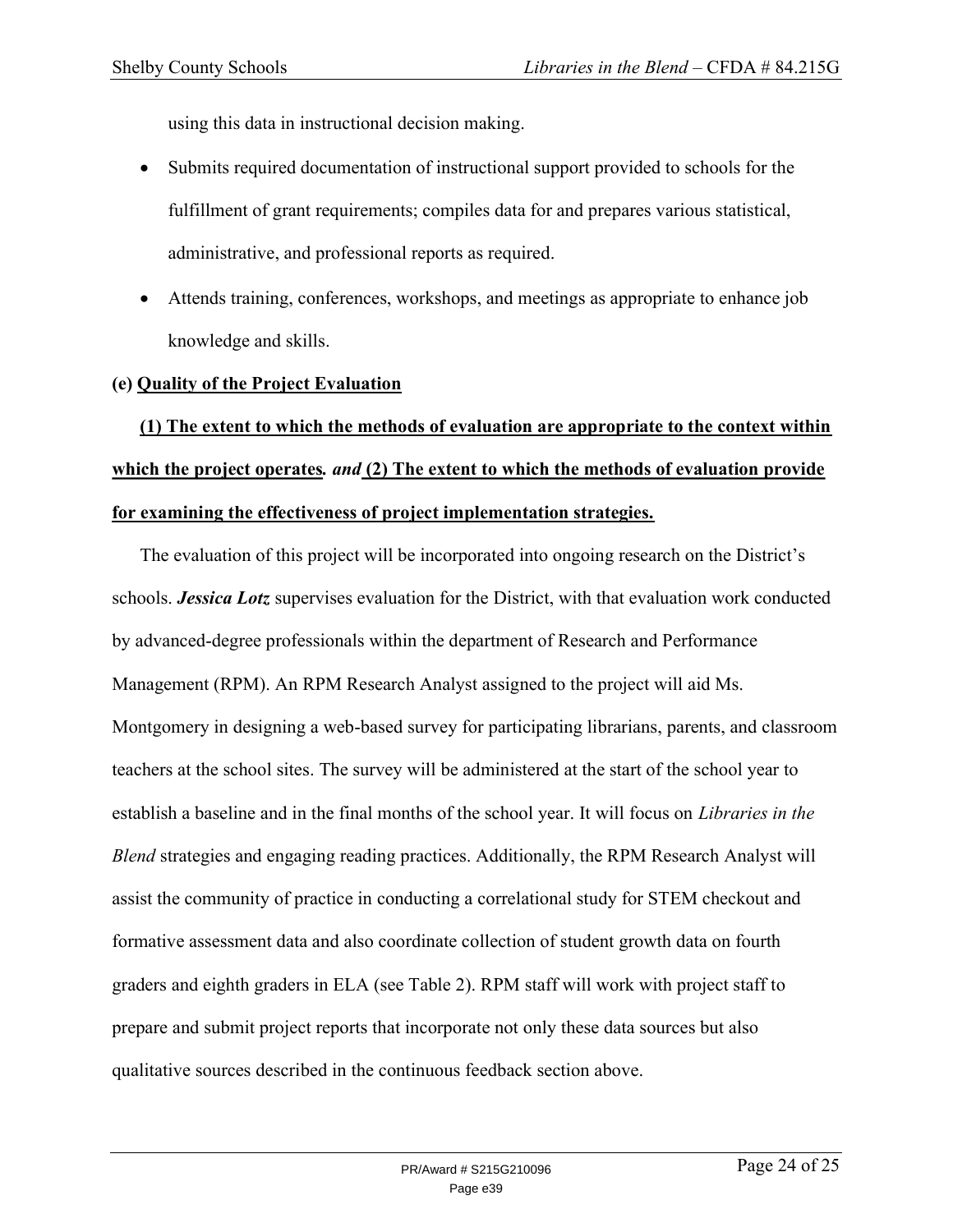### Table 2. Evaluation Data Sources for Relevant GPRA Measures.

| <b>GPRA Measure</b>                                   | <b>Evaluation Data Source</b> |                         |                  |                                   |  |  |
|-------------------------------------------------------|-------------------------------|-------------------------|------------------|-----------------------------------|--|--|
|                                                       | <b>Assessment</b>             | <b>Skills/Subscales</b> | <b>When Used</b> | <b>Validity &amp; Reliability</b> |  |  |
| (1) the percentage of fourth graders participating in | TNReady                       | Reading/Language        | April at each    | Criterion-Referenced              |  |  |
| the project who demonstrated individual student       |                               | Arts $(R/LA)$           | site             | items for all students in         |  |  |
| growth (i.e., an improvement in their achievement)    |                               |                         |                  | Gr $3 - 8$ in R/LA, Math,         |  |  |
| over the past year on State reading or language arts  |                               |                         |                  | Science, and Social               |  |  |
| assessments under section $1111(b)(3)$ of the         |                               |                         |                  | Studies                           |  |  |
| ESEA, as amended by NCLB (target 100%)                |                               |                         |                  |                                   |  |  |
| (2) the percentage of eighth graders participating    | TNReady                       | Reading/Language        | April at each    | Criterion-Referenced              |  |  |
| in the project who demonstrated individual student    |                               | Arts $(R/LA)$           | site             | items for all students in         |  |  |
| growth (i.e., an improvement in their achievement)    |                               |                         |                  | Gr $3 - 8$ in R/LA, Math,         |  |  |
| over the past year on State reading or language arts  |                               |                         |                  | Science, and Social               |  |  |
| assessments under section $1111(b)(3)$ of the         |                               |                         |                  | <b>Studies</b>                    |  |  |
| ESEA, as amended by NCLB (target 100%)                |                               |                         |                  |                                   |  |  |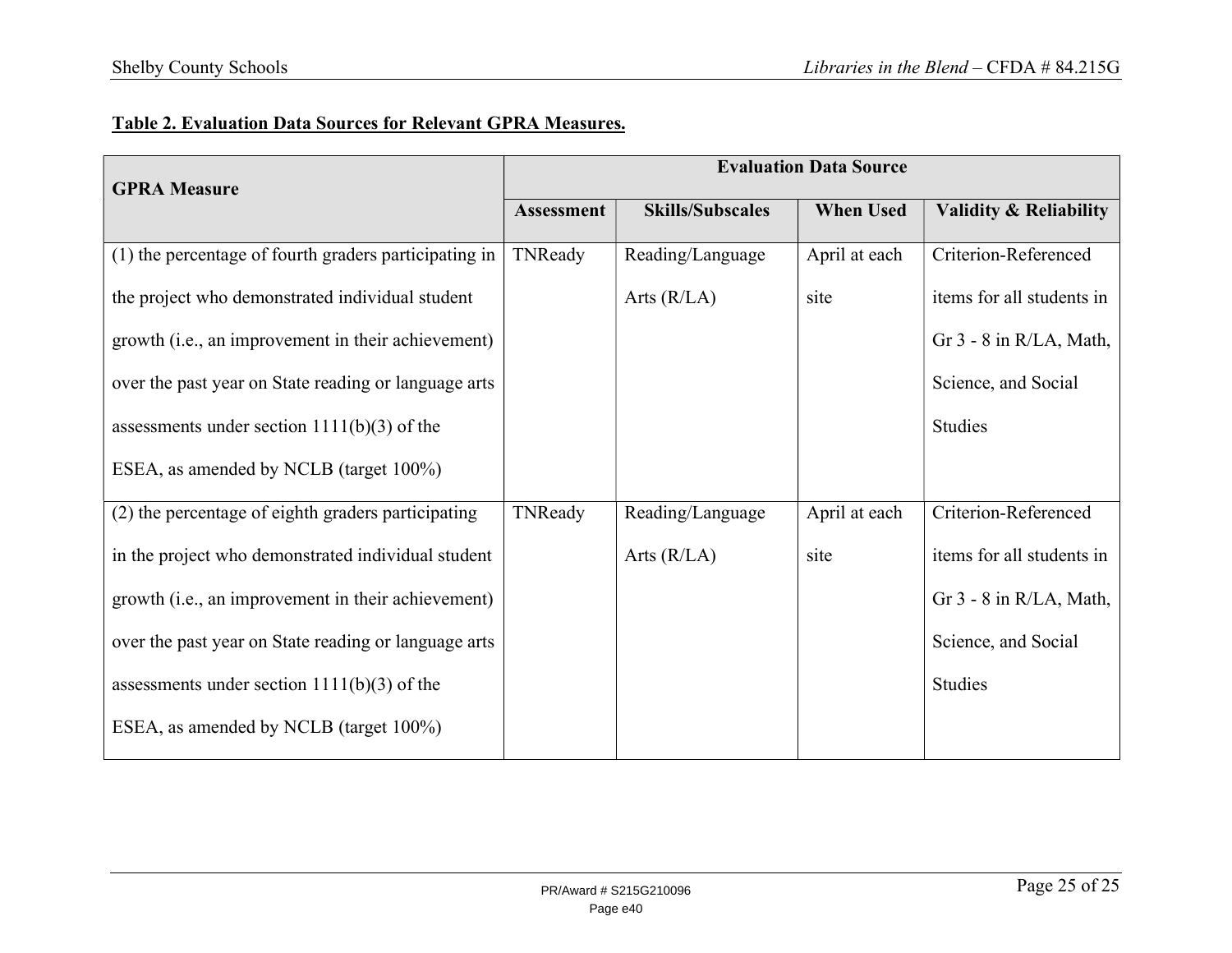| * Mandatory Other Attachment Filename: 1238-SCS_IAL_2021_Certification_of_LEA_Eligibility            |  |
|------------------------------------------------------------------------------------------------------|--|
| Add Mandatory Other Attachment   Delete Mandatory Other Attachment   View Mandatory Other Attachment |  |

To add more "Other Attachment" attachments, please use the attachment buttons below.

Add Optional Other Attachment | Delete Optional Other Attachment | View Optional Other Attachment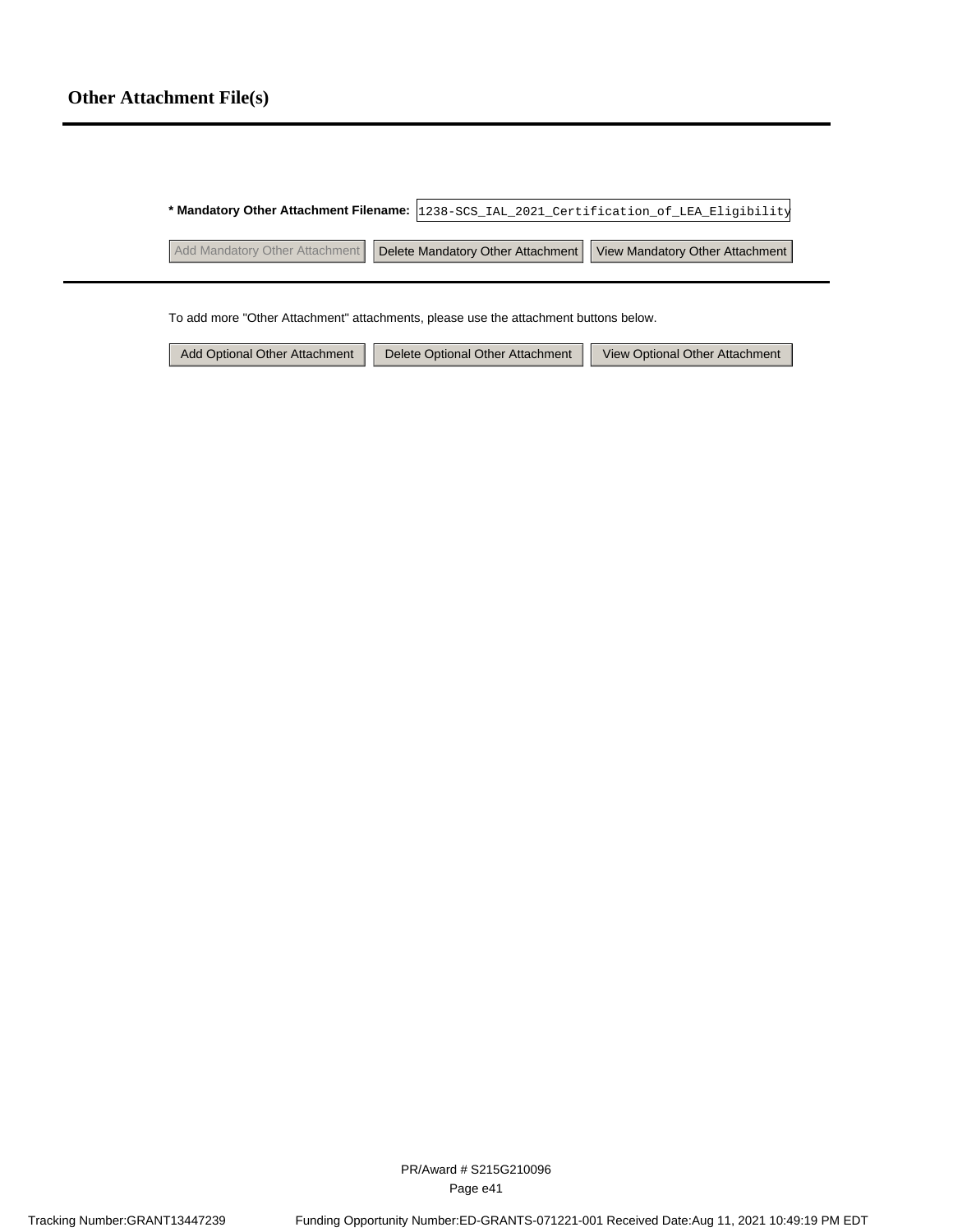### Certification of LEA Eligibility

Source: https://www.census.gov/data/datasets/2019/demo/saipe/2019-school-districts.html

| <b>State</b>    | State       | District | Name                                 | Estimated  | Estimated  | Estimated number of          |
|-----------------|-------------|----------|--------------------------------------|------------|------------|------------------------------|
| Postal          | <b>FIPS</b> | ID       |                                      | Total      | Population | relevant children 5 to 17    |
| $\mathrm{Code}$ | Code        |          |                                      | Population | $5 - 17$   | years old in poverty who are |
|                 |             |          |                                      |            |            | related to the householder   |
| TN              | 47          | 00148    | <b>Shelby County School District</b> | 752,741    | 131.624    | 37.192                       |

37,192 (est. number of relevant children ages 5-17 in poverty who are related to householder) **DIVIDED** by 131,624 (est. populations ages  $5-17$ ) = **28.26** % (poverty threshold)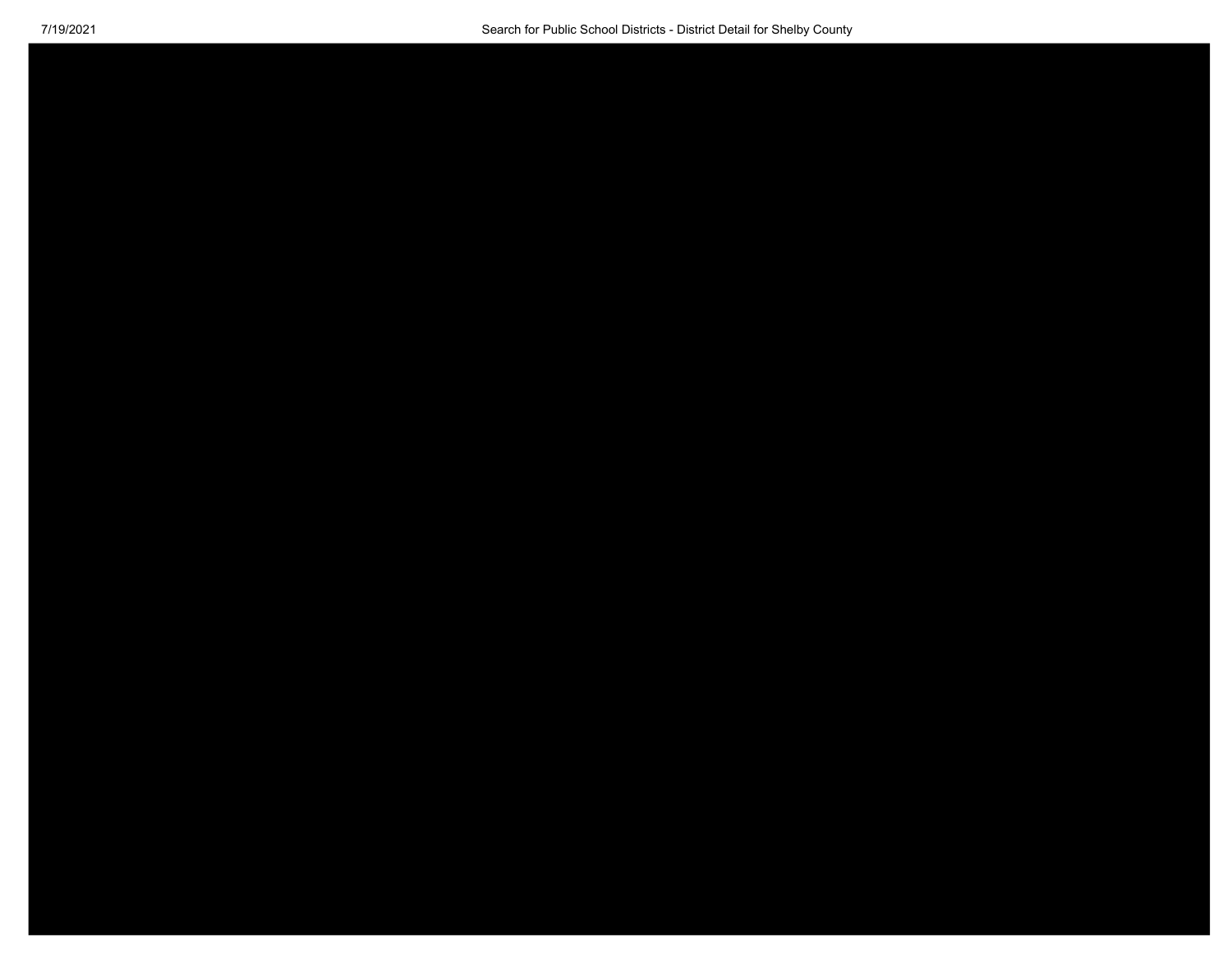#### 7/19/2021 Search for Public School Districts - District Detail for Shelby County

#### **Source:** CCD Public school district data for the 2019-2020, 2020-2021 school years

#### **National Center for Education Statistics**

Office of Educational Research & Improvement, U.S. Dept. of Education *1990 K Street, NW, Washington, DC 20006, USA, Phone: (202) 502-7300*

IES NCES **National Center for Education Statistics**

#### Explore the Institute of Education Sciences **IES Policies and Standards**

| Explore the Institute of Education Sciences |                    | <b>IES Policies and Standards</b>    | <b>Additional Resources</b> |  |  |
|---------------------------------------------|--------------------|--------------------------------------|-----------------------------|--|--|
| <b>IES</b>                                  | <b>IES Centers</b> | ED Data Inventory                    | <b>ERIC</b>                 |  |  |
| Home                                        | <b>NCEE</b>        | <b>IES Diversity Statement</b>       | Sitemap                     |  |  |
| About                                       | <b>NCER</b>        | <b>NCES Statistical Standards</b>    | Organizational Chart        |  |  |
| <b>Publications</b>                         | <b>NCES</b>        | <b>Peer Review Process</b>           |                             |  |  |
| Data                                        | Home               | <b>Privacy and Security Policies</b> |                             |  |  |
| Funding                                     | About              | <b>Public Access Policy</b>          |                             |  |  |
|                                             | Programs           |                                      |                             |  |  |
| News                                        | Publications       | Contact Us                           |                             |  |  |
|                                             | Data               |                                      |                             |  |  |
|                                             | Data Training      | <b>U.S. Department of</b>            |                             |  |  |
|                                             | School Search      | <b>Education</b>                     |                             |  |  |
|                                             | News               |                                      |                             |  |  |
|                                             | Kids' Zone         |                                      |                             |  |  |
|                                             | <b>NCSER</b>       |                                      |                             |  |  |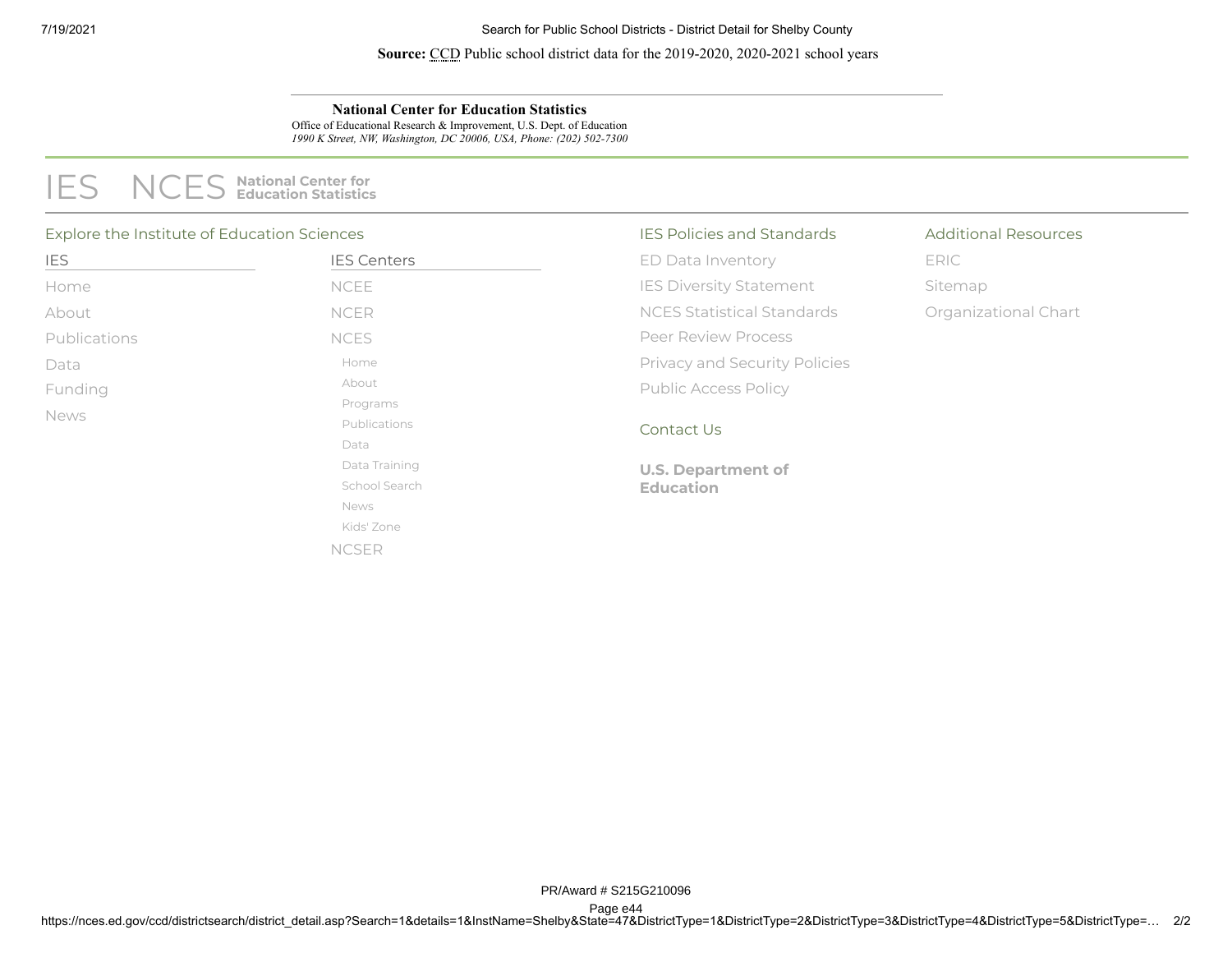| <b>Resources</b>                                                                                                                                                                                                                                                                                                                                                                                                                                                                                                                                                                                                                                               | <b>Activities</b><br>$\Rightarrow$                                                                                                                                                                                                                                                                                                                                                                                                                                                                                                                                                                                                                                                                            | <b>Outputs</b><br>$\Rightarrow$                                                                                                                                                                                                                                                                                                                                                                                                                                                                                                                            | <b>Short-Term</b><br>⇨                                                                                                                                                                                                                                                                                                                                                                                                              | ⇨ | Mid-Term                                                                                                                                                                                                                                                                                                                                                                                                                                                                                                                                                                                                                                                        | $\Rightarrow$ | <b>Long-Term</b>                                                                                                                                                                                                                                                                                    |
|----------------------------------------------------------------------------------------------------------------------------------------------------------------------------------------------------------------------------------------------------------------------------------------------------------------------------------------------------------------------------------------------------------------------------------------------------------------------------------------------------------------------------------------------------------------------------------------------------------------------------------------------------------------|---------------------------------------------------------------------------------------------------------------------------------------------------------------------------------------------------------------------------------------------------------------------------------------------------------------------------------------------------------------------------------------------------------------------------------------------------------------------------------------------------------------------------------------------------------------------------------------------------------------------------------------------------------------------------------------------------------------|------------------------------------------------------------------------------------------------------------------------------------------------------------------------------------------------------------------------------------------------------------------------------------------------------------------------------------------------------------------------------------------------------------------------------------------------------------------------------------------------------------------------------------------------------------|-------------------------------------------------------------------------------------------------------------------------------------------------------------------------------------------------------------------------------------------------------------------------------------------------------------------------------------------------------------------------------------------------------------------------------------|---|-----------------------------------------------------------------------------------------------------------------------------------------------------------------------------------------------------------------------------------------------------------------------------------------------------------------------------------------------------------------------------------------------------------------------------------------------------------------------------------------------------------------------------------------------------------------------------------------------------------------------------------------------------------------|---------------|-----------------------------------------------------------------------------------------------------------------------------------------------------------------------------------------------------------------------------------------------------------------------------------------------------|
|                                                                                                                                                                                                                                                                                                                                                                                                                                                                                                                                                                                                                                                                |                                                                                                                                                                                                                                                                                                                                                                                                                                                                                                                                                                                                                                                                                                               |                                                                                                                                                                                                                                                                                                                                                                                                                                                                                                                                                            | <b>Outcomes</b>                                                                                                                                                                                                                                                                                                                                                                                                                     |   | <b>Outcomes</b>                                                                                                                                                                                                                                                                                                                                                                                                                                                                                                                                                                                                                                                 |               | <b>Outcomes</b>                                                                                                                                                                                                                                                                                     |
| 27 schools with<br>stable student<br>populations and<br>no anticipated<br>school or grade-<br>level closures or<br>reconfigurations<br>for the 5-year<br>grant period<br>Experienced<br>central-office<br>support for school<br>librarians in grant-<br>funded projects<br>and teacher-<br>librarian<br>collaboration<br>New $1:1$<br>computing for<br>students<br>Many librarians'<br>leadership within<br>their schools as<br>Microsoft<br>Ambassadors,<br>supporting the 1:1<br>computing<br>Intensive PD on<br>ELA in core<br>content areas for<br>all instructional<br>staff<br>District-wide PD<br>on blended<br>learning for all<br>instructional staff | Select print and<br>electronic resources for<br>27 school libraries**<br>Distribute high-interest,<br>grade-appropriate books<br>for K-8 students in 27<br>schools<br>Support Libraries in the<br>Blend innovative<br>programming through a<br>Project Coordinator<br>Deliver family events<br>highlighting the<br>Libraries in the Blend<br>program<br>Develop a community of<br>practice of school<br>librarians, classroom<br>teachers, and central<br>office PD staff to:<br>• Recommend blended<br>learning resources for<br>use in K-8 libraries<br>throughout the<br>District**<br>• Visit peer schools to<br>observe best<br>practices<br>Participate in joint<br>Libraries in the<br><b>Blend PD</b> | Improved book to<br>student ratios in the<br>libraries**<br>Adherence to state<br>standards for access to<br>digital resources in the<br>libraries<br>Annual book<br>distributions to students<br>Web based resources to<br>support the Libraries in<br>the Blend program<br>Family events to<br>support Libraries in the<br><b>Blend</b><br>Community of practice<br>recommendations on<br>learning commons and<br>blended learning<br>resources<br>Digital resources for K-<br>8 students to support<br>blended learning<br>Annual evaluation<br>reports | Library circulation<br>increases<br>More engaging<br>STREAM resources are<br>available to students**<br>Grade-appropriate<br>books are available in<br>the home<br>Classroom teachers and<br>librarians in high-need<br>K-8 schools have<br>access to PD<br>opportunities designed<br>for their school needs<br><b>Blended</b> learning<br>resources selected for<br>the District incorporate<br>the needs of struggling<br>readers |   | Collaborative<br>planning is<br>enhanced between<br>librarians and<br>classroom teachers<br>Collections are<br>aligned with<br>District and State<br>initiatives for ELA<br>and other core<br>subject areas**<br>Librarians engage<br>in long-term<br>planning to keep<br>library information<br>current, especially<br>in changing fields<br>such as STEAM<br>Integration of<br><b>STEAM</b> activities<br>with literacy<br>increases<br>Libraries in the 27<br>schools offer<br>learning commons<br>designed to<br>support blended<br>learning, which<br>serve as District<br>models<br>Schools<br>demonstrate<br>growth in Reading<br>student<br>achievement |               | Schools progress<br>as reading<br>communities<br>Students excel as<br>readers***<br>Libraries in all 27<br>schools are<br>engaging reading<br>environments with<br>robust STREAM<br>resources****<br>Community<br>resources help<br>schools maintain<br>their Libraries in<br>the Blend<br>momentum |

### Shelby County Schools Libraries in the Blend Logic Model\*

\* Framework based on the Education Logic Model produced by Pacific Education Laboratory through IES

\*\* Correlational study between curriculum-aligned checkout and formative assessment progress, designed to meet WWC Evidence of Promise standards

\*\*\* Priebe et al, 2012; Butler et al, 2010; McGregor et al, 2007; Nash & Snowling, 2006

\*\*\*\* Taylor et al, 2000; Morrow, 1996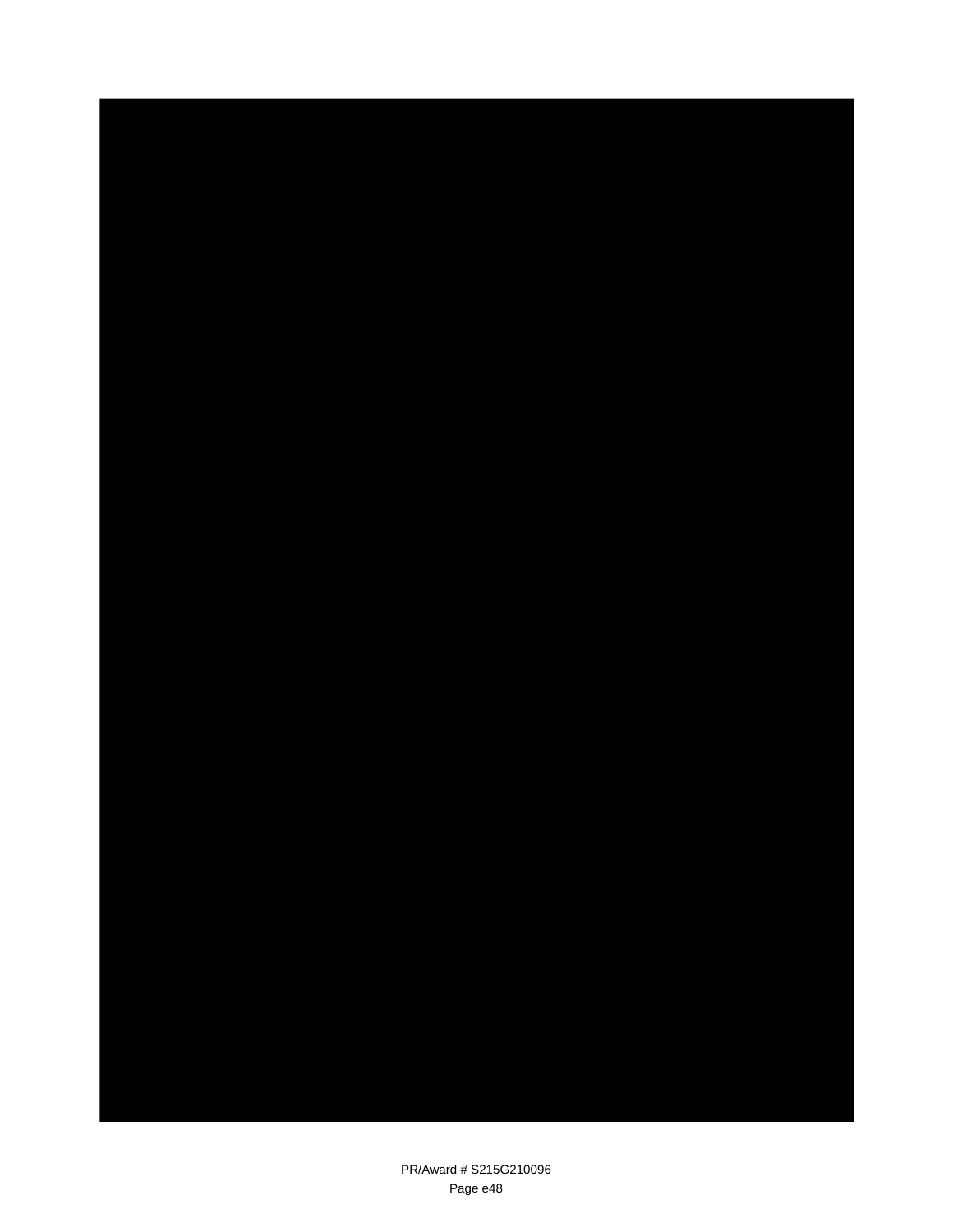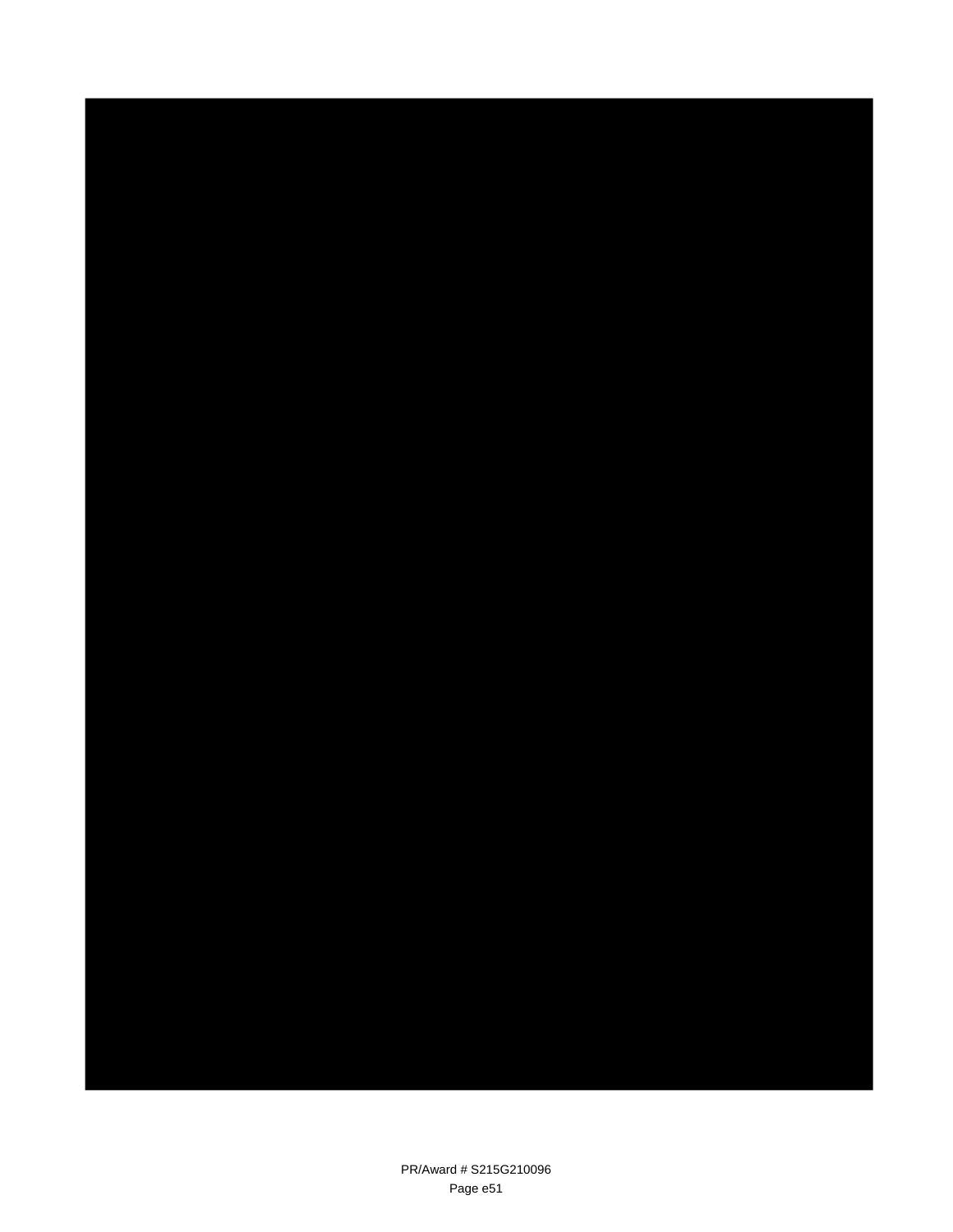# **Job Position Project Coordinator (1 FTE)**

Innovative Approaches to Literacy (Libraries in the Blend)

### **Job Responsibilities:**

1. Supports librarians through observations, feedback, and analysis of student results, demonstration lessons, curriculum implementation, team teaching and instructional best practices.

2. Shares effective instructional strategies with librarians both individually and through inservice workshops; assist with lesson planning and delivery of instruction, observes librarians in the classroom; makes recommendations for improvement in performance as appropriate; offers advice and assistance as needed.

3. Assists librarians and school administrators in meeting identified goals in library services and maintains on-going communication with librarians and school leadership as appropriate.

4. Collaborates with librarians to build a knowledge base of Literacy standards and repertoire of teaching skills to improve student achievement.

5. Keeps abreast of developments in curriculum, instruction, educational/content area research and assists in determining their appropriateness for implementation at the school level.

6. Analyzes state and district assessment data to help target professional development needs; designs, plans and implements individual-level professional development opportunities addressing instructional content, curriculum, instructional methods, and assessment in the library and the classroom.

7. Reviews assessment data and assists with development of long-term literacy plans for assigned schools. Works collaboratively with grade level teams, teacher leaders, or curriculum focus group sessions.

8. Communicates instructional best practices with school leadership to provide maximum librarian effectiveness.

9. Leads analysis of data related to student achievement in Literacy and supports staff in using this data in instructional decision making.

10. Submits required documentation of instructional support provided to schools for the fulfillment of grant requirements. Compiles data for and prepares various statistical, administrative and professional reports as required.

11. Attends training, conferences, workshops and meetings as appropriate to enhance job knowledge and skills.

12. Performs other related duties as assigned or directed.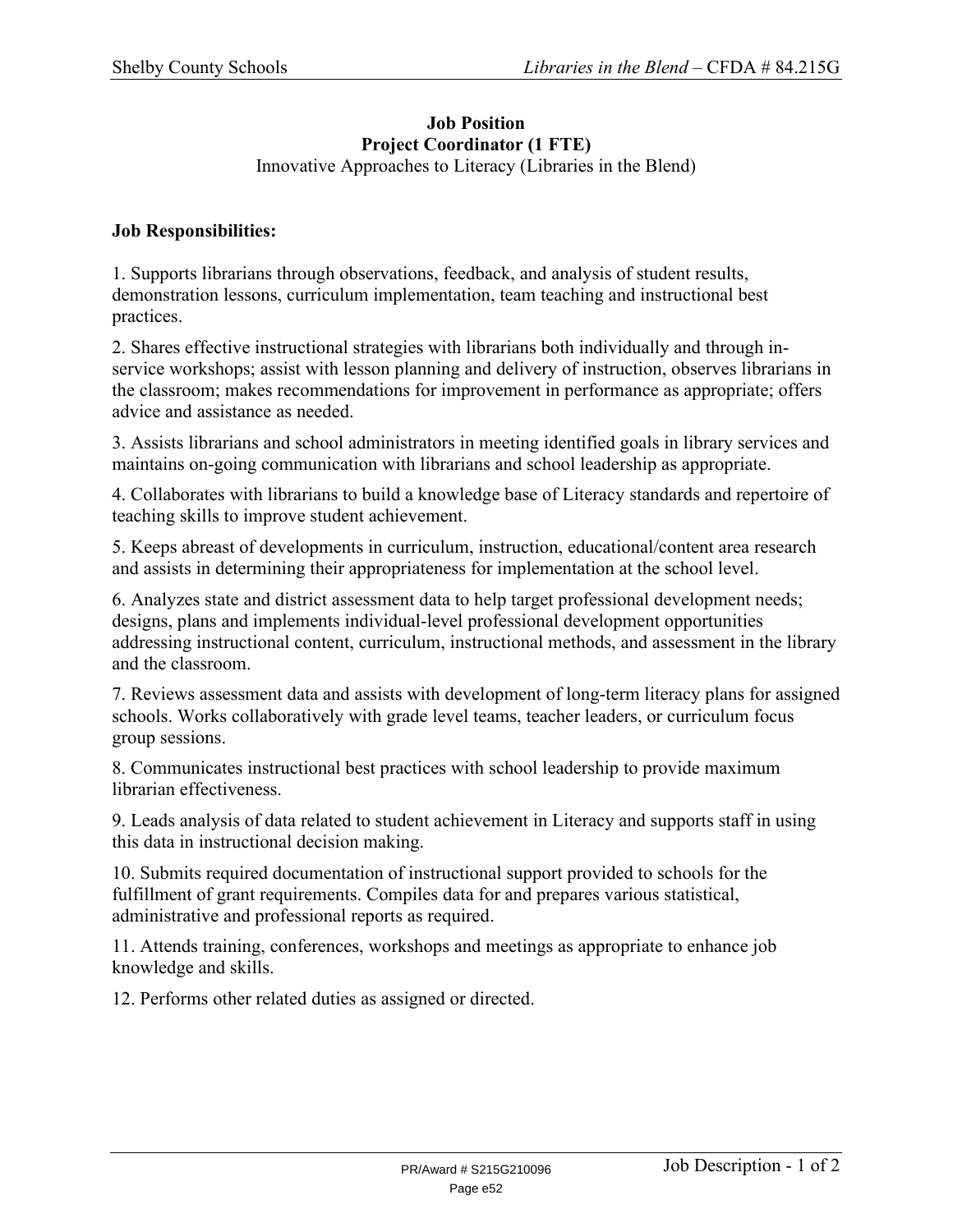### **Job Position Project Coordinator**

Innovative Approaches to Literacy (Libraries in the Blend)

#### **Minimum Qualifications:**

Graduation from an accredited college or university with a Master's Degree in Education, Curriculum and Instruction or other relevant field of study preferred and an endorsement in Library Information Specialist, English, Reading, or a related field; requires four (4) years of effective librarian or teaching experience (TEM and TVAAS level 3, 4 and 5) and a valid state of Tennessee teacher certification. Experience in integrating technology or personalized learning with literacy initiatives preferred.

#### **Knowledge, Skills, and Abilities:**

- Strong analytic and problem-solving skills, with the ability to swiftly and accurately understand complex data and perform analysis
- Skill in developing data-supported solutions and using fact-based logic; ability to translate complex analysis in easy-to-understand manner and present to a broad audience
- Strong written and verbal communication skills
- Outstanding leadership skills and ability to build high-performing teams through both recruitment and selection and professional development
- Ability to tackle the operational challenges of the merged school district in a complex, changing political and educational environment
- Ability to manage daily administrative tasks without losing sight of long-term goals and planning
- In-depth knowledge of principles of effective library services
- Knowledge of growth and development and learning theory
- Skill in assessment and evaluation of students
- Ability to manage curriculum development, in-service training, and related activities and provide a high level of instructional leadership for librarians and administrators
- Excellent human relations skills and ability to establish and maintain successful cooperative working relationship with appropriate school communities, and school-based and central office staffs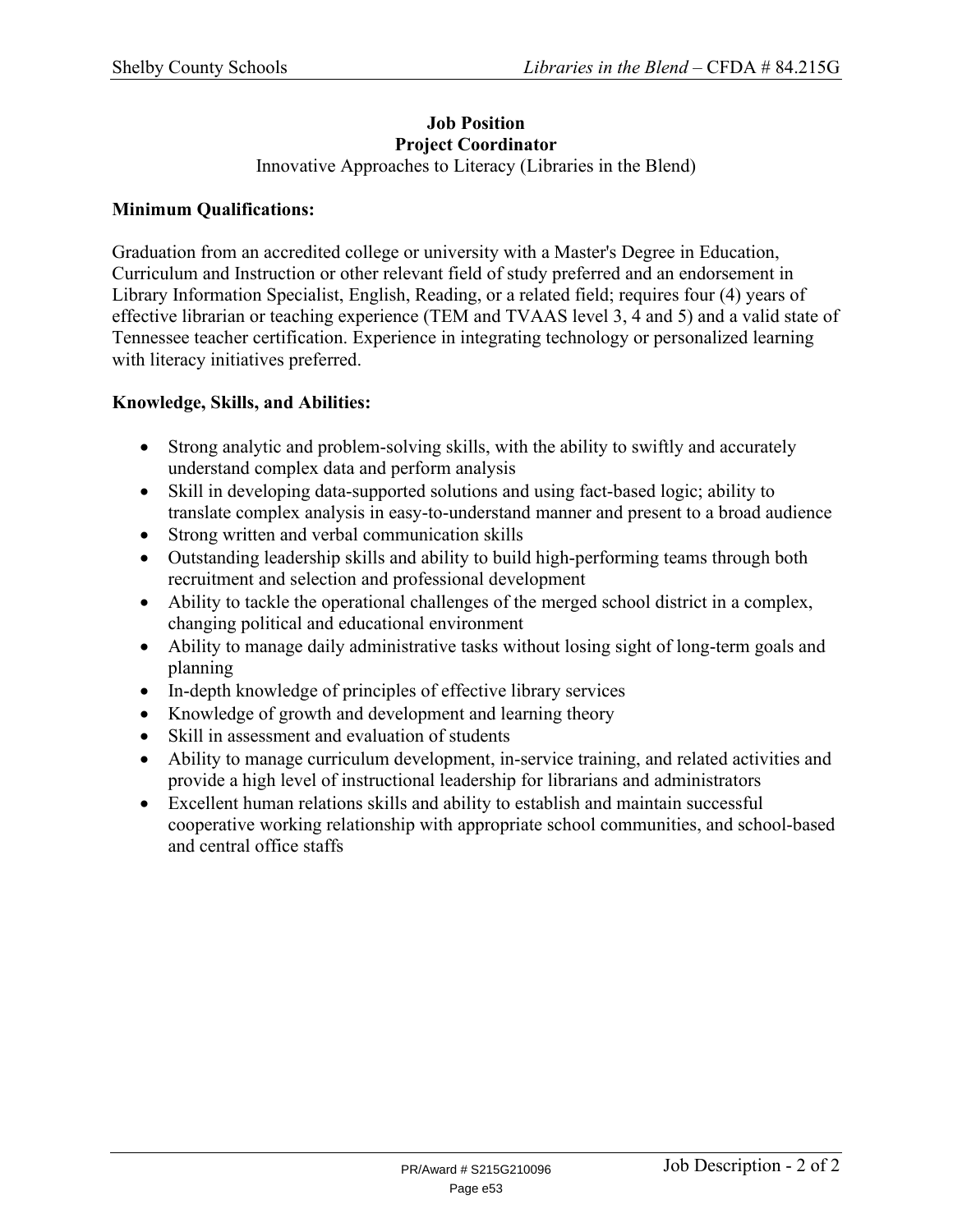### Bibliography

Baumann, J. F., & Kame'enui, E.J. (1991). Research on vocabulary instruction: Ode to

Voltaire. In J. Flood, J. J. D. Lapp, & J. R. Squire (Eds.), Handbook of research on teaching

the English language arts, (pp. 604-632). New York: MacMillian Stanovich.

Becker, W. (1977). Teaching reading and language to the disadvantaged: What we have learned from field research. Harvard Educational Review, 47(4), 518-43.

Bloom, B.S. (1984). The 2 Sigma Problem: The search for methods of group instruction as effective as one-on-one tutoring. Educational Researcher, 13(6), 4-16.

Butler, S., Urrutia, K., Buenger, A., Gonzalez, N., Hunt, M., & Eisenhart, C. (2010). A

review of the current research on vocabulary instruction. Washington, DC: National Reading

Technnical Assistance Center. Available online:

https://www2.ed.gov/programs/readingfirst/support/rmcfinal1.pdf

Calaway, F. (2009). An empirical study of a 13-year cohort of students in Memphis City Schools entering Kindergarten in 1995. Memphis, TN: Memphis City Schools.

Davis, D., & Sorrell, J. (1995). Mastery learning in public schools. *Educational Psychology* Interactive. Valdosta, GA: Valdosta State University.

Gusky, T., & Gates, S. (1986). Synthesis of research on the effects of mastery learning in elementary and secondary classrooms. Educational Leadership 43(8).

Horn, M.B., & Staker, H. (2015). Blended: Using disruptive innovation to improve schools. San Francisco: Jossey-Bass.

Ito, M., Soep, E., Kligler-Vilenchik, N., Shresthova, S., Gamber-Thompson, L., & Zimmerman, A. (2015). Learning connected civics: Narratives, practices,

infrastructures, Curriculum Inquiry, 45(1), 10-29.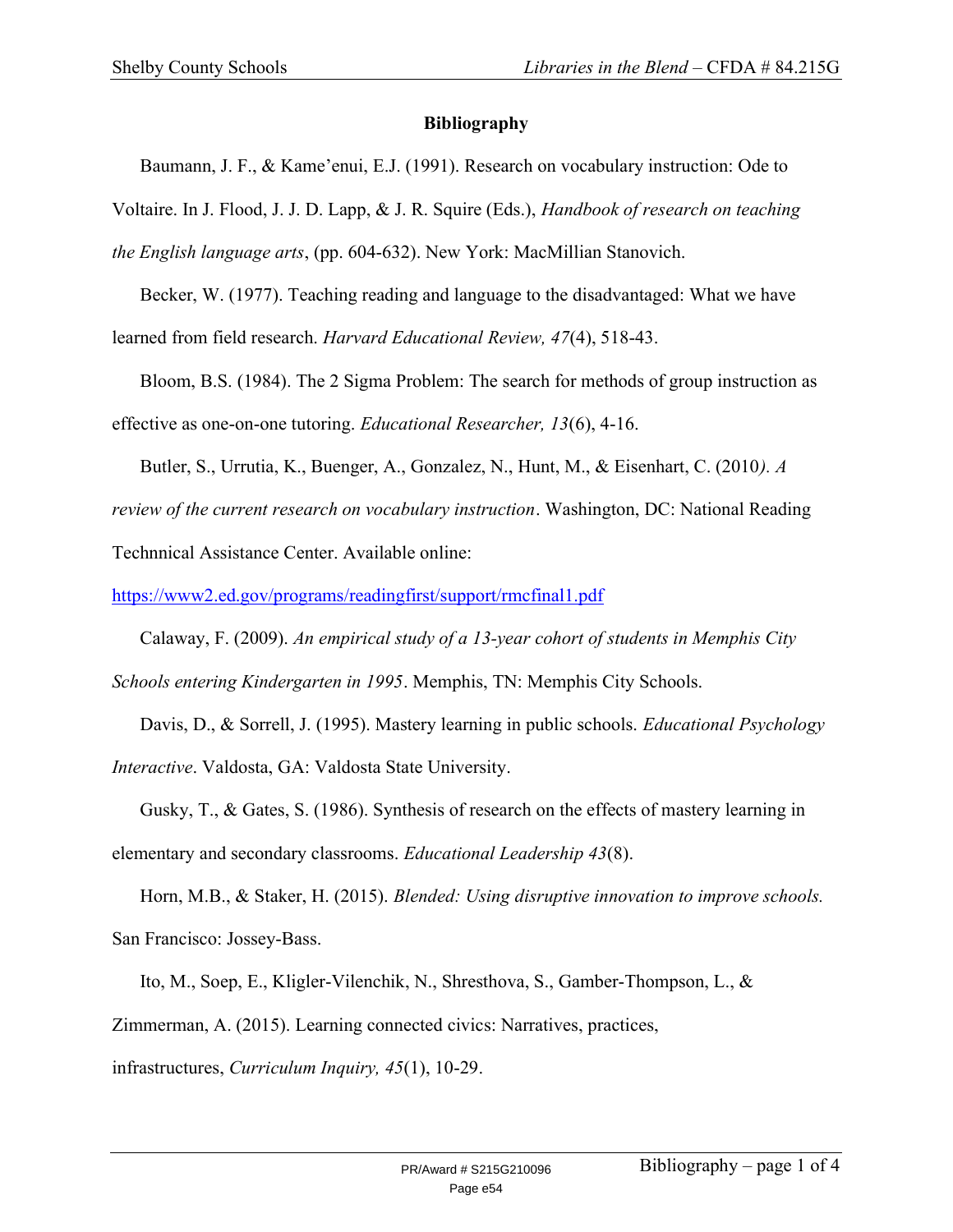Learning connected civics: Narratives, practices, infrastructures. Curriculum Inquiry, 45(1), 10–29.

Jenkins, H., & Kelley, W. (2013). *Reading in a participatory culture*. New York: Teachers College.

Levine, D. (1985). Improving student achievement through mastery learning programs. San Francisco: Jossey-Bass.

McGregor, K., Sheng, L., & Ball, T. (2007, October 1). Complexities of expressive word learning over time. Language, Speech, and Hearing Services in Schools, 38(4), 353–364.

Morrow, L. M. (1996). Motivating reading and writing in diverse classrooms: Social and physical contexts in a literature-based program (NCTE Research Report no. 28). Urbana, IL: National Council of Teachers of English.

Nash, H., & Snowling, M. (2006, May 1). Teaching new words to children with poor existing vocabulary knowledge: A controlled evaluation of the definition and context methods. International Journal of Language and Communication Disorders, 41(3), 335–354.

National Center for Education Statistics. (2012). The nation's report card: Vocabulary results from the 2009 and 2011 NAEP Reading Assessments. Washington, DC: Institute of Education Sciences, U.S. Department of Education, NCES.

Nelson, J., Perfetti, C., Liben, D., & Liben, M. (2011). Measures of text difficulty: Testing their predictive value for grade levels and student performance. Technical Report to the Gates Foundation (also to be submitted for publication). Available online:

https://achievethecore.org/content/upload/nelson\_perfetti\_liben\_measures\_of\_text\_difficulty\_res earch ela.pdf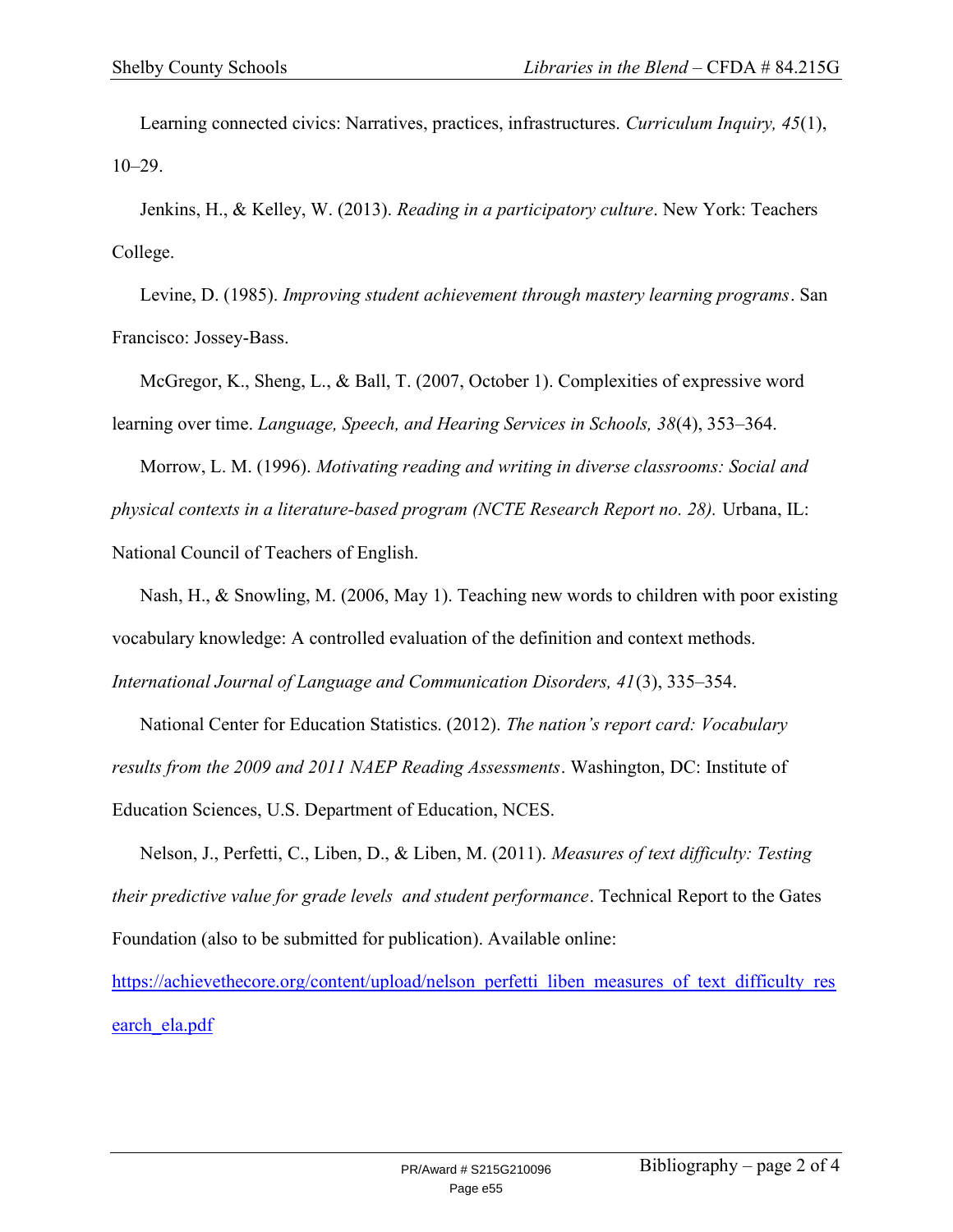Palmer, T. (March 2016). Building knowledge. Knowledge Matters Issue Brief #2. Available online: http://knowledgematterscampaign.org/wp-content/uploads/2016/05/Palmer-brief.pdf

Perfetti, C. A. (2007). Reading ability: Lexical quality to comprehension. Scientific Studies, 11(4), 357-383.

Priebe, S. J., Keenan, J. M., & Miller, A. C. (2012). How prior knowledge affects word

identification and comprehension. Reading and Writing, 25(1), 131-149. Available online:

https://www.ncbi.nlm.nih.gov/pmc/articles/PMC3142886/

Recht, D. & Leslie, L. (1988). Effect of prior knowledge on good and poor readers' memory of text. Journal of Educational Psychology, 80, 16-20. 10.1037/0022-0663.80.1.16.

Taborn, T. D. (2008). Separating race from technology: Finding tomorrow's IT progress in the past. Learning Race and Ethnicity: Youth and Digital Media, 39–60.

Tennessee Department of Education. August 2021). Spring 2021 TCAP release. Nashville,

TN: Tennessee Department of Education. Available online:

https://www.tn.gov/content/dam/tn/education/tcap/spring-2021/TN-AcademicPerformance2020- 2021.pdf

Tennessee Department of Education Office of Research and Strategy. (February 2016). Setting the foundation: A Report on elementary grade reading in Tennessee. Nashville, TN: Tennessee Department of Education. Available online:

https://www.tn.gov/content/dam/tn/readready/documents/coaching\_network\_docs/Setting\_the\_F oundation Reading Report.pdf

Stanovich, K. E. (1986). Matthew effects in reading: Some consequences of individual differences in the acquisition of literacy. Reading Research Quarterly, 360-407.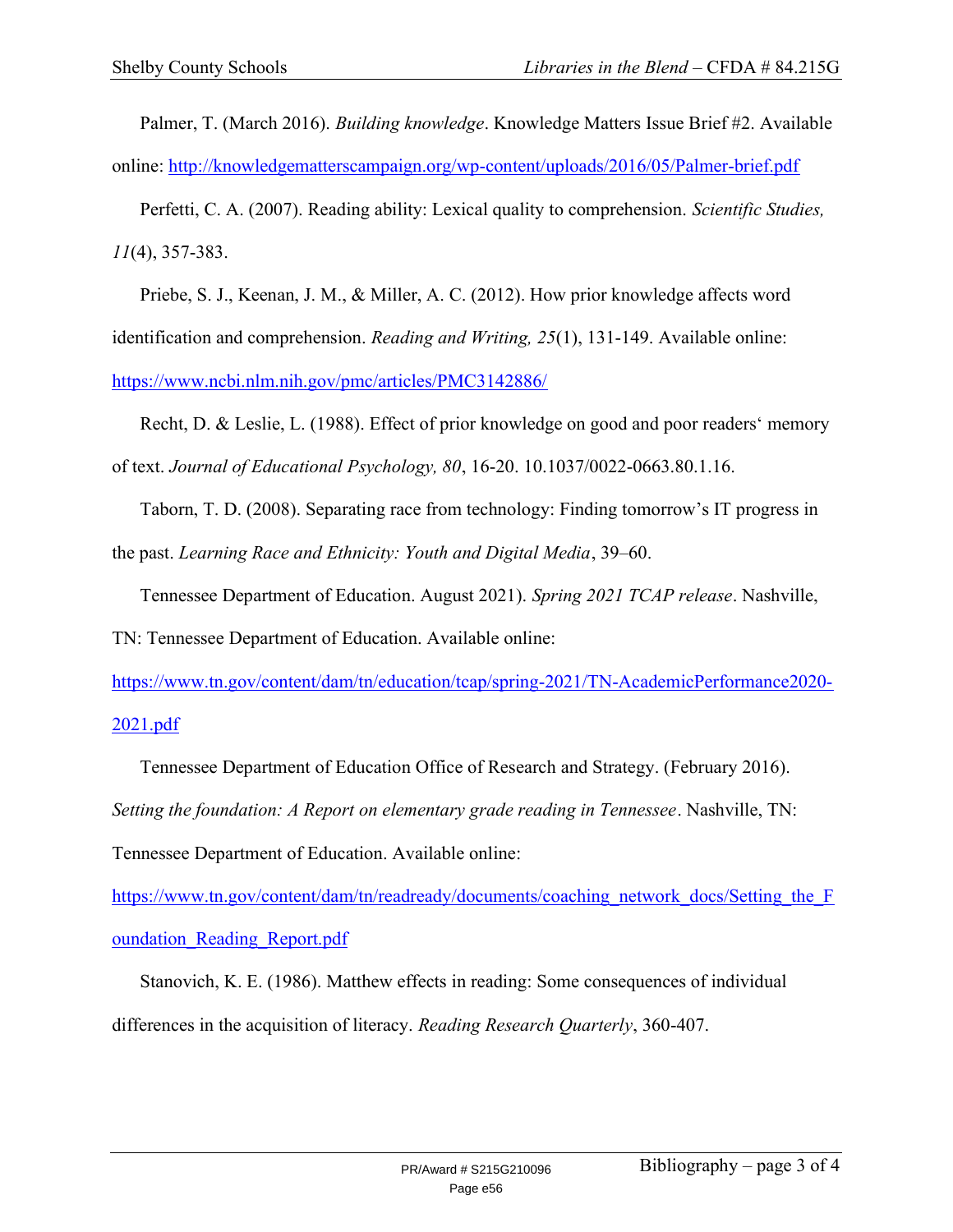Steiner, D. (March 2017). Curriculum research: What we know and where we need to go.

Baltimore, MD: Johns Hopkins Institute for Education Policy and Johns Hopkins Center for Research and Reform in Education. Available online:

http://edpolicy.education.jhu.edu/wordpress/wp-content/uploads/2017/04/sw-curriculumresearch-report-fnl.pdf

Taylor, B. M., Pearson, P. D., Clark, K., & Walpole, S. (2000). Effective schools and accomplished teachers: Lessons about primary-grade reading instruction in low-income schools. Elementary School Journal, 101(2), 121–166.

VanLehn, K. (2011). The relative effectiveness of human tutoring, intelligent tutoring systems, and other tutoring systems. Educational Psychologist, 14(4), 197-221.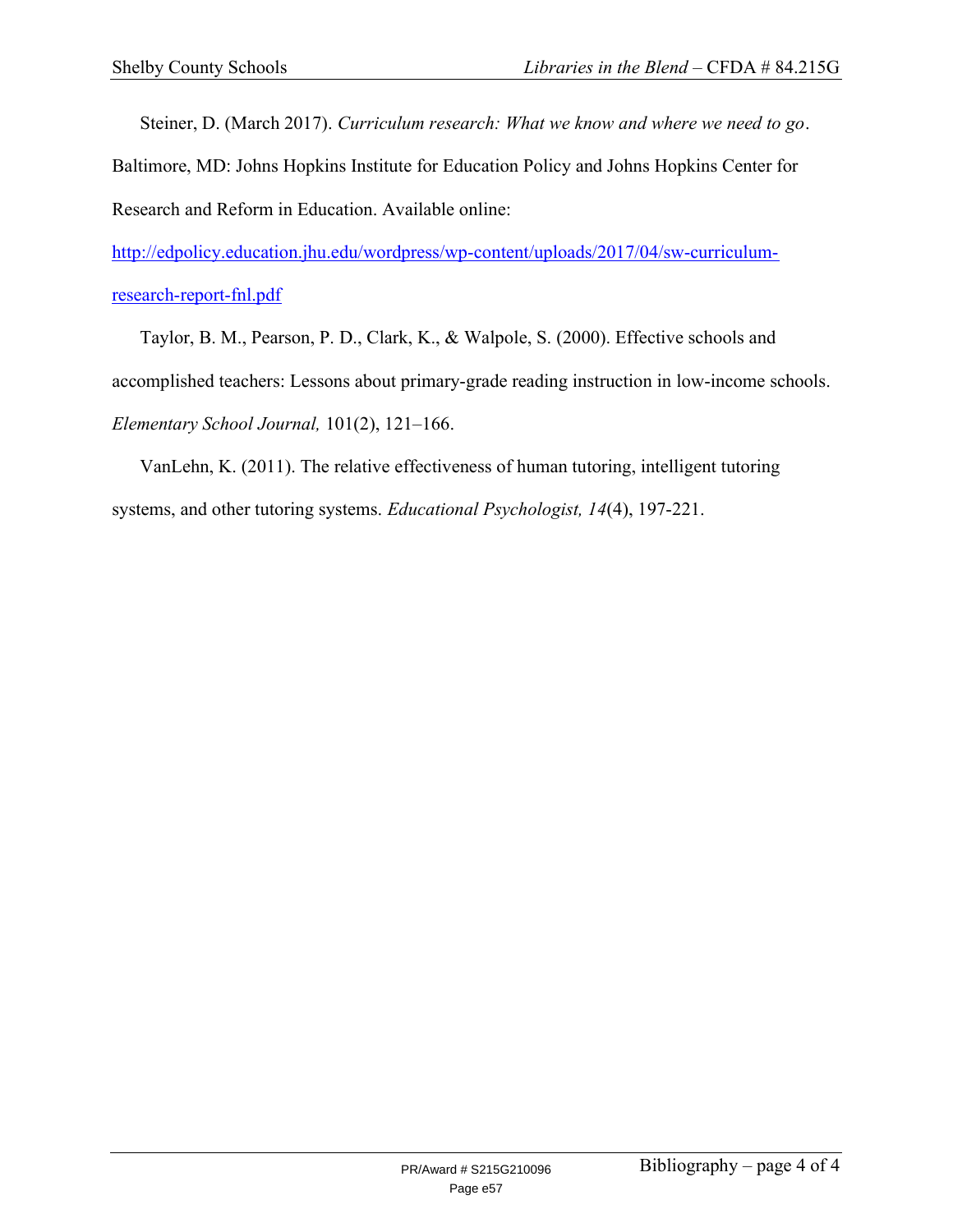# **INDIRECT COST RATE CERTIFICATION Shelby County School District**

I certify as the responsible official of the Shelby County School District that the information contained herein has been prepared in accordance with instructions issued by the Tennessee Department of Education and is correct to the best of my knowledge and belief. No costs other than those incurred have been included in the indirect cost rate application. The same costs that have been treated as indirect costs have not been and will not be claimed as direct costs, and similar types of costs have been accorded consistent treatment. All expenditures detailed on the application form are actual costs and supporting documents have been maintained for audit availability. Full responsibility is hereby assumed by the Shelby County School District for settlement of any audit

The Unrestricted rate is to be used for all Food Service purposes.

An Indirect Cost Rate of: 15.47% for Unrestricted Programs 3.66% for Restricted Programs is proposed for use during fiscal year ending Jung Superintendert, Skelby chool District County

#### **DECLARATION OF NEGATIVE INTENT** TO DEVELOP AN INDIRECT COST PROPOSAL

I hereby declare as the responsible official of Shelby County School District Schools that we do not intend to develop an indirect cost proposal for the fiscal year ending June 30, 2022.

Superintendent, Shelby County **hool District** 

ACCEPTED AND APPROVED BY TENNESSEE DEPARTMENT OF EDUCATION

Director, Office of Local Finance

Date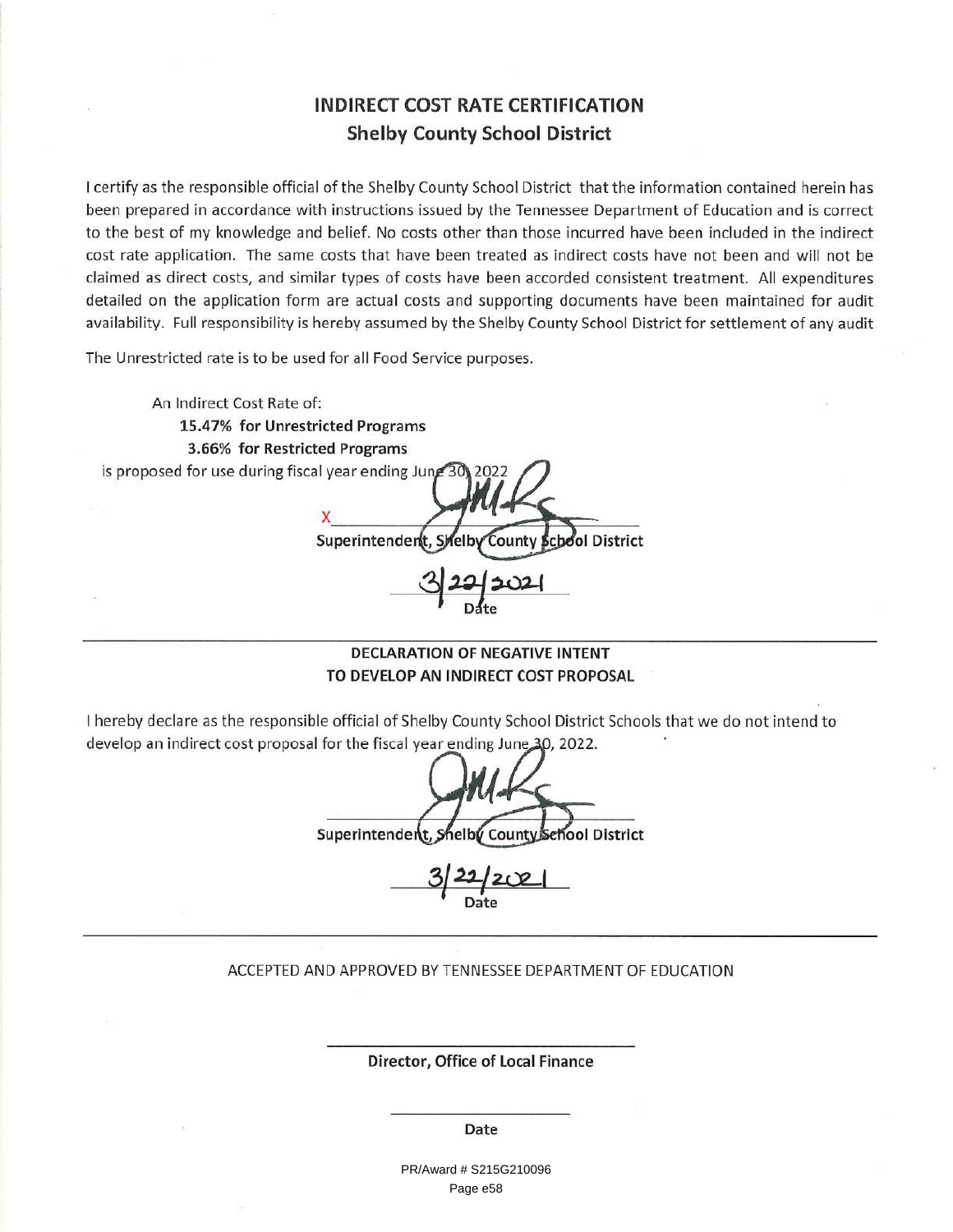### **Budget Narrative File(s)**

|                                | * Mandatory Budget Narrative Filename: 1235-SCS_IAL_2021_Budget_Narrative.pdf |                                 |
|--------------------------------|-------------------------------------------------------------------------------|---------------------------------|
| Add Mandatory Budget Narrative | Delete Mandatory Budget Narrative                                             | View Mandatory Budget Narrative |
|                                |                                                                               |                                 |

To add more Budget Narrative attachments, please use the attachment buttons below.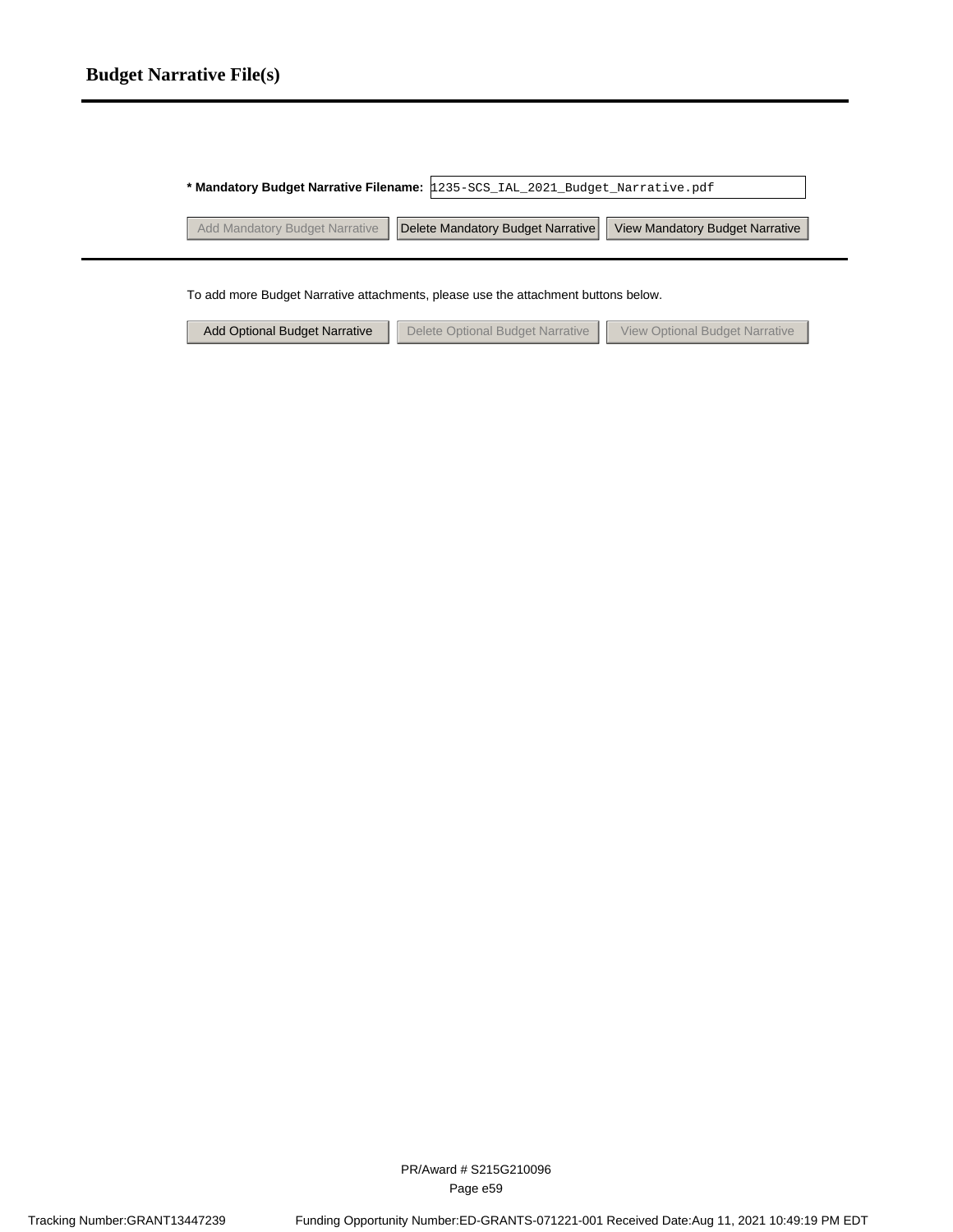#### Budget Narrative

| in<br>A total of<br>is requested over the five-year period (\$)<br>in Year 1, \$                  |  |
|---------------------------------------------------------------------------------------------------|--|
| in Year 4, and \$<br>in Year $3, $$<br>Year $2,$ \$<br>in Year 5). Assuming an                    |  |
| enrollment of 19,786 students, the cost per student for this project is estimated at less than \$ |  |
| per year. A summary of budget requests is presented in chart form on the last two pages of this   |  |
| narrative.                                                                                        |  |

#### Personnel

| Year 1 | <b>Year 2</b> | Year 3 | Year 4 | Year 5 | <b>Total</b> |
|--------|---------------|--------|--------|--------|--------------|
|        |               |        |        |        |              |

A full-time *Project Coordinator* will be hired to assist the Project Director in management of the project and to provide direct services to the librarians and community of practice in the 27 targeted elementary and middle schools. SCS currently employs two itinerant librarians as school-year positions to serve all schools in the District. The grant-funded position's salary range represents the salary range for these two existing positions, pro-rated to work 12 months per year. A job description for the position is included within the attachments. Year 1 salary is budgeted for . Salaries for Year 2 (\$ Year 3 (\$ Year 4 (\$ and Year 5 (\$ include a 1% cost of living adjustment, payable only if District-wide COLA adjustments are authorized. The position will report to Margaret Montgomery, Educational Services Manager. Ms. Montgomery's resume is included in the attachments.

**Substitute** funding is requested to allow classroom teachers and school librarians participating in the community of practice (CP) to visit one another's schools. The budgeted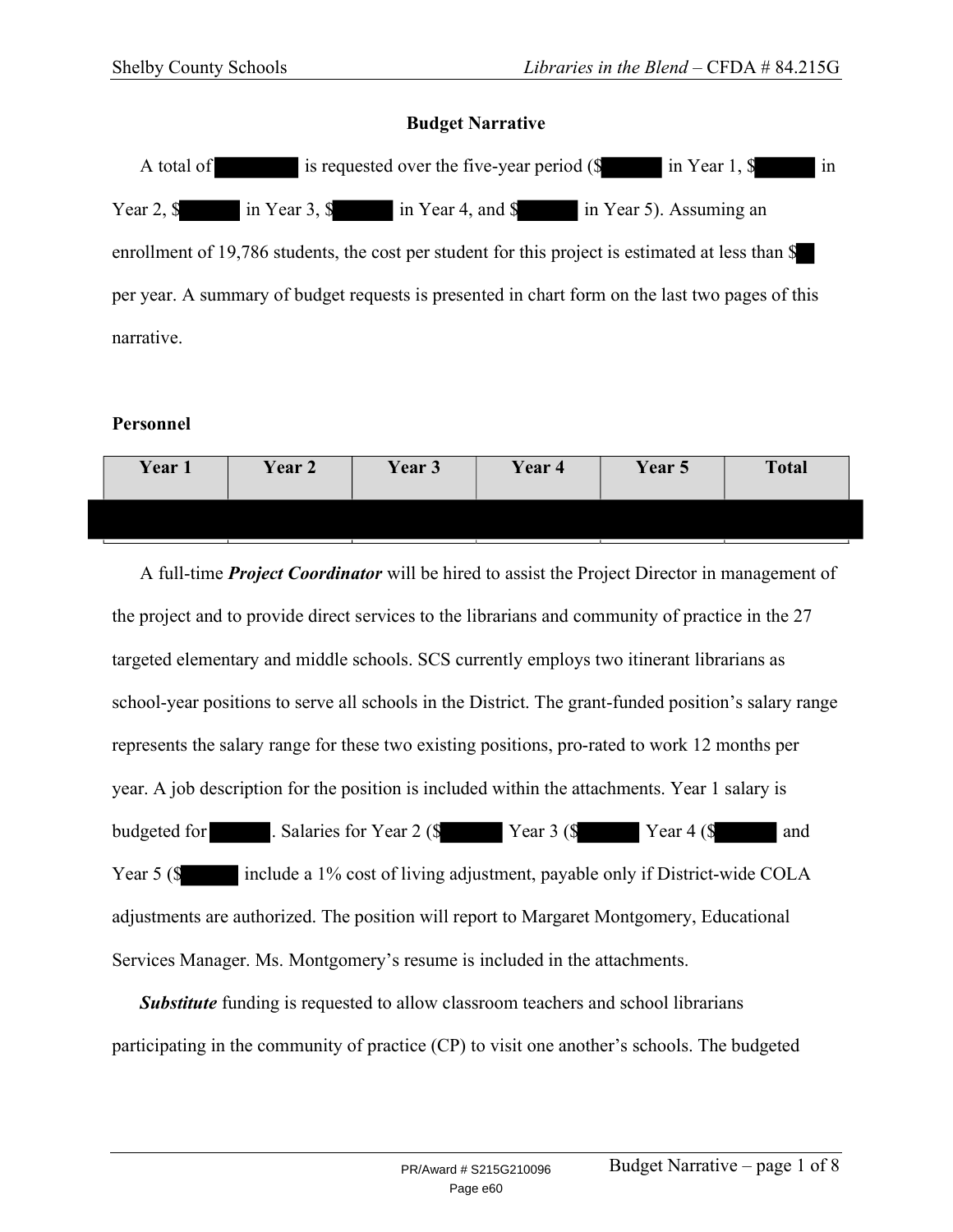amount is based on a daily non-certified substitute cost of  $\frac{1}{x}$  x 2 CP members x 2 days x 27 schools, for an annual amount of \$

Personnel funds are also requested to cover Saturday/Summer Community of Practice stipends for community of practice members working in the 27 target schools. The budgeted amount is based on a daily certified teacher cost for summer instruction of  $\frac{1}{2}$   $\times$  2 CP members x 4 days x 27 schools, for an annual amount of \$

#### Fringe Benefits

| Year 1 | <b>Year 2</b> | Year 3 | Year 4 | Year 5 | <b>Total</b> |  |
|--------|---------------|--------|--------|--------|--------------|--|
|        |               |        |        |        |              |  |

SCS's current benefit package for *full-time classified employees* includes 7.65% FICA, 7.0% Retirement, \$ Unemployment, and a variable amount for Health (estimated at \$ for vacant positions).

Non-certified *substitutes* receive 7.65% FICA.

Teachers receiving pay for *professional development* receive the following benefits: 7.65%

FICA and 10.3% Retirement.

Travel

| Year 1 | Year 2 | Year 3 | Year 4 | Year 5 | <b>Total</b> |
|--------|--------|--------|--------|--------|--------------|
|        |        |        |        |        |              |

Travel funds are requested for up to three District staff to attend a *Project Directors meeting* 

or a national conference related to project activities. Tentatively, the travel team in Year 1 will

consist of the Project Director, the Project Coordinator, and the District's lead Professional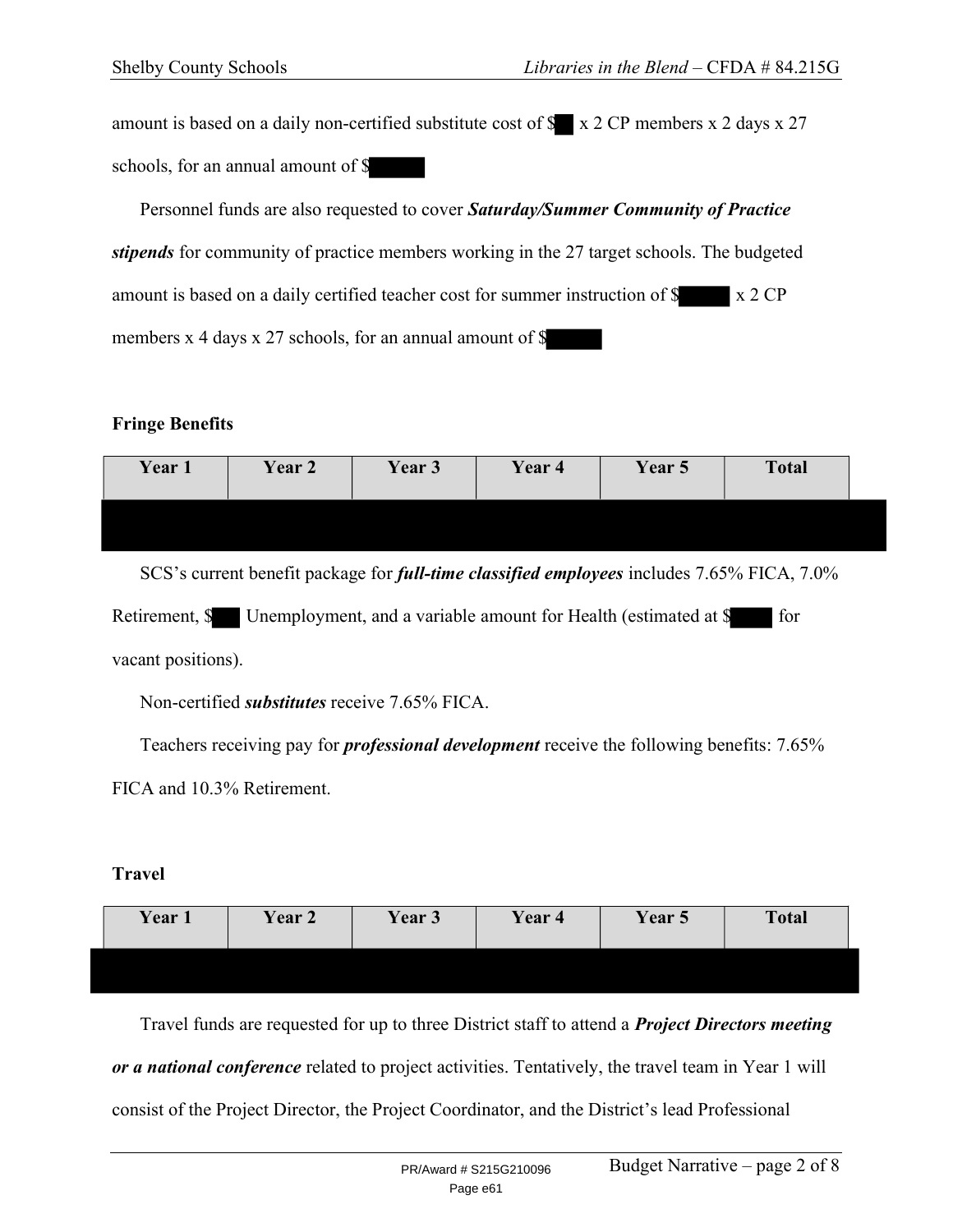Learning Manager for blended learning. In Year 2, the travel team may include the Research Analyst or a representative of CP. Travel costs are estimated based on Memphis-to-DC travel estimates

Additionally, a *Professional Development Conference Fund* for school staff will be set up, to be managed with input from the community of practice and with an average of  $\$\$  set aside per school per year to support teachers' regional travel to attend conferences related to literacy or blended learning or to visit peer schools to observe best practices. A total of \$ is requested each year of the project.

Finally, funds are requested for *local travel* undertaken by the Project Coordinator, with costs estimated at \$300 per month for ten months per year. Mileage reimbursement records will be maintained, with mileage reimbursed at the District's approved rate. SCS financial policies and procedures regarding travel are available at http://www.scsk12.org/finance/forms.php?PID=322.

#### Equipment

| Year 1 | Year 2 | Year 3 | Year 4 | Year 5 | <b>Total</b> |
|--------|--------|--------|--------|--------|--------------|
|        |        |        |        |        |              |

Although the requested items have a dollar value below the federal equipment threshold, they are considered equipment by SCS and thus are reflected in the Equipment budget line. SCS procurement policies, procedures, and price catalogs regarding the purchase of equipment are available at http://www.scsk12.org/procurement/.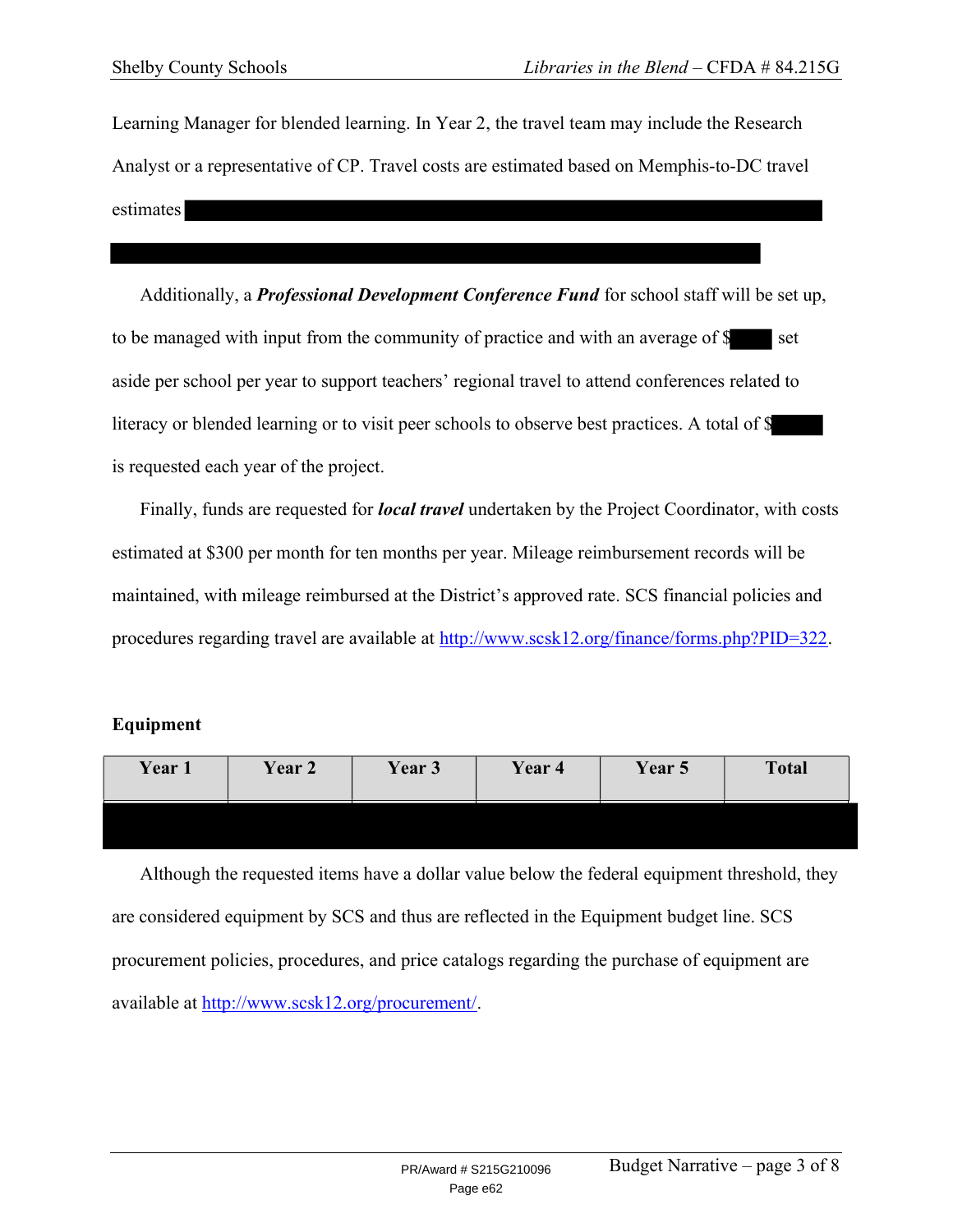One *staff computer or laptop* will be purchased through SCS's approved computer vendor in

Year 1, at an anticipated cost of \$ This computer or laptop will be assigned to the Project Coordinator.

Additionally, in Years 2 and 3,  $\$\$  is set aside per year per library for *furnishings*, selected with input from the community of practice, to facilitate blended learning activities in the library – for example, flexible seating.

#### **Supplies**

**\$** 

| Year 1 | <b>Year 2</b> | Year 3 | Year 4 | Year 5 | <b>Total</b> |
|--------|---------------|--------|--------|--------|--------------|
|        |               |        |        |        |              |

Each year, all students in the target schools (estimated at 19,786) will receive a **book to take home**, with an estimated per-book cost of \$ The annual budgeted amount is \$ Each year of the project each school librarian will be able to identify  $\$\blacksquare\>$  in books and eBooks to be purchased for the *library collection*, with a focus on enhancing the libraries' STREAM collections. The annual budgeted amount is \$

With input from the community of practice, the librarians will also have a budget of \$ per year for *supplies to support blended learning in the library* – for example, makerspace kits that can be checked out for classroom use or used in the library. The annual budgeted amount is

In addition, each librarian will have access to supply funding to support *family engagement* activities, estimated at \$ per event and one event per school in Year 1 and two events per school in Years 2 through 5.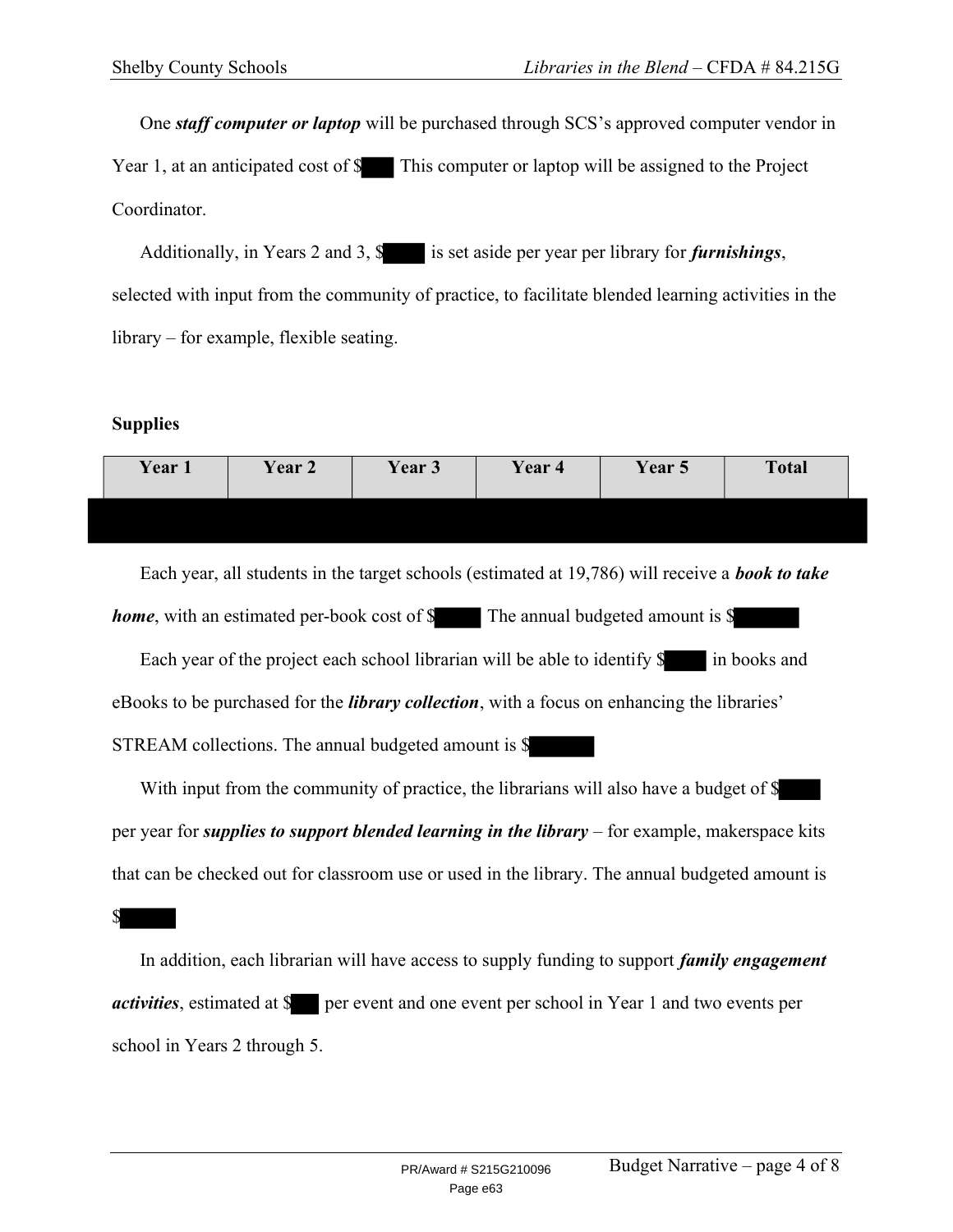The *community of practice* will have an annual budget of  $\S$  to fund needed supplies

including notebooks, STREAM manipulatives, reference books, and other supplies identified by CP members.

**Evaluation supply costs** will cover standard office supplies (pens, paper, print cartridges,

etc.) for evaluation activities including survey preparation and distribution  $(\S$  per year).

### **Contractual**

| Year 1 | Year 2 | Year 3 | Year 4 | Year 5 | <b>Total</b> |  |
|--------|--------|--------|--------|--------|--------------|--|
|        |        |        |        |        |              |  |

Digital subscriptions and purchases focused on support for blended learning will be informed by recommendations of the community of practice, with \$ budgeted for this item in alignment with a price quotation gathered at the point of application.

Through a budget transfer, the project will internally contract with SCS's Research and Performance Management to provide *research support*. Costs are based on an estimate of 550 hours per year and an hourly labor cost of \$50 per hour. Jessica Lotz, who supervises the RPM staff, will ensure that an appropriate staff member is assigned to work on the project. This staff member will have expertise in project evaluation related to literacy and/or blended learning. Jessica Lotz's resume is included within the attachments.

#### **Other**

| Year 1 | Year 2 | Year 3 | Year 4 | Year 5 | <b>Total</b> |  |
|--------|--------|--------|--------|--------|--------------|--|
|        |        |        |        |        |              |  |
|        |        |        |        |        |              |  |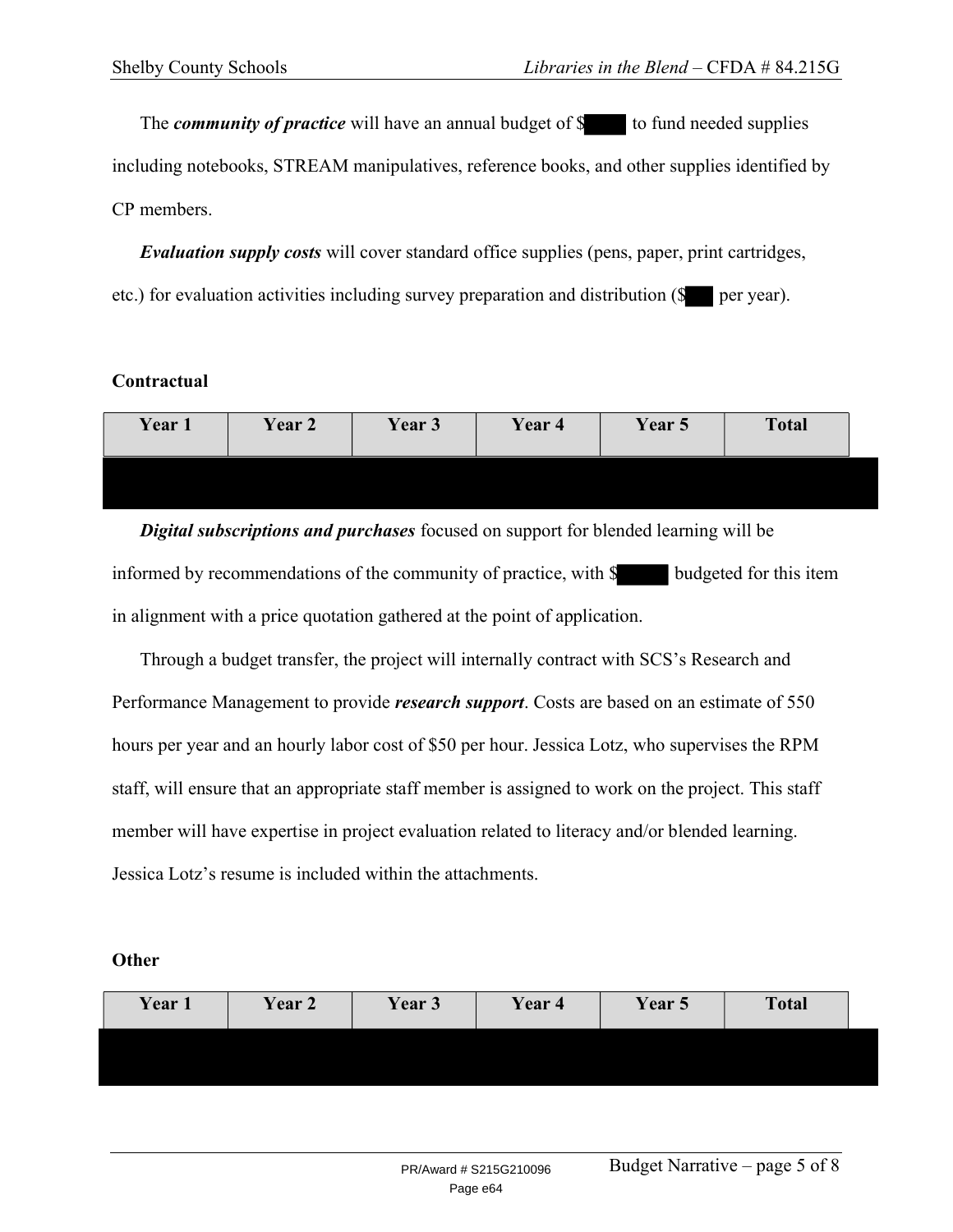**Printing** costs in Years 1 through 4 will be minimal and will be absorbed by SCS's Library Services budget. In Year 5, printing costs (\$ are expected to be higher to cover dissemination of the evaluation results, both within the District and among state and national literacy networks.

#### Direct Costs

| Year 1 | Year 2 | Year 3 | Year 4 | Year 5 | <b>Total</b> |
|--------|--------|--------|--------|--------|--------------|
|        |        |        |        |        |              |

#### Indirect Costs

| Year 1 | <b>Year 2</b> | Year 3 | Year 4 | Year 5 | <b>Total</b> |
|--------|---------------|--------|--------|--------|--------------|
|        |               |        |        |        |              |
|        |               |        |        |        |              |

SCS's restricted indirect cost rate through June 30, 2022 is 3.66%. Among the services to be included in this indirect cost are the services of SCS's Federal Programs, Grants & Compliance (FPGC), which will provide fiscal oversight and financial management for the grant.

#### Total Costs

| Year 1 | <b>Year 2</b> | Year 3 | Year 4 | Year 5 | <b>Total</b> |
|--------|---------------|--------|--------|--------|--------------|
|        |               |        |        |        |              |
|        |               |        |        |        |              |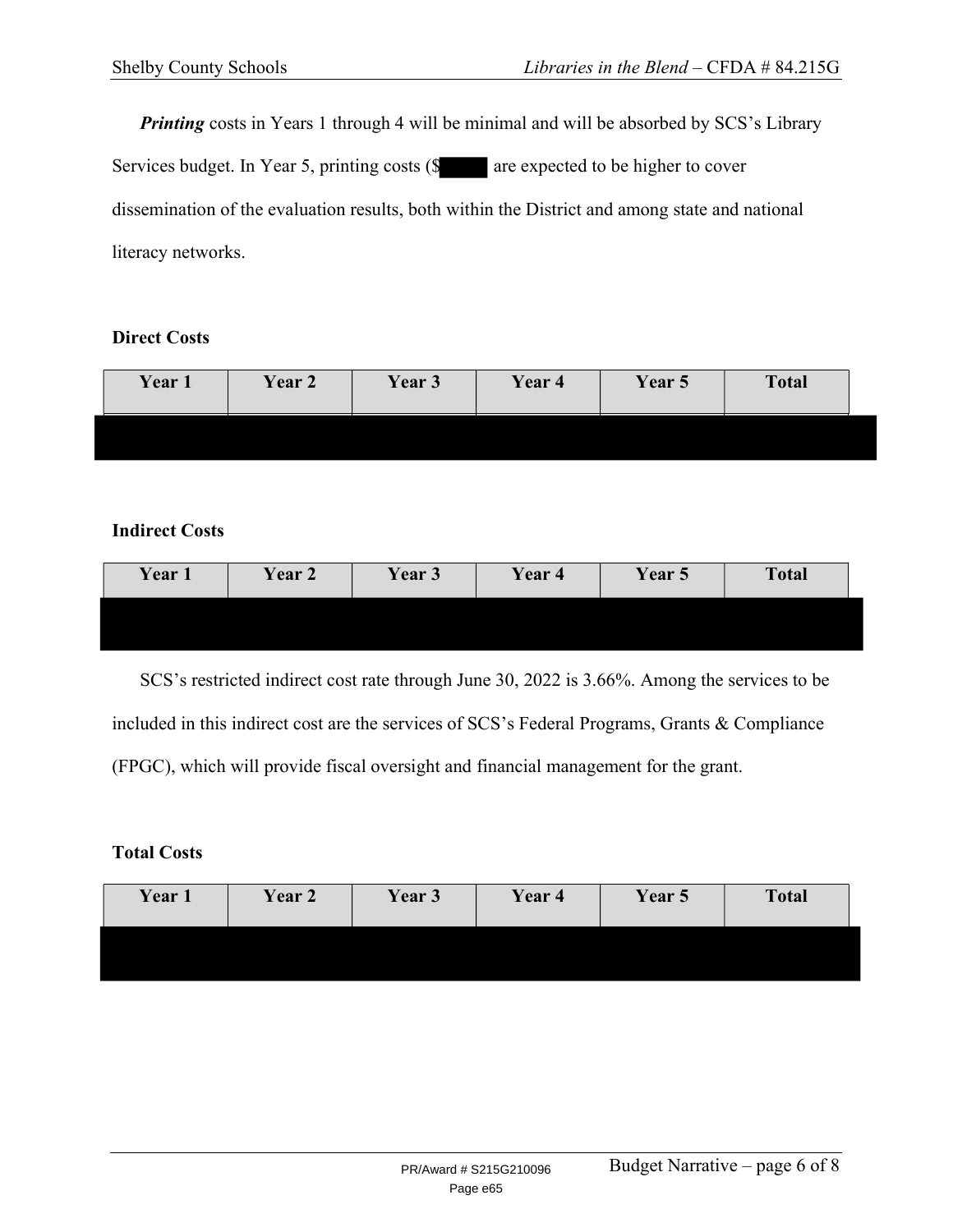|                                                                                                                | Unit Cost in Year 1 | # | Year 1 | Year 2 | Year 3 | Year 4 | Year 5 | Total |
|----------------------------------------------------------------------------------------------------------------|---------------------|---|--------|--------|--------|--------|--------|-------|
| <b>PERSONNEL</b>                                                                                               |                     |   |        |        |        |        |        |       |
|                                                                                                                |                     |   |        |        |        |        |        |       |
| Project Coordinator (with 1% COLA)                                                                             |                     |   |        |        |        |        |        |       |
| Subs (non-certified, to allow 2 staff per school to<br>make 2 site visits to peer schools, \$95/day x 2 x 2 x  |                     |   |        |        |        |        |        |       |
| 27)                                                                                                            |                     |   |        |        |        |        |        |       |
| Saturday/Summer Community of Practice Stipends                                                                 |                     |   |        |        |        |        |        |       |
| (up to 4 full days for 2 staff per school, \$197.61/day x                                                      |                     |   |        |        |        |        |        |       |
| $4 \times 2 \times 27$                                                                                         |                     |   |        |        |        |        |        |       |
| <b>FRINGE BENEFITS</b>                                                                                         |                     |   |        |        |        |        |        |       |
| Project Coordinator (7.65% FICA, 7.0% Retirement,                                                              |                     |   |        |        |        |        |        |       |
| \$8,801 Health, \$200 Unemployment, based on                                                                   |                     |   |        |        |        |        |        |       |
| current formula for vacant positions)                                                                          |                     |   |        |        |        |        |        |       |
| Subs (7.65% FICA)                                                                                              |                     |   |        |        |        |        |        |       |
| Saturday/Summer Community of Practice Stipends                                                                 |                     |   |        |        |        |        |        |       |
| (7.65% FICA + 10.3% Retirement)                                                                                |                     |   |        |        |        |        |        |       |
| <b>TRAVEL</b>                                                                                                  |                     |   |        |        |        |        |        |       |
| Grantee Meeting / National Conference (to allow 3                                                              |                     |   |        |        |        |        |        |       |
| staff to attend each year, reimbursable according to                                                           |                     |   |        |        |        |        |        |       |
| District policy and CONUS, \$1,400 x 3)                                                                        |                     |   |        |        |        |        |        |       |
| Professional Development Conference Fund for school                                                            |                     |   |        |        |        |        |        |       |
| staff to enhance library/classroom collaboration in<br><b>Blended Learning</b>                                 |                     |   |        |        |        |        |        |       |
| Local Travel for Project Coordinator (for 10 school                                                            |                     |   |        |        |        |        |        |       |
| months per year, reimbursable at District rate,                                                                |                     |   |        |        |        |        |        |       |
| \$300/month x 10)                                                                                              |                     |   |        |        |        |        |        |       |
| <b>EQUIPMENT</b>                                                                                               |                     |   |        |        |        |        |        |       |
| Computer for Project Coordinator (1 in Year 1,                                                                 |                     |   |        |        |        |        |        |       |
| \$850/.computer)                                                                                               |                     |   |        |        |        |        |        |       |
| Furnishings to facilitate Blended Learning activities in                                                       |                     |   |        |        |        |        |        |       |
| the library - e.g., flexible seating (\$2,000 per library in<br>Years 2 and 3)                                 |                     |   |        |        |        |        |        |       |
|                                                                                                                |                     |   |        |        |        |        |        |       |
| <b>SUPPLIES</b><br>Take-home books (estimated at \$10 per student per                                          |                     |   |        |        |        |        |        |       |
| year)                                                                                                          |                     |   |        |        |        |        |        |       |
| Supplies to facilitate Blended Learning activities in the                                                      |                     |   |        |        |        |        |        |       |
| library - e.g., maker spaces (\$2,500 per library per                                                          |                     |   |        |        |        |        |        |       |
| year, \$2,500 x 27)                                                                                            |                     |   |        |        |        |        |        |       |
| Family engagement activity supplies (1 event in Year<br>1, \$300/event x 27; 2 in Years 2-5, \$300/event x 2 x |                     |   |        |        |        |        |        |       |
| 27)                                                                                                            |                     |   |        |        |        |        |        |       |
| Community of Practice supplies - e.g., notebooks,                                                              |                     |   |        |        |        |        |        |       |
| manipulatives (\$50 per school per year, \$50 x 27)                                                            |                     |   |        |        |        |        |        |       |
| Evaluation supplies (general office supplies, paper,<br>print cartridges, etc.)                                |                     |   |        |        |        |        |        |       |
|                                                                                                                |                     |   |        |        |        |        |        |       |
| Library books and eBooks to enhance libraries'                                                                 |                     |   |        |        |        |        |        |       |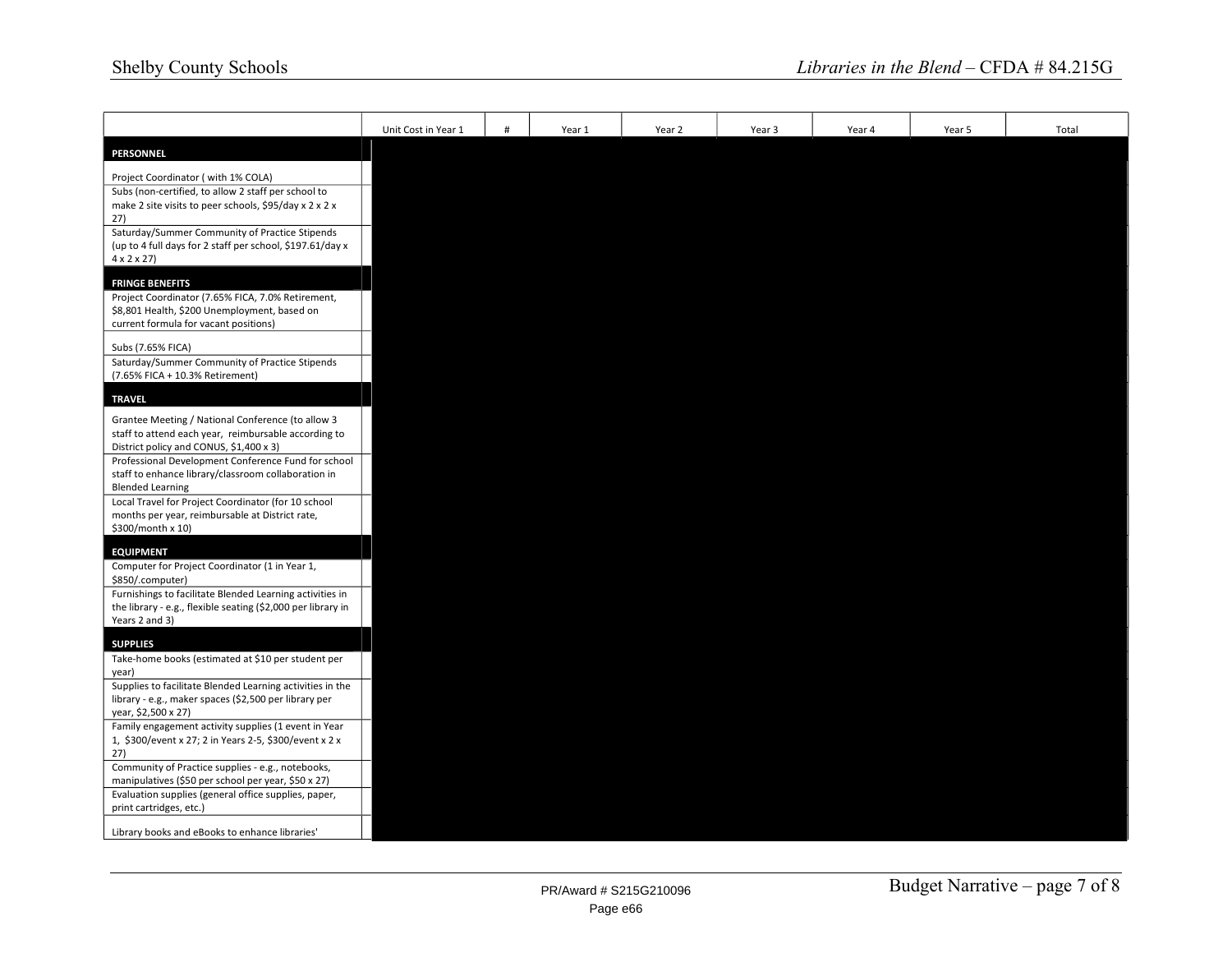|                                                       | Unit Cost in Year 1 | # | Year 1 | Year 2 | Year 3 | Year 4 | Year 5 | Total |
|-------------------------------------------------------|---------------------|---|--------|--------|--------|--------|--------|-------|
| STREAM collection (\$5,000 per library per year,      |                     |   |        |        |        |        |        |       |
| \$5,000 x 27)                                         |                     |   |        |        |        |        |        |       |
| <b>CONTRACTUAL</b>                                    |                     |   |        |        |        |        |        |       |
| Digital Subscriptions/Purchases to benefit all K-8    |                     |   |        |        |        |        |        |       |
| students - e.g., Learn 360, Discovery Education,      |                     |   |        |        |        |        |        |       |
| Tumblebooks, Nearapod                                 |                     |   |        |        |        |        |        |       |
| Research Support (estimated at 550 hours per year,    |                     |   |        |        |        |        |        |       |
| \$50/hour x 550)                                      |                     |   |        |        |        |        |        |       |
| <b>CONSTRUCTION</b>                                   |                     |   |        |        |        |        |        |       |
| N/A                                                   |                     |   |        |        |        |        |        |       |
| <b>OTHER</b>                                          |                     |   |        |        |        |        |        |       |
| Printing (for dissemination of the final report)      |                     |   |        |        |        |        |        |       |
| <b>TOTAL DIRECT COSTS</b>                             |                     |   |        |        |        |        |        |       |
| INDIRECT COSTS - 3.66% (will cover financial services |                     |   |        |        |        |        |        |       |
| costs, etc.)                                          |                     |   |        |        |        |        |        |       |
|                                                       |                     |   |        |        |        |        |        |       |
| <b>TOTAL COSTS</b>                                    |                     |   |        |        |        |        |        |       |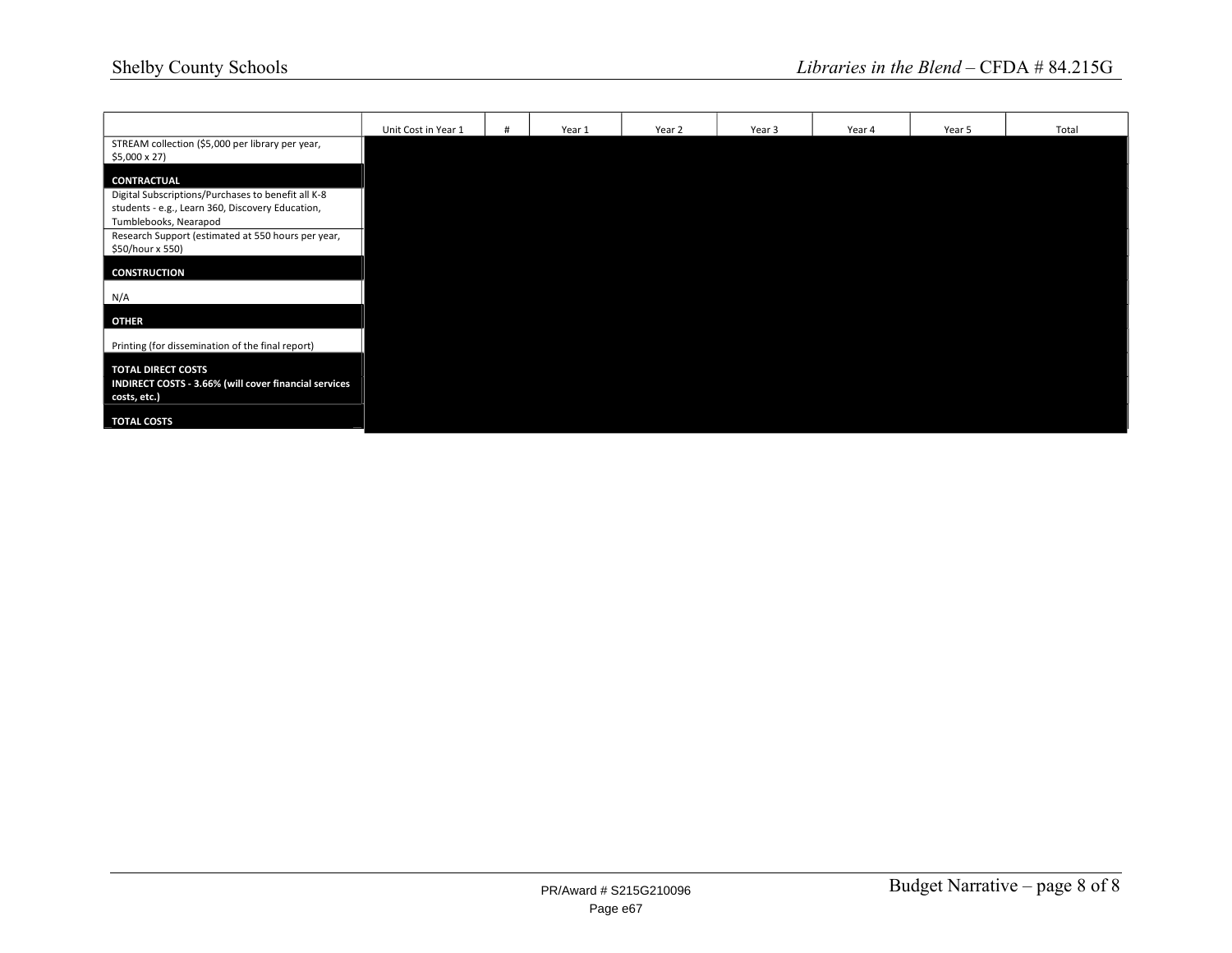

### **U.S. DEPARTMENT OF EDUCATION BUDGET INFORMATION NON-CONSTRUCTION PROGRAMS**

OMB Number: 1894-0008 Expiration Date: 09/30/2023

| Name of Institution/Organization |  |
|----------------------------------|--|
|----------------------------------|--|

Shelby County Board of Education

Applicants requesting funding for only one year should complete the column under "Project Year 1." Applicants requesting funding for multi-year grants should complete all applicable columns. Please read all instructions before completing form.

#### **SECTION A - BUDGET SUMMARY U.S. DEPARTMENT OF EDUCATION FUNDS**

| <b>Budget</b><br>Categories           | Project Year 1<br>(a)                                                                                                                                                                                                                                                                          | Project Year 2<br>(b) | Project Year 3<br>(c)                 | Project Year 4<br>(d)                                                                                                                                   | Project Year 5<br>(e) | Project Year 6<br>(f)                                                                                 | Project Year 7<br>(g) | Total<br>(h)                                                                                           |
|---------------------------------------|------------------------------------------------------------------------------------------------------------------------------------------------------------------------------------------------------------------------------------------------------------------------------------------------|-----------------------|---------------------------------------|---------------------------------------------------------------------------------------------------------------------------------------------------------|-----------------------|-------------------------------------------------------------------------------------------------------|-----------------------|--------------------------------------------------------------------------------------------------------|
| 1. Personnel                          |                                                                                                                                                                                                                                                                                                |                       |                                       |                                                                                                                                                         |                       |                                                                                                       |                       |                                                                                                        |
| 2. Fringe Benefits                    |                                                                                                                                                                                                                                                                                                |                       |                                       |                                                                                                                                                         |                       |                                                                                                       |                       |                                                                                                        |
| 3. Travel                             |                                                                                                                                                                                                                                                                                                |                       |                                       |                                                                                                                                                         |                       |                                                                                                       |                       |                                                                                                        |
| 4. Equipment                          |                                                                                                                                                                                                                                                                                                |                       |                                       |                                                                                                                                                         |                       |                                                                                                       |                       |                                                                                                        |
| 5. Supplies                           |                                                                                                                                                                                                                                                                                                |                       |                                       |                                                                                                                                                         |                       |                                                                                                       |                       |                                                                                                        |
| 6. Contractual                        |                                                                                                                                                                                                                                                                                                |                       |                                       |                                                                                                                                                         |                       |                                                                                                       |                       |                                                                                                        |
| 7. Construction                       |                                                                                                                                                                                                                                                                                                |                       |                                       |                                                                                                                                                         |                       |                                                                                                       |                       |                                                                                                        |
| 8. Other                              |                                                                                                                                                                                                                                                                                                |                       |                                       |                                                                                                                                                         |                       |                                                                                                       |                       |                                                                                                        |
| 9. Total Direct Cost<br>$(lines 1-8)$ |                                                                                                                                                                                                                                                                                                |                       |                                       |                                                                                                                                                         |                       |                                                                                                       |                       |                                                                                                        |
| 10. Indirect Costs*                   |                                                                                                                                                                                                                                                                                                |                       |                                       |                                                                                                                                                         |                       |                                                                                                       |                       |                                                                                                        |
| 11. Training Stipend                  |                                                                                                                                                                                                                                                                                                |                       |                                       |                                                                                                                                                         |                       |                                                                                                       |                       |                                                                                                        |
| 12. Total Costs<br>(lines 9-11)       |                                                                                                                                                                                                                                                                                                |                       |                                       |                                                                                                                                                         |                       |                                                                                                       |                       |                                                                                                        |
|                                       | *Indirect Cost Information (To Be Completed by Your Business Office): If you are requesting reimbursement for indirect costs on line 10, please answer the following questions:                                                                                                                |                       |                                       |                                                                                                                                                         |                       |                                                                                                       |                       |                                                                                                        |
| (1)                                   | Do you have an Indirect Cost Rate Agreement approved by the Federal government?                                                                                                                                                                                                                |                       |                                       | IXI Yes                                                                                                                                                 | No                    |                                                                                                       |                       |                                                                                                        |
| (2)                                   | If yes, please provide the following information:                                                                                                                                                                                                                                              |                       |                                       |                                                                                                                                                         |                       |                                                                                                       |                       |                                                                                                        |
|                                       | Period Covered by the Indirect Cost Rate Agreement:                                                                                                                                                                                                                                            |                       | From: 07/01/2021                      | To:<br>06/30/2022                                                                                                                                       | (mm/dd/yyyy)          |                                                                                                       |                       |                                                                                                        |
|                                       | Approving Federal agency:                                                                                                                                                                                                                                                                      | ED.<br>$\bowtie$      | Other (please specify): TN Dept of Ed |                                                                                                                                                         |                       |                                                                                                       |                       |                                                                                                        |
|                                       | The Indirect Cost Rate is                                                                                                                                                                                                                                                                      | $15.47\%$ .           |                                       |                                                                                                                                                         |                       |                                                                                                       |                       |                                                                                                        |
| (3)                                   | If this is your first Federal grant, and you do not have an approved indirect cost rate agreement, are not a State, Local government or Indian Tribe, and are not funded under a training rate<br>program or a restricted rate program, do you want to use the de minimis rate of 10% of MTDC? |                       |                                       |                                                                                                                                                         | Yes<br>  No           |                                                                                                       |                       | If yes, you must comply with the requirements of 2 CFR § 200.414(f).                                   |
| (4)                                   | If you do not have an approved indirect cost rate agreement, do you want to use the temporary rate of 10% of budgeted salaries and wages?                                                                                                                                                      |                       |                                       |                                                                                                                                                         |                       |                                                                                                       |                       |                                                                                                        |
| l Yes                                 |                                                                                                                                                                                                                                                                                                |                       |                                       | No If yes, you must submit a proposed indirect cost rate agreement within 90 days after the date your grant is awarded, as required by 34 CFR § 75.560. |                       |                                                                                                       |                       |                                                                                                        |
| (5)                                   | For Restricted Rate Programs (check one) -- Are you using a restricted indirect cost rate that:                                                                                                                                                                                                |                       |                                       |                                                                                                                                                         |                       |                                                                                                       |                       |                                                                                                        |
|                                       | $\vert\chi\vert$ is included in your approved Indirect Cost Rate Agreement? Or, $\vert\vert$ Complies with 34 CFR 76.564(c)(2)?                                                                                                                                                                |                       |                                       |                                                                                                                                                         |                       | The Restricted Indirect Cost Rate is                                                                  |                       | $3.66$ %.                                                                                              |
| (6)                                   | For Training Rate Programs (check one) -- Are you using a rate that:                                                                                                                                                                                                                           |                       |                                       |                                                                                                                                                         |                       |                                                                                                       |                       | PR/Award # S215G219Refeded in your approved Indirect Cost Rate Agreement, because it is lower than the |
|                                       | Is based on the training rate of 8 percent of MTDC (See EDGAR $\S$ 75.562(c)(4))?                                                                                                                                                                                                              |                       |                                       |                                                                                                                                                         |                       | Page e68 <sup><math>\perp</math></sup> training rate of 8 percent of MTDC (See EDGAR § 75.562(c)(4))? |                       |                                                                                                        |
| FD 524                                |                                                                                                                                                                                                                                                                                                |                       |                                       |                                                                                                                                                         |                       |                                                                                                       |                       |                                                                                                        |

Funding Opportunity Number:ED-GRANTS-071221-001 Received Date:Aug 11, 2021 10:49:19 PM EDT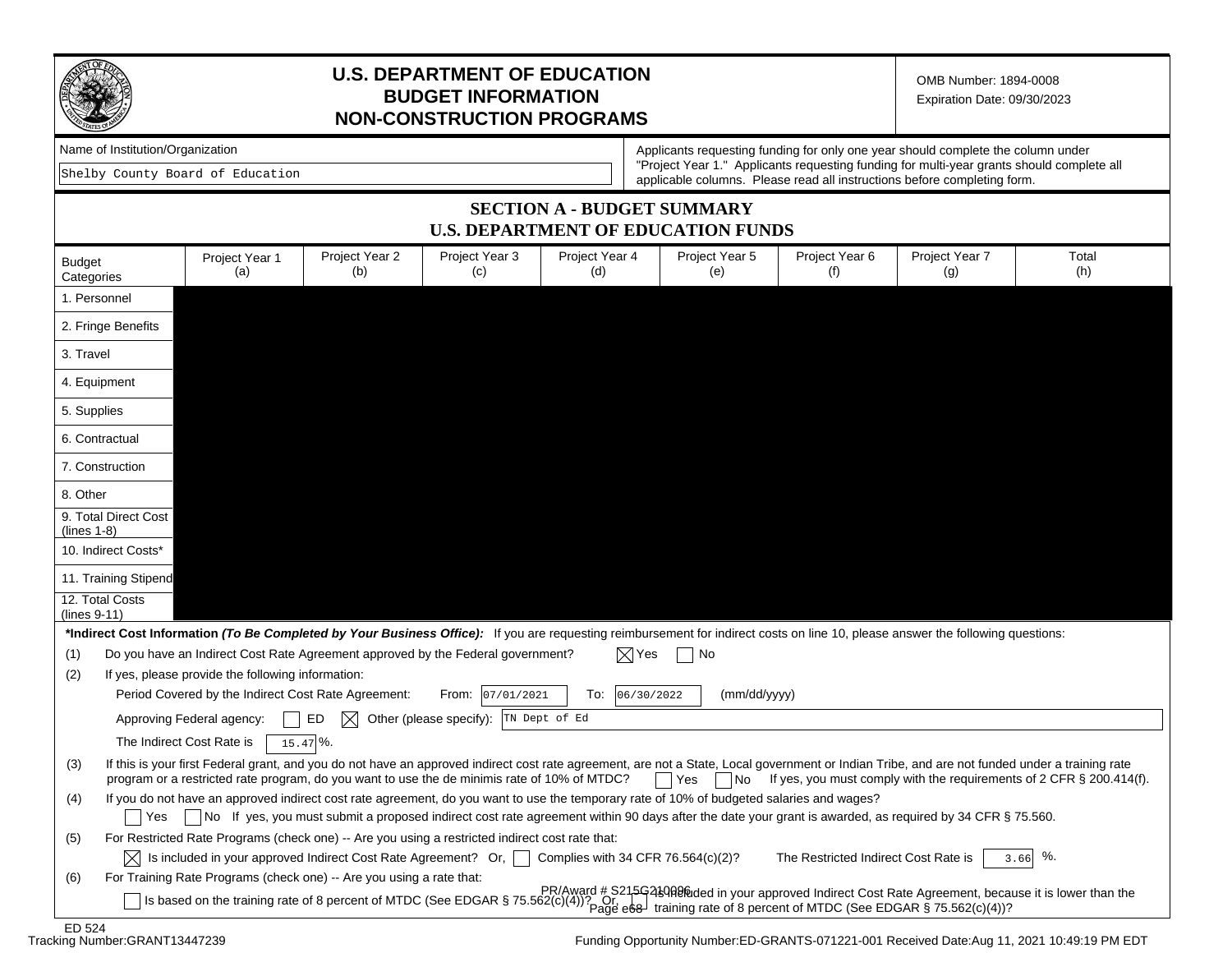| Name of Institution/Organization                              |                       |                       |                                                        |                       | Applicants requesting funding for only one year |                                                                                                    |                       |                       |              |  |
|---------------------------------------------------------------|-----------------------|-----------------------|--------------------------------------------------------|-----------------------|-------------------------------------------------|----------------------------------------------------------------------------------------------------|-----------------------|-----------------------|--------------|--|
| Shelby County Board of Education                              |                       |                       |                                                        |                       |                                                 | should complete the column under "Project Year<br>1." Applicants requesting funding for multi-year |                       |                       |              |  |
|                                                               |                       |                       |                                                        |                       | form.                                           | grants should complete all applicable columns.<br>Please read all instructions before completing   |                       |                       |              |  |
| <b>SECTION B - BUDGET SUMMARY</b><br><b>NON-FEDERAL FUNDS</b> |                       |                       |                                                        |                       |                                                 |                                                                                                    |                       |                       |              |  |
| <b>Budget Categories</b>                                      | Project Year 1<br>(a) | Project Year 2<br>(b) | Project Year 3<br>(c)                                  | Project Year 4<br>(d) |                                                 | Project Year 5<br>(e)                                                                              | Project Year 6<br>(f) | Project Year 7<br>(g) | Total<br>(h) |  |
| 1. Personnel                                                  |                       |                       |                                                        |                       |                                                 |                                                                                                    |                       |                       |              |  |
| 2. Fringe Benefits                                            |                       |                       |                                                        |                       |                                                 |                                                                                                    |                       |                       |              |  |
| 3. Travel                                                     |                       |                       |                                                        |                       |                                                 |                                                                                                    |                       |                       |              |  |
| 4. Equipment                                                  |                       |                       |                                                        |                       |                                                 |                                                                                                    |                       |                       |              |  |
| 5. Supplies                                                   |                       |                       |                                                        |                       |                                                 |                                                                                                    |                       |                       |              |  |
| 6. Contractual                                                |                       |                       |                                                        |                       |                                                 |                                                                                                    |                       |                       |              |  |
| 7. Construction                                               |                       |                       |                                                        |                       |                                                 |                                                                                                    |                       |                       |              |  |
| 8. Other                                                      |                       |                       |                                                        |                       |                                                 |                                                                                                    |                       |                       |              |  |
| 9. Total Direct Costs<br>$(lines 1-8)$                        |                       |                       |                                                        |                       |                                                 |                                                                                                    |                       |                       |              |  |
| 10. Indirect Costs                                            |                       |                       |                                                        |                       |                                                 |                                                                                                    |                       |                       |              |  |
| 11. Training Stipends                                         |                       |                       |                                                        |                       |                                                 |                                                                                                    |                       |                       |              |  |
| 12. Total Costs<br>(lines 9-11)                               |                       |                       |                                                        |                       |                                                 |                                                                                                    |                       |                       |              |  |
|                                                               |                       |                       | <b>SECTION C - BUDGET NARRATIVE (see instructions)</b> |                       |                                                 |                                                                                                    |                       |                       |              |  |

ED 524